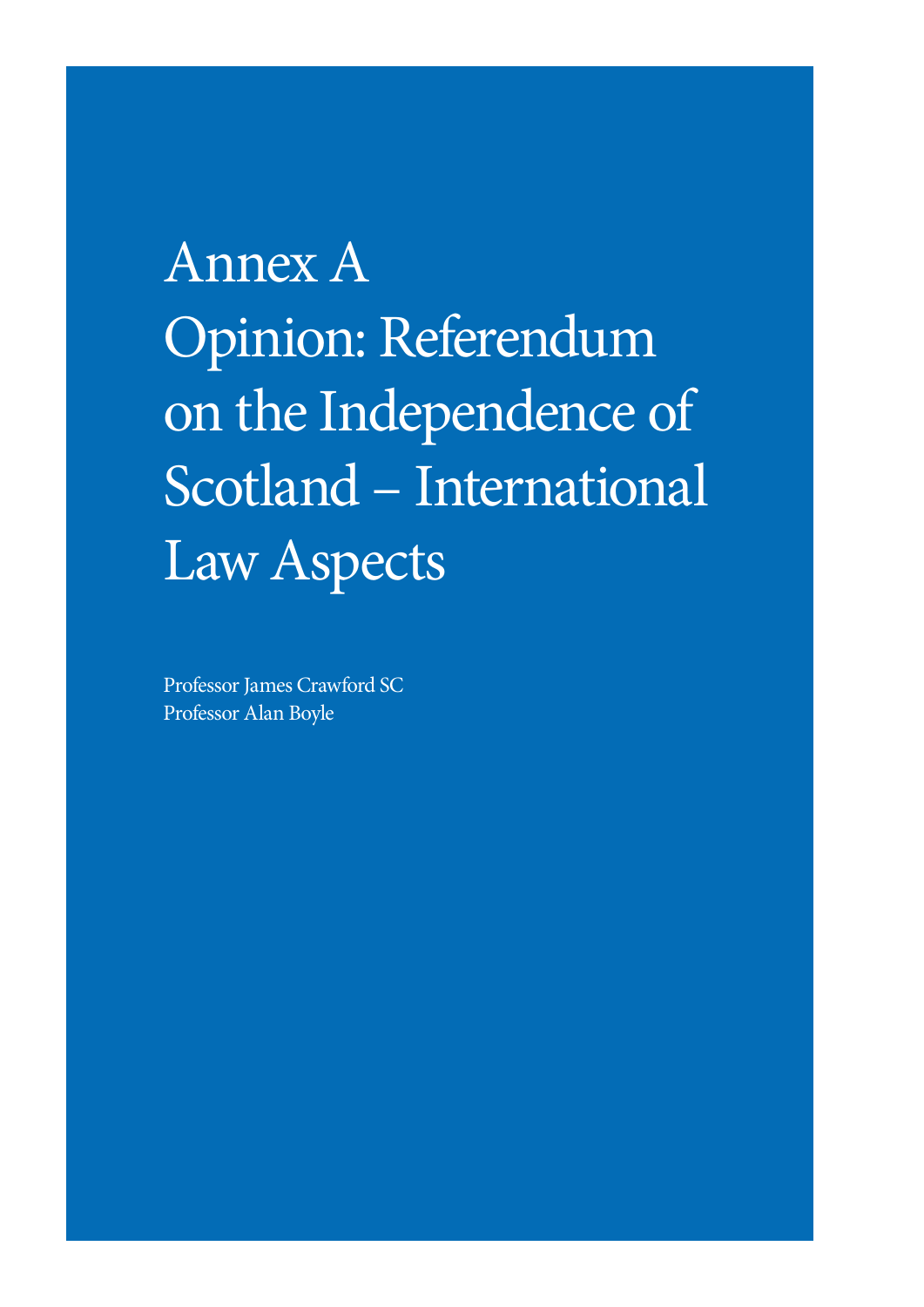## **Contents**

| Part I:  | <b>Executive summary</b>                                                            | 67 |
|----------|-------------------------------------------------------------------------------------|----|
| Part II: | The purpose and structure of this advice                                            | 69 |
|          | Part III: Principles of state continuity and succession                             | 71 |
|          | Part IV: The status of Scotland and the remainder of<br>the UK in international law | 73 |
|          | (1) The historical status of Scotland and the UK                                    | 73 |
|          | (a) Whether the union of 1707 created a new state                                   | 74 |
|          | (b) Whether the Treaty of Union sounds in<br>international law                      | 75 |
|          | (2) Possible outcomes of Scottish independence                                      | 77 |
|          | (a) One continuator state and one new state                                         | 77 |
|          | (i) State practice                                                                  | 78 |
|          | (ii) Applicability to Scotland and the remainder<br>of the UK                       | 82 |
|          | (b) Two new states                                                                  | 83 |
|          | (i) State practice: Czechoslovakia                                                  | 84 |
|          | (ii) State practice: the Socialist Federal Republic<br>of Yugoslavia                | 84 |
|          | (iii) Applicability to Scotland and the remainder<br>of the UK                      | 86 |
|          | (c) Reversion to the Scottish state existing<br>before 1707                         | 87 |
|          | (i) State practice                                                                  | 88 |
|          | (ii) Applicability to Scotland and implications<br>for the remainder of the UK      | 90 |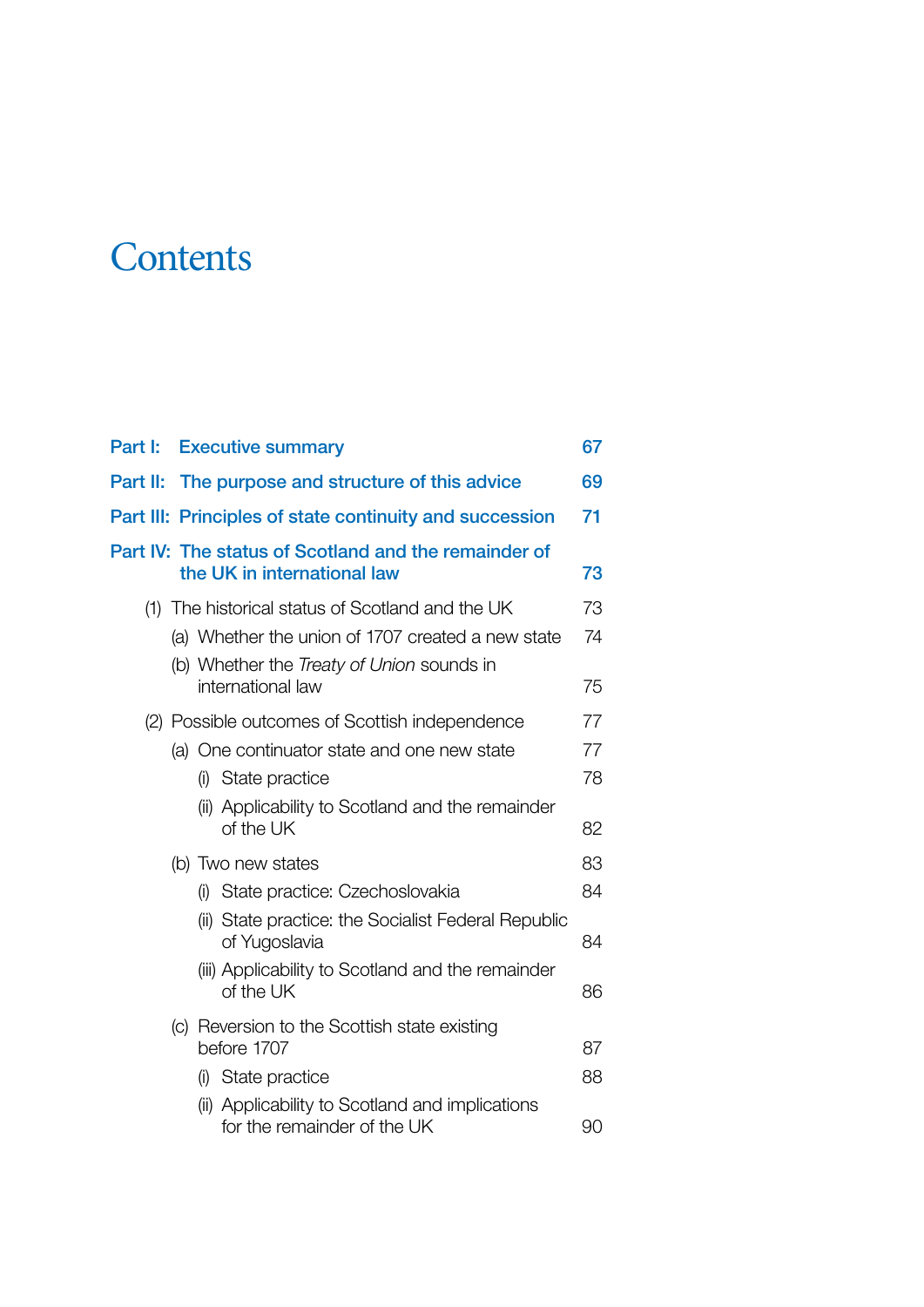| Part V: Scotland and the remainder of the UK in<br>international organisations  | 92       |
|---------------------------------------------------------------------------------|----------|
| (1) International organisations generally                                       | 92.      |
| (2) The Council of Europe and the European<br>Convention on Human Rights        | 95       |
| (3) The European Union<br>(a) The position of the remainder of the UK in the EU | 98<br>99 |
| (b) Scotland's position in the EU                                               | 100      |
| The position under the EU treaties                                              | 100      |
| (ii) Potential complications                                                    | 10 14    |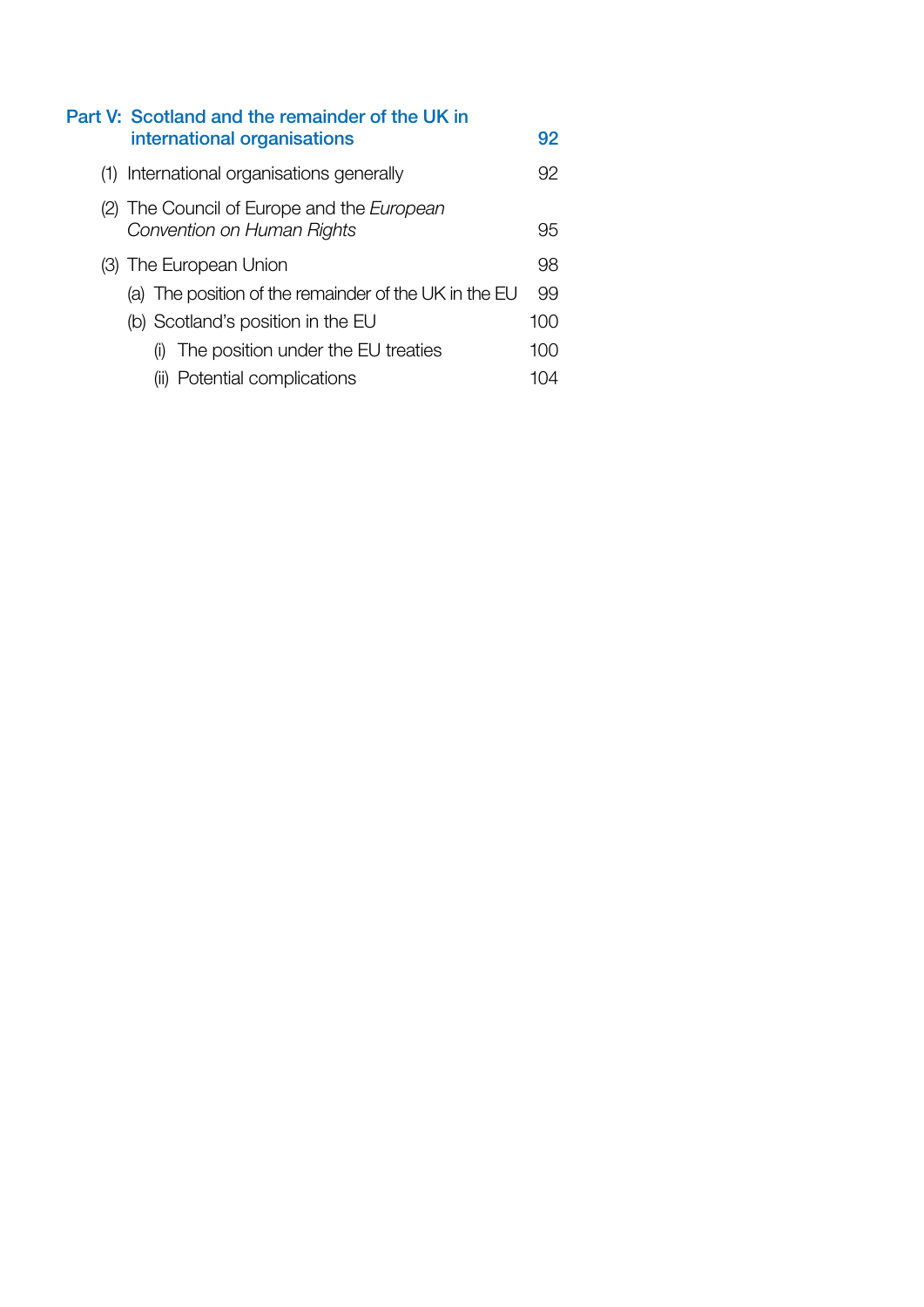## <span id="page-3-0"></span>Part I: Executive summary

- 1. If Scotland were to become independent after the referendum planned for late 2014, it would be with the UK's agreement rather than by unilateral secession. In practice, its status in international law and that of the remainder of the UK (rUK) would depend on what arrangements the two governments made between themselves before and after the referendum, and on whether other states accepted their positions on such matters as continuity and succession. But there are a number of legal considerations.
- 2. First of all, the status of Scotland before the union of 1707 would be of little or no relevance. In particular, the *Treaty of Union*, considered with or without the *Acts of Union*, does not currently sound as a treaty in international law.
- 3. The three possible outcomes for the status of Scotland and the rUK in international law following Scottish independence are as follows, from most to least probable.
	- 3.1 Most likely, the rUK would be considered the continuator of the UK for all international purposes and Scotland a new state. This has been the most common outcome in the case of separation, as evidenced, for example, by the acceptance of Russia as the continuator of the Union of Soviet Socialist Republics (USSR) despite its political collapse. The fact that the rUK would retain most of the UK's territory and population and that its governmental institutions would continue uninterrupted would count in its favour. So, importantly, would the acquiescence of other states in any claim of continuity. Since the rUK would be the *same state* as the UK, questions of state succession would arise only for Scotland.
	- 3.2 Some states have dissolved entirely into new states, leaving no continuator. But the most recent instances of this are the result either of an agreement between the states involved, one of which might otherwise have been considered the continuator state (Czechoslovakia), or of prolonged resistance by other successor states and third states to a claim of continuity in circumstances of ethnic conflict (the Socialist Federal Republic of Yugoslavia). This outcome would be likely only if the UK were to agree to it.
	- 3.3 Reversion to a previous independent state such as the pre-1707 Scottish state may not be excluded. But it normally depends on conditions that are absent here, such as the unwilling subjugation of the former state. Some apparent exceptions are illusory or are political assertions with no legal consequences. In any event, the passage of such a long period of time would make it difficult for Scotland to assert identity with the pre-1707 Scottish state for legal purposes, and even if it did so that would not affect the status of the rUK as continuing the legal personality of the UK.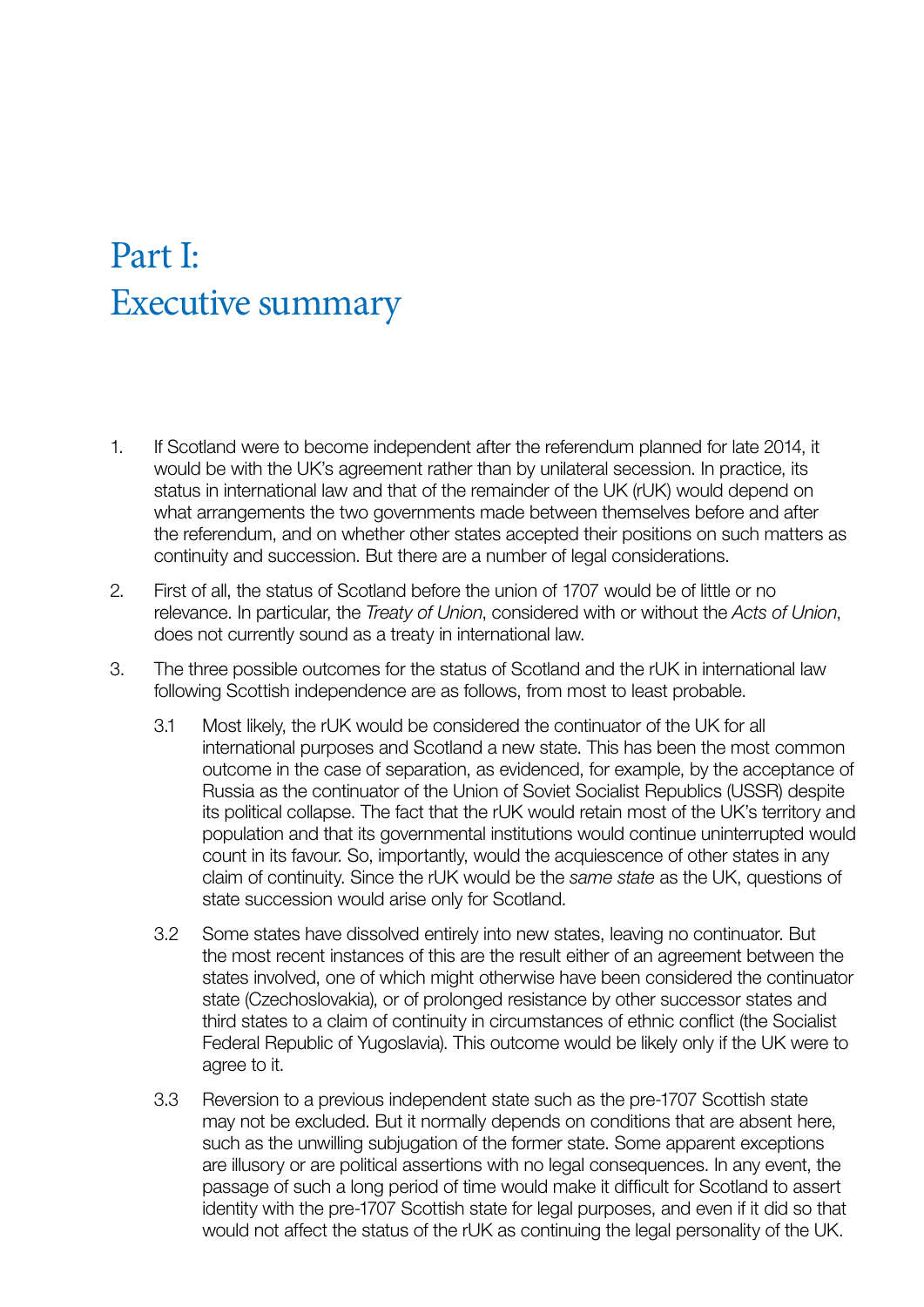- 4. The rules of state succession to treaties generally do not apply to membership of international organisations; instead, membership depends on the particular rules and practices of the organisation. In the UN, for example, the rUK would continue the UK's membership – including its permanent seat on the Security Council – and Scotland would be expected to join as a new state.
- 5. Scotland would also be expected to join the Council of Europe as a new state, though the *European Convention on Human Rights* would probably continue to apply to Scotland uninterrupted without the need for Scotland to ratify it in its own right.
- 6. Within the EU, there is no precedent for what happens when a metropolitan part of a current Member State becomes independent, so it is necessary to speculate.
	- 6.1 Since the rUK would be the same state as the UK, its EU membership would continue. Indeed, the EU treaties impliedly preclude 'automatic' withdrawal by a state. There might have to be an adjustment to the UK's terms of membership to reflect its reduction in territory and population, but this could be done without the UK ceasing to be an EU Member State.
	- 6.2 On the face of it, Scotland would be required to accede to the EU as a new state, which would require negotiations on the terms of its membership, including on the subjects of the UK's current opt-outs. The EU treaties make no provision for succession to membership. Certain provisions of the EU treaties would require amendment. If Scotland were somehow to become an EU member in its own right automatically, it is not clear how adjustments to the relative positions of Member States could be willed into being without negotiations. Nor would it be clear on what terms it would be a member.
	- 6.3 Some have argued that the rights conferred on individuals by EU citizenship might influence the European Court of Justice (ECJ) to somehow resist this outcome. But this is a matter for speculation and does not have a clear precedent in EU law. It would also require the issue to somehow come before the ECJ, which may be unlikely.
- 7. In any event, Scotland's position within the EU is likely to be shaped more by any agreements between the parties than by pre-existing principles of EU law.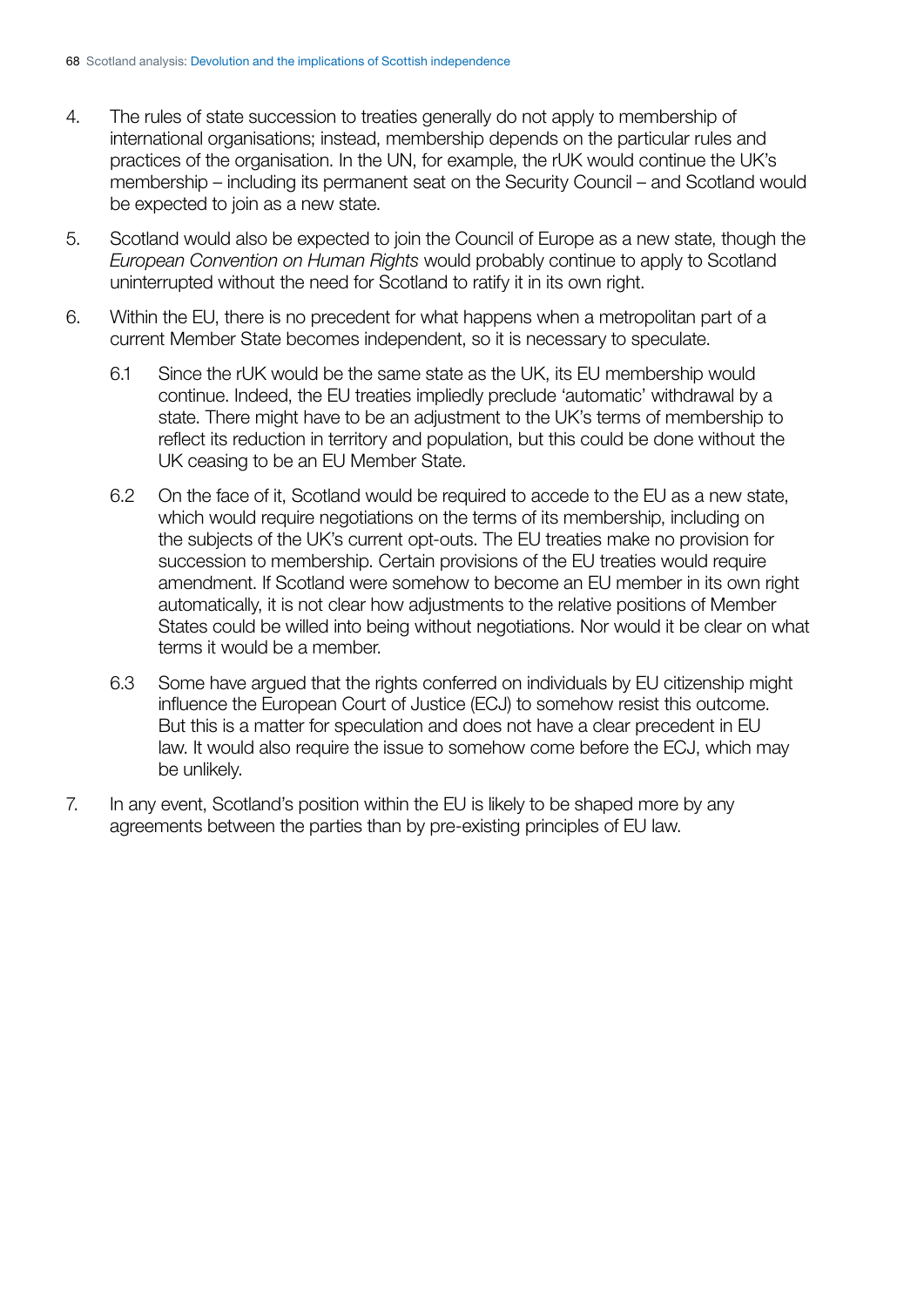# <span id="page-5-0"></span>Part II: The purpose and structure of this advice

- 8. On 5 May 2011, the Scottish National Party (SNP) won a majority of seats in the Scottish Parliament. The Scottish Government formed by the SNP wishes to hold a referendum on the independence of Scotland from the United Kingdom of Great Britain and Northern Ireland (UK). On 15 October 2012, the UK and Scottish governments signed an agreement 'to work together to ensure that a referendum on Scottish independence can take place' that states, among other things, that it should 'have a clear legal base', 'be conducted so as to command the confidence of parliaments, governments and people' and 'deliver a fair test and a decisive expression of the views of people in Scotland and a result that everyone will respect'. The agreement envisages that the Scottish Parliament will legislate for a referendum to take place by the end of 2014.<sup>1</sup>
- 9. Three departments of the UK Government the Foreign and Commonwealth Office, the Cabinet Office and the Office of the Advocate General for Scotland – have jointly instructed us to advise in connection with the proposed referendum.
- 10. We are asked to advise on two questions:
	- 10.1 the status of Scotland and the rUK in international law after Scottish independence, in particular '(a) the strength of the position that the rUK would be treated as a continuation of the United Kingdom as a matter of international law and an independent Scotland would be a successor state'; and
	- 10.2 after Scottish independence '(b) the principles which would apply to determining the position of the rUK and an independent Scotland within international organisations, in particular the European Union'.
- 11. We are instructed that this advice has two principal purposes.
- 12. First, the UK Government has announced a programme of work to inform and support the debate on Scotland's future in advance of the referendum. One strand of the programme will examine Scotland's position in the wider world, including membership of the European Union and other international organisations. The matters in this advice may also affect other strands of the programme, including defence, currency, monetary policy, nationality and border control. The programme will result in the publication of detailed evidence and analysis to assess the benefits of Scotland remaining part of the UK.

<sup>1</sup>*Agreement between the United Kingdom Government and the Scottish Government on a referendum on independence for Scotland*, 15 October 2012, [www.number10.gov.uk/wp-content/uploads/2012/10/Agreement-final-for-signing.pdf.](http://www.number10.gov.uk/wp-content/uploads/2012/10/Agreement-final-for-signing.pdf)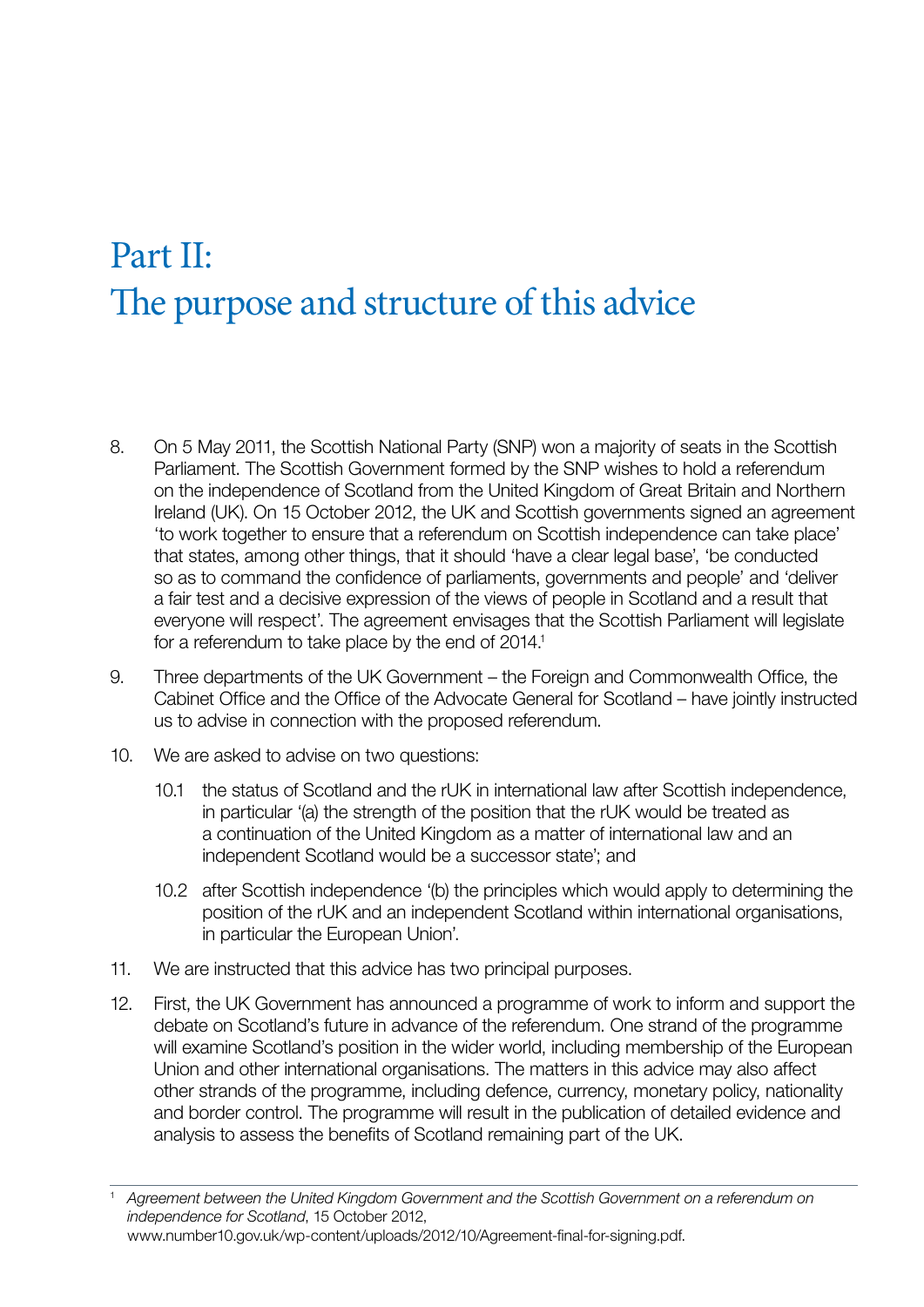- 13. Second, the Foreign Secretary is expected to give evidence to an inquiry by the Foreign Affairs Committee of the House of Commons into 'whether Scottish separation would have an impact on the future foreign policy of the UK and that of an independent Scotland'. The Foreign and Commonwealth Office has already submitted a written memorandum arguing that Scotland and the UK both benefit from union.
- 14. This advice is premised on the assumption that if Scotland becomes independent then it will be with the UK's agreement rather than by means of a unilateral secession.
- 15. This advice has three substantive parts. In Part III, we explain the general principles of state continuity and succession and define certain terms. In Part IV, we consider the status of Scotland and the rUK following independence. This involves an analysis both of the historical status of Scotland and the UK and of recent state practice. In Part V, we consider the principles that would apply following independence to determine the position of the rUK and Scotland in the EU and other international organisations.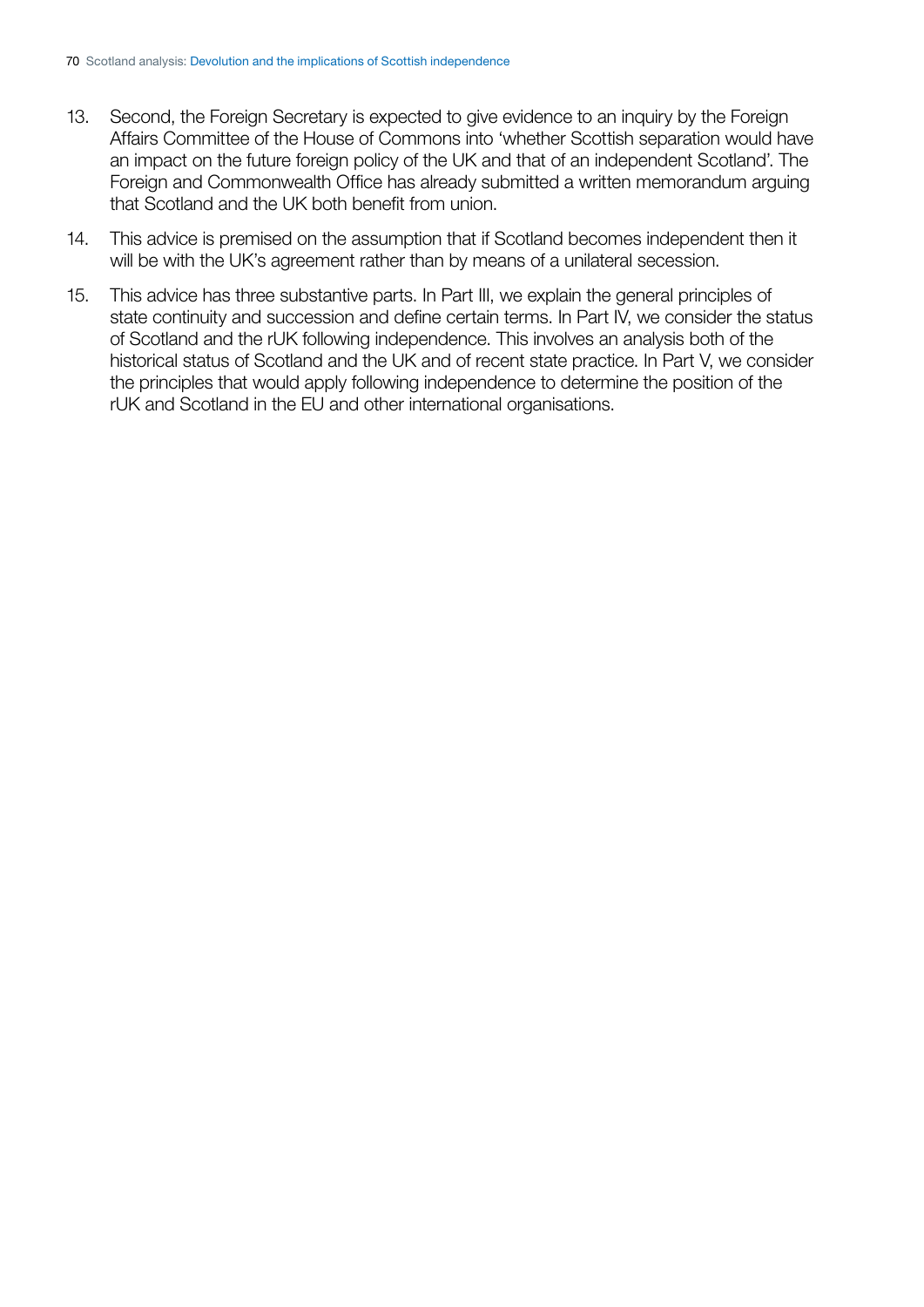# <span id="page-7-0"></span>Part III: Principles of state continuity and succession

- 16. The first question concerns whether the rUK would be treated as the continuator state of the UK and Scotland as a successor state. The second question is one of state succession and depends on the answer to the first.
- 17. It will initially be helpful to explain the concepts of state continuity and state succession. In international law there is a fundamental distinction between the two.
- 18. The term 'state continuity' denotes cases where the same state continues to exist despite changes in its territory and population. The central case of continuity is where a state retains substantially the same territory and the same structure or system of government over a certain period. In other cases it can be harder to determine state continuity.
- 19. The notion of state continuity has been criticised as misleading, as overly general or as giving a false impression of objectivity. Because there are no well-defined criteria for the extinction of states, subjective factors such as a state's own claim to continuity may be pertinent or even determinative. But the notion is well established and arguably even logically required by the distinction between states and governments. This advice will assume the existence of the notion of state continuity but will consider below, in light of state practice, the relevance of subjective factors such as state claims and recognition.<sup>2</sup>
- 20. The term 'state succession' refers to the complex of legal issues that arise when there is a change of sovereignty over a territory. The *Vienna Convention on Succession of States in Respect of Treaties* and the *Vienna Convention on Succession of States in Respect of State Property, Archives and Debts* define 'succession of States' as 'the replacement of one State by another in the responsibility for the international relations of territory'.3
- 21. The law of state succession does not purport to regulate the process of the transfer of sovereignty or the creation of statehood. It is premised on the assumption that a change of sovereignty has occurred in accordance with international law, but otherwise applies regardless of how that change of sovereignty occurs. What it deals with are the *consequences* of a change of sovereignty in fields such as succession to treaties, state property, archives and debts and the nationality of natural or legal persons.

<sup>2</sup> See Crawford J, *The Creation of States in International Law* (2nd edn, 2006) 667–72; Crawford J, *Brownlie's Principles of Public International Law* (8th edn, 2012) 426–7.

<sup>3</sup>*Vienna Convention on Succession of States in Respect of Treaties*, 23 August 1978, 1946 UNTS 3, Art 2(1)(b); *Vienna Convention on Succession of States in Respect of State Property, Archives and Debts*, 7 April 1983, (1983) 24 ILM 306, Art 2(1)(a).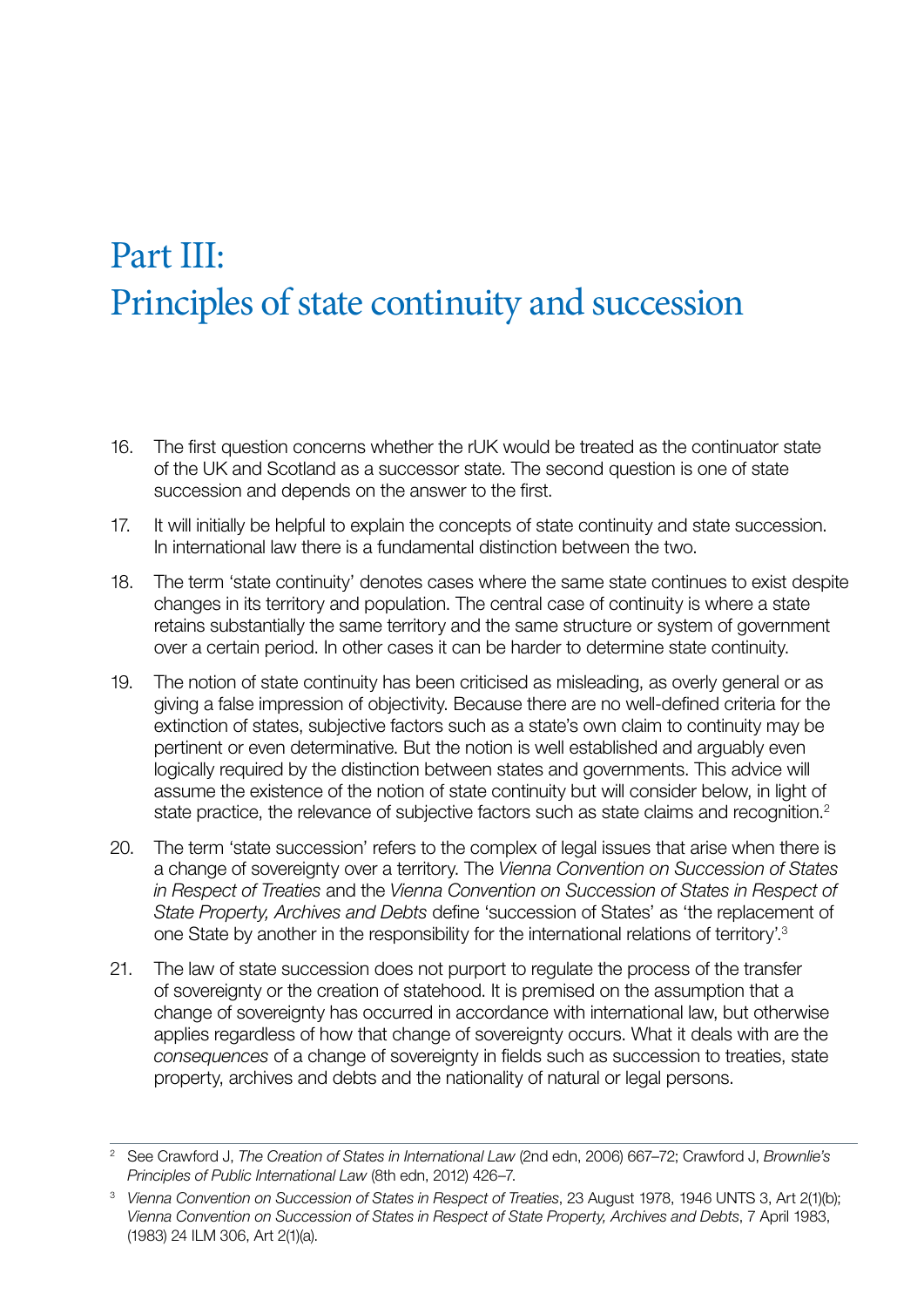- 22. Several terms that are common in this area of law are used throughout this advice:
	- 22.1 'Secession' is the process by which a group seeks to separate itself from the state to which it belongs and to create a new state on part of that state's territory. It is essentially a unilateral process.
	- 22.2 A bilateral and consensual process by which a state confers independence on a territory and people by legislative or other means may be called 'negotiated independence'. It can also be called 'devolution', but since that term is used in a different sense to describe the relationship between the UK and its constituent parts, we will use the term 'negotiated independence' for this purpose.
	- 22.3 Many instances of both secession and negotiated independence in state practice concern colonial territories: geographically separate territories that are dependent on and subordinate to another state. These fall under *UN Charter* Chapters XI (non-self-governing territories) and XII (trust territories). Article 74 uses the term 'metropolitan' in contradistinction to non-self-governing territories to refer to the administering state. Colonial peoples have a right to self-determination that is distinct from any right of the people of the metropolitan state. Partly for this reason, states have generally been less reluctant to recognise secession by colonial territories. Since Scotland is part of the metropolitan UK, state practice that depends on the colonial status of territories is of little or no relevance.
	- 22.4 A state that has acquired a territory, or an entirely new state that comes into existence following a change of sovereignty, is called a 'successor state'.
	- 22.5 A state that has lost territory is called a 'predecessor state'.
	- 22.6 If the predecessor state retains its legal identity and existence despite a significant change in its circumstances such as a loss of territory or population, it may be called a 'continuator state'. This contrasts with 'successor state' in that a continuator state is regarded as legally identical with the predecessor state. The first question could thus be framed as whether the rUK would be the *same state* as the UK.
- 23. Under *UN Charter* Article 4, only 'States' can be admitted to UN membership. States do not have to seek UN membership, though all new states since 1945 have done so.4 The practice of the General Assembly and Security Council in admitting new states to membership and acknowledging the continuing membership of established states has been influential in ascertaining their status and will be noted below in discussing state practice on state continuity and succession.
- 24. If the same state continues to exist, even if there are changes to its government, territory or people, the question of state succession to particular rights and obligations does not arise. That is to say: the question of continuity precedes that of succession.<sup>5</sup> So if the UK continues in existence, state succession will be irrelevant for it. A conclusion that Scotland would be a new state would, in contrast, give rise to a host of questions about state succession (mostly falling outside this advice).

<sup>&</sup>lt;sup>4</sup> Of states existing in 1945, only the Vatican City (assuming it is a state) is not a UN member, though the Holy See is a permanent observer. Every widely recognised state that has come into existence since 1945 has sought UN admission. On UN admission practice, see Crawford (2nd edn, 2006), 179–90.

<sup>5</sup> *Brownlie's Principles* (8th edn, 2012) 426–7.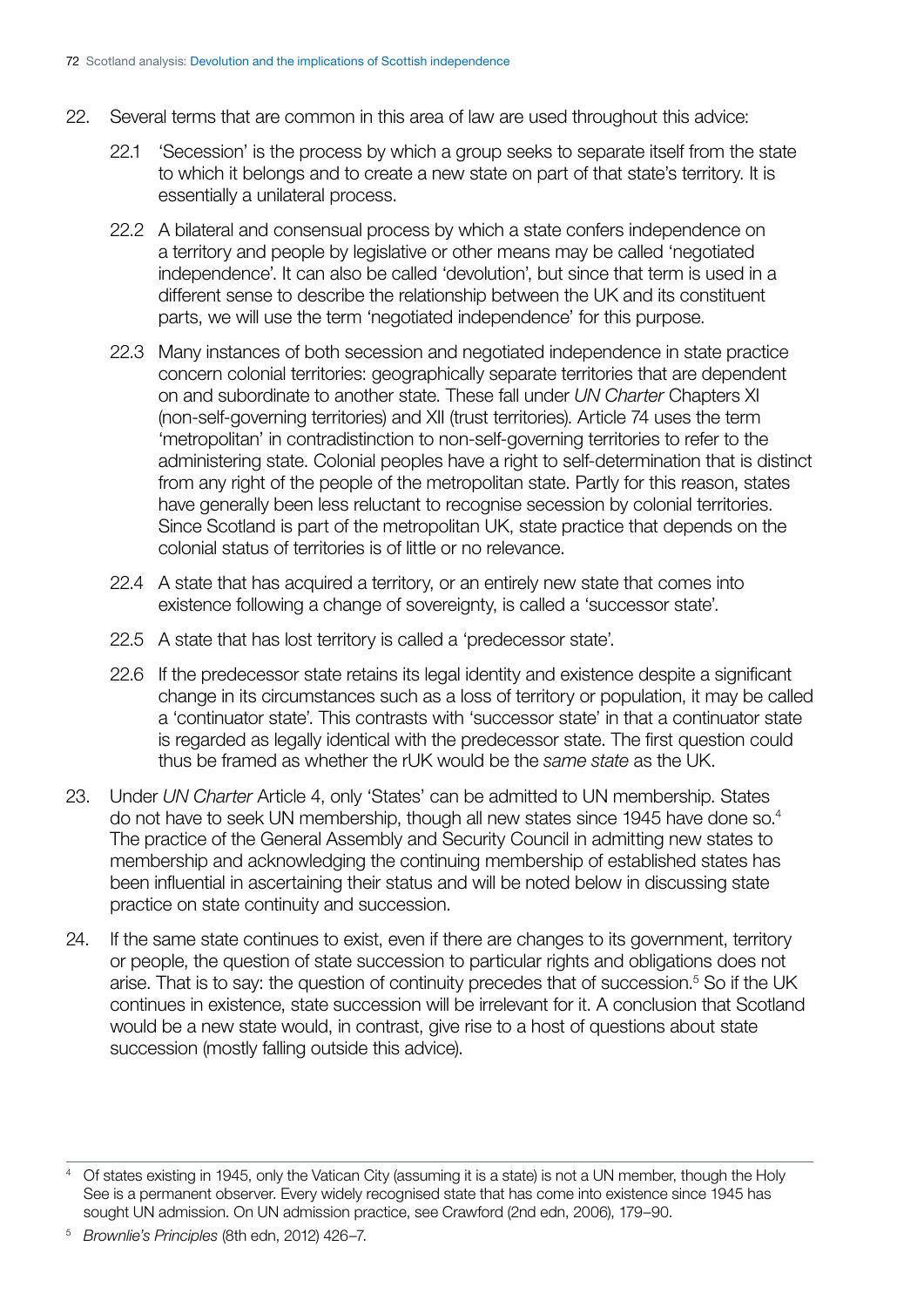# <span id="page-9-0"></span>Part IV: The status of Scotland and the remainder of the UK in international law

25. The future status of Scotland and the rUK does not depend on their historical status. In particular, the character of the union of 1707 would not determine the outcome of Scottish independence. This point will be discussed first, before considering three possible outcomes of Scottish independence: the continuation of the UK and the creation of a new state; the dissolution of the UK and the creation of two new states; and reversion to one or both of the states existing before the union of Scotland and England in 1707.

### (1) The historical status of Scotland and the UK

- 26. From 1603, when the Stuart King James VI of Scotland inherited the English throne, Scotland and England (and its colony Ireland) shared the same monarch.
- 27. There is little reason to doubt that between that date and 1707, England and Scotland remained separate states. They had separate constitutional systems, despite sharing a monarch. For instance, Scotland affirmed its different rules of succession in the *Succession Act 1682* (Scotland). It also had international relations with England, even after 1603, and the English Parliament levied customs dues on Scottish exports.6
- 28. Devine suggests that 'Scotland was far from being an independent state' in that 'Scottish foreign policy had moved with James [IV] to London in 1603 and there was a great grievance that thereafter foreign policy for both kingdoms was exclusively designed to suit English needs'. But the Darien Project in Panama – the failed Scottish investment launched in 1695 that partly precipitated the union – does evidence a separate Scottish foreign policy, at least to some extent.<sup>7</sup> And Queen Anne's ministry in London was also 'forced to accept' the Act anent Peace and War 1704 (Scotland),<sup>8</sup> despite, Devine notes, 'the fact that its whole emphasis suggested a separate and autonomous foreign policy'.<sup>9</sup> It provided that 'after Her Majesty's Decease, and failing Heirs of her Body, no person being King or Queen of Scotland and England shall have the sole power of making War with any Prince, Potentate or State whatsoever without consent of [the Scottish] Parliament'.
- 29. It is also true that James VI proclaimed himself king of 'Great Britain' in 1604, but that was probably unconstitutional and was not followed by his Stuart successors. The English Parliament refused to alter the name of the kingdom on the ground, among others, that 'the alteration of the name of the Kingdom doth inevitably and infallibly draw on the

<sup>6</sup> Devine TM, *The Scottish Nation, 1700–2000* (1999) xxii.

 $7$  Ibid xxii,  $5-6$ .

<sup>8 &#</sup>x27;Anent' means 'about'.

<sup>9</sup> Devine, (1999) 7.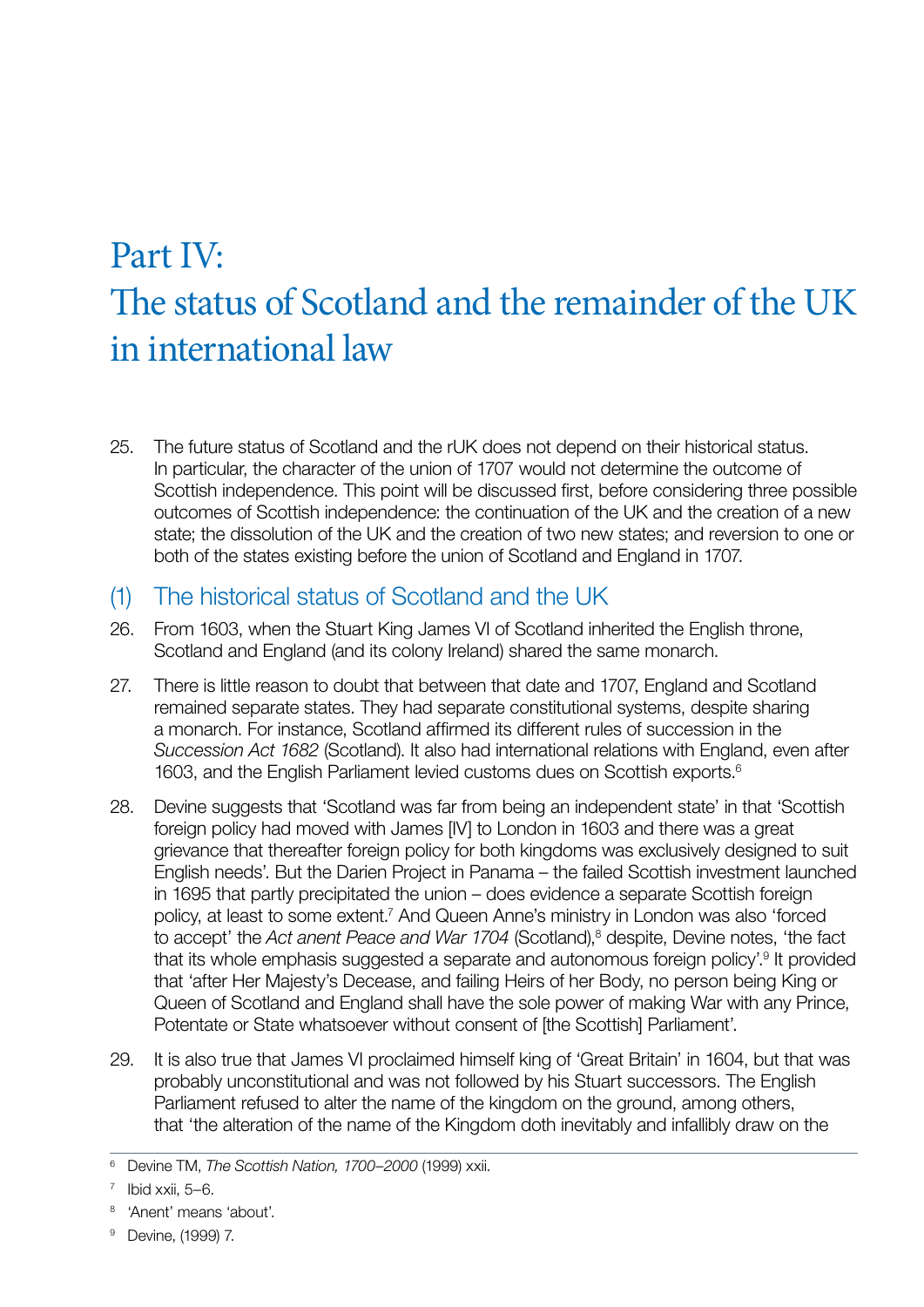<span id="page-10-0"></span>erection of a new kingdom or state, and a dissolution or extinguishment of the old'.<sup>10</sup> English judges advised that the change of name, since it had substantive consequences, required parliamentary approval.<sup>11</sup>

- 30. Later attempts to unite England and Scotland by both the Stuarts and Oliver Cromwell foundered. Only in 1707 was a lasting union between them effected.
- 31. On 22 July 1706, commissioners appointed by the English and Scottish parliaments agreed on 25 articles comprising the *Treaty of Union*. On 16 January 1707, the Scottish Parliament approved the articles, along with certain amendments made in the course of debate, in the *Union with England Act 1707* (Scotland). On 28 January 1707, having been presented with the *Treaty of Union* and the *Scottish Act*, the English Parliament passed the *Union with Scotland Act 1706* (England). It approved the terms of the *Scottish Act*  without amendment (the two Acts together being the *Acts of Union*).12 The Kingdom of Great Britain was constituted on 1 May 1707.
- 32. The significance of the union is debated. There are two questions relevant to this advice: whether it created a new state and whether the *Treaty of Union*, considered with or without the *Acts of Union*, still constitutes a treaty in international law.

#### (a) Whether the union of 1707 created a new state

- 33. There are two possible answers to this question. It is a question not of the position of Scotland within domestic law – under which Scotland clearly retained a distinct constitutional status, in particular a separate legal system – but of how the union of 1707 should be treated as a matter of *international* law.
- 34. One view is that the union created a new state, Great Britain, into which the international identities of Scotland and England merged and which was distinct from both. Lord McNair writes: 'England and Scotland ceased to exist as international persons and become the unitary State of Great Britain.'13 This view has been relied on in UK courts: *MacCormick v Lord Advocate*. 14
- 35. An alternative view is that as a matter of international law England continued, albeit under a new name and regardless of the position in domestic law, and was simply enlarged to incorporate Scotland. In support of this view, among other things:
	- 35.1 Scottish members joined Parliament at Westminster, but there was no new election of its *English* members. This was in accordance with the *Acts of Union* Article XXII.
	- 35.2 Treaties concluded by England appear to have survived to bind Great Britain. Parry and Hopkins cite the *Treaty of Alliance with Portugal*15 as the oldest 'British' treaty, and it is generally accepted as being such, even though it was concluded by

<sup>&</sup>lt;sup>10</sup> Cited by Dicey AV and Rait R, *Thoughts on the Union between England and Scotland* (1920) 121.

<sup>&</sup>lt;sup>11</sup> They advised that without such approval, existing writs and warrants issued in the name of the King of England would become invalid. James VI sought to avoid this in his proclamation of 15 November 1604 by excepting 'legal proceedings, instruments and assurances of particular parties who, by the said alteration, may be prejudiced': see Bindoff ST, 'The Stuarts and their style' (1945) 60 *Eng Hist R* 192, 195.

 $12$  At that time England still used the Julian Calendar. By the Gregorian Calendar now used – and used at the time in Scotland – the *Union with Scotland Act 1706* (England) was also enacted in 1707.

<sup>&</sup>lt;sup>13</sup> McNair AD, *The Law of Treaties: British Practice and Opinions* (1938) 40. Cf Smith TB, 'The Union of 1707 as fundamental law' (1957) *Public Law* 99, 99: 'the separate kingdoms of Scotland and England merged in the new State of Great Britain, and ceased to exist as persons for purposes of public international law'.

<sup>14 [1953]</sup> SC 396, 411.

<sup>15 16</sup> June 1373, 1 BSP 462.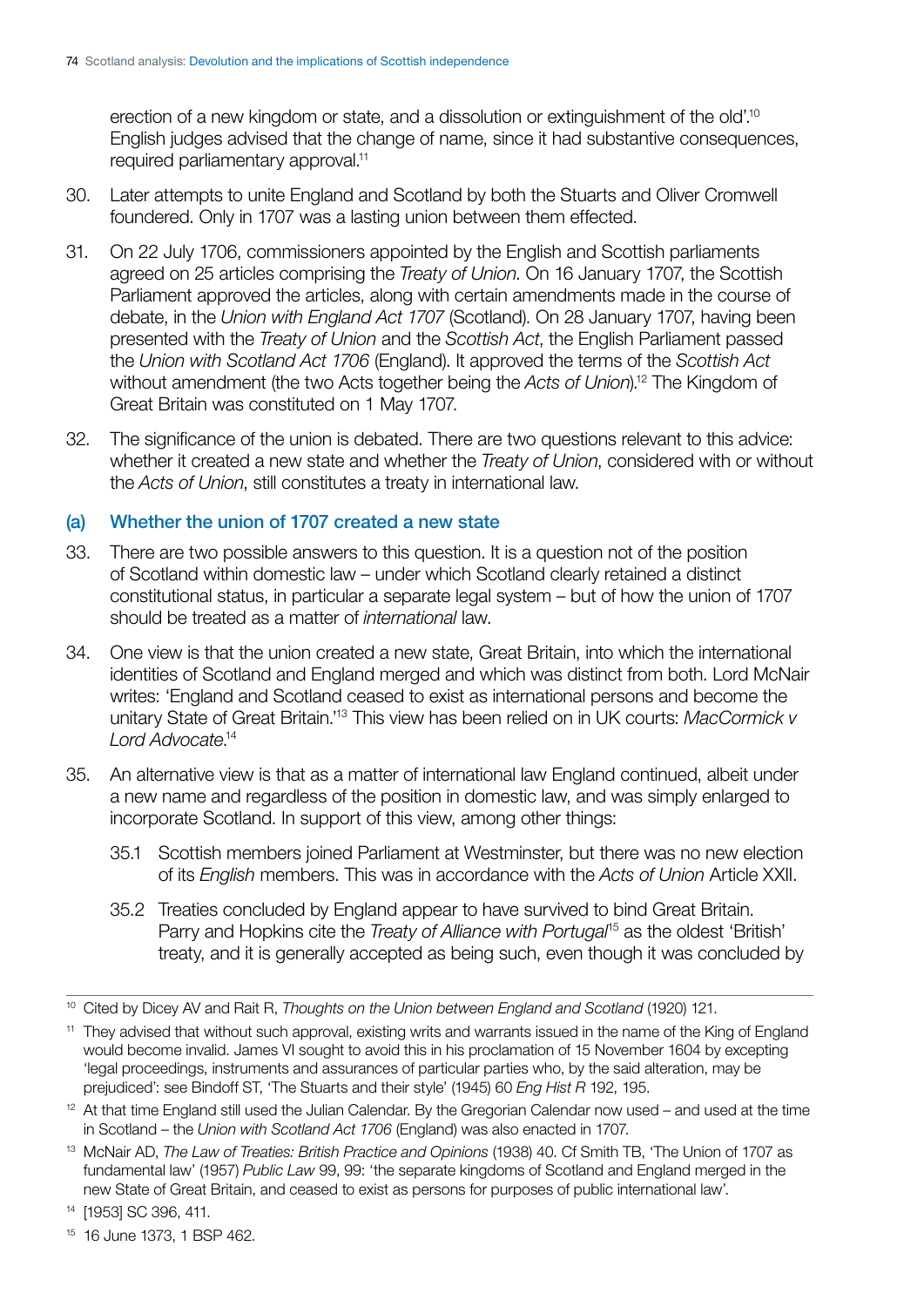<span id="page-11-0"></span>England. They suggest that no treaty between Scotland and a third state survives (though Scotland concluded treaties, for example with France, the Pope and Scandinavian states).<sup>16</sup>

- 35.3 England's diplomatic representation in the rest of Europe continued uninterrupted. The *Acts of Union* Article XXIV appears to acknowledge this in retaining the Great Seal of England for transitional purposes.
- 36. We note that the incorporation of Wales under laws culminating in the *Laws in Wales Act 1536* (England) and of Ireland, previously a colony, under the *Union with Ireland Act 1801*  (GB) and the *Act of Union 1800* (Ireland) did not affect state continuity. Despite its similarity to the union of 1707, Scottish and English writers unite in seeing the incorporation of Ireland not as the creation of a new state but as an accretion without any consequences in international law.
- 37. For the purpose of this advice, it is not necessary to decide between these two views of the union of 1707. Whether or not England was also extinguished by the union, Scotland certainly was extinguished as a matter of international law, by merger either into an enlarged and renamed England or into an entirely new state.
- 38. It is therefore misleading to speak of Scotland (or similarly of England, Wales, Northern Ireland or the isle of Great Britain) as if it were an entity already possessing international personality in its own right or some other relevant international status, regardless of what status it may have as a matter of UK domestic law.
- 39. It may also be misleading to speak of dissolving the 'union' effected by the incorporation of those territories: whatever the position historically or politically or in domestic law, in international law the position of the UK does not necessarily differ from that of a state formed in some way other than by a 'union'. (This point is pursued below in discussing whether Scotland could revert to the pre-1707 Scottish state.)

#### (b) Whether the Treaty of Union sounds in international law

- 40. Despite its name, it is not obvious that the *Treaty of Union* did and does sound as a treaty in international law. Certainly there was a negotiation between England and Scotland, and it was subsequently referred to as a 'treaty' in both *Acts of Union*. But the Scottish Parliament, in enacting the *Scottish Act of Union*, then unilaterally amended its provisions. It is therefore unlikely that it constituted a treaty in itself.
- 41. Smith has argued that although the *Treaty of Union* itself is just a 'record of negotiations' between the commissioners that the Scottish Parliament later debated and amended, the subsequent 'complex of exchanged Acts of the two Parliaments' does constitute a treaty, albeit one concluded in an unorthodox way. On this view, the *Scottish Act of Union*, in providing that none of its articles would be binding until approved by Queen Anne with the English Parliament's authority, was in effect 'the offer of Treaty terms by the Scottish Queen in Parliament to the English Queen in Parliament', and the registration of Queen Anne's command of the English Exemplification under the Great Seal of England without objection in the books of the Scottish Parliament then brought the treaty into force.17
- 42. But there is no need to express a concluded view on whether the *Treaty* or *Acts of Union* ever constituted a treaty in the international law sense. Smith's view was that '[t]wo international persons disappeared in 1707 – the obligants under the treaty – and a new

<sup>16</sup> Parry C and Hopkins C, *An Index of British Treaties, 1101–1968* (1970) 18.

<sup>17</sup> Smith, 'The Union of 1707 as fundamental law' (1957) *Public Law* 99.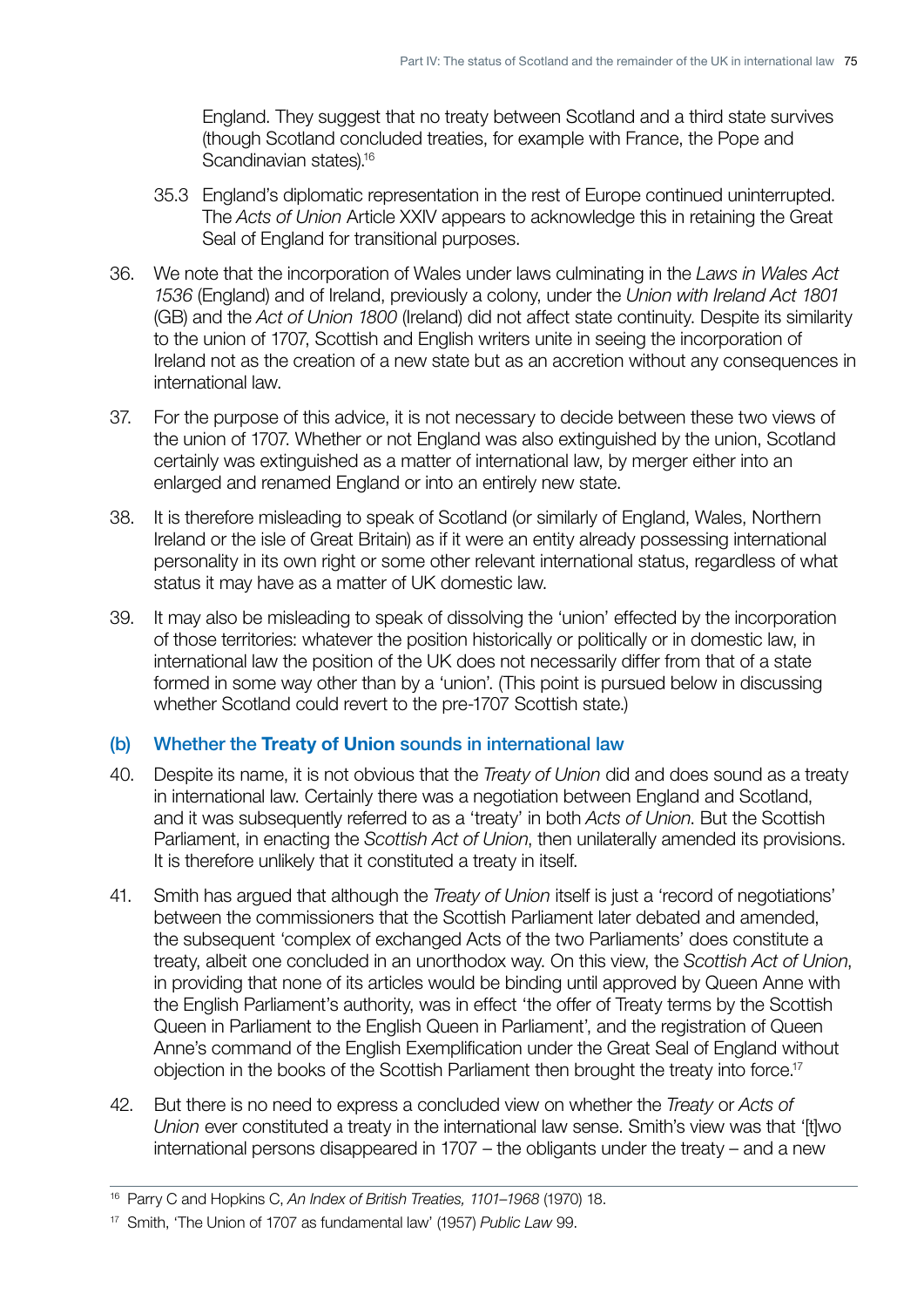international person took their place' which, though perhaps 'bound in constitutional law by the conditions of its own creation, could not in public international law be bound by a treaty to which it was not a party'.18 Wicks agrees:

The requirement that a treaty be 'governed by international law' is a little difficult to apply to the 1707 agreement, because the parties to it ceased to exist on May 1. There was never the opportunity for the agreement to be governed by international law. This cannot realistically be regarded as representing an obstacle to the agreement amounting to a 'treaty', however. The entire purpose of the complex negotiations of 1707 was to enact a legal agreement between the two independent states of England and Scotland. As such it was a validly concluded international treaty, albeit for a very brief time. As the parties ceased to exist in May 1707, the treaty has been of no legal significance since that date. Its main significance today is as a possible source of title for the new state created in 1707.<sup>19</sup>

- 43. The same result follows from the alternative possibility, discussed above, that Great Britain was the continuator of England rather than a new state. The *Vienna Convention on the Law of Treaties* Article 2 (though anachronous here) defines 'treaty' as an agreement 'concluded between States'.20 If one of the two parties to the treaty ceased to exist as a state in May 1707, it can no longer sound in international law. The situation is perhaps comparable to the *Treaty of Waitangi* between the UK and certain Maori chiefs, which on one view (by no means uncontested but still useful by way of analogy) was an international treaty under which an independent state ceded its sovereignty.<sup>21</sup> This view relies on the assumption that there could have been a treaty and yet the resulting constitutional system could still be identified with only one of the two parties, England, at the expense of the other – which is certainly possible.
- 44. Consistently with the view that the *Treaty* and *Acts of Union* no longer sound as a treaty, even if they ever were one. Parliament soon afterwards enacted legislation amending it: the Union with Scotland (Amendment) Act 1707 (GB), which abolished the separate English and Scottish privy councils and created a new Privy Council of Great Britain. The *Acts of Union* Article IX had provided that the Queen 'may Continue a Privy Council in Scotland … until the Parliament of Great Britain shall think fit to alter it'.
- 45. The UK Parliament has since amended or repealed multiple other provisions of the Acts of Union, such as those providing for Scottish representation in Parliament or concerning religion.
- 46. Indeed, in 1999 the UK Government suggested to the Committee for Privileges that the UK Parliament had 'complete sovereignty' to amend even those articles of the *Acts of Union* that 'are expressed to be entrenched for all time (such as the creation of the United Kingdom, the succession of the Monarchy, the Scottish Courts and the Church of Scotland)'.22 The existence of such 'entrenched' provisions is a matter for domestic constitutional law and need not be dealt with here. The fact that at least some provisions are open to amendment by the UK Parliament is enough to reinforce the conclusion that neither the *Treaty* nor the *Acts of Union* currently operate as a treaty in international law.23

<sup>18</sup> Ibid 106.

<sup>19</sup> Wicks E, 'A new constitution for a new state? The 1707 Union of England and Scotland' (2001) 117 *Law Quarterly Review* 109.

<sup>&</sup>lt;sup>20</sup> 22 May 1969, 1155 UNTS 331.

<sup>&</sup>lt;sup>21</sup> See Kingsbury B, 'The Treaty of Waitangi: Some international law aspects' in Kawharu IH (ed), *Waitangi: Maori and Pakeha Perspectives of the Treaty of Waitangi* (1989) 121.

<sup>&</sup>lt;sup>22</sup> Case for Her Majesty's Government, Committee for Privileges, September 1999, § 62, [www.publications.parliament.uk/pa/ld199899/ldselect/ldprivi/106i/106i08.htm.](http://www.publications.parliament.uk/pa/ld199899/ldselect/ldprivi/106i/106i08.htm) 

<sup>23</sup>*Vienna Convention on the Law of Treaties* Art 39 provides 'A treaty may be amended by agreement between the parties'. This is nonsensical if there is only one extant party or none at all.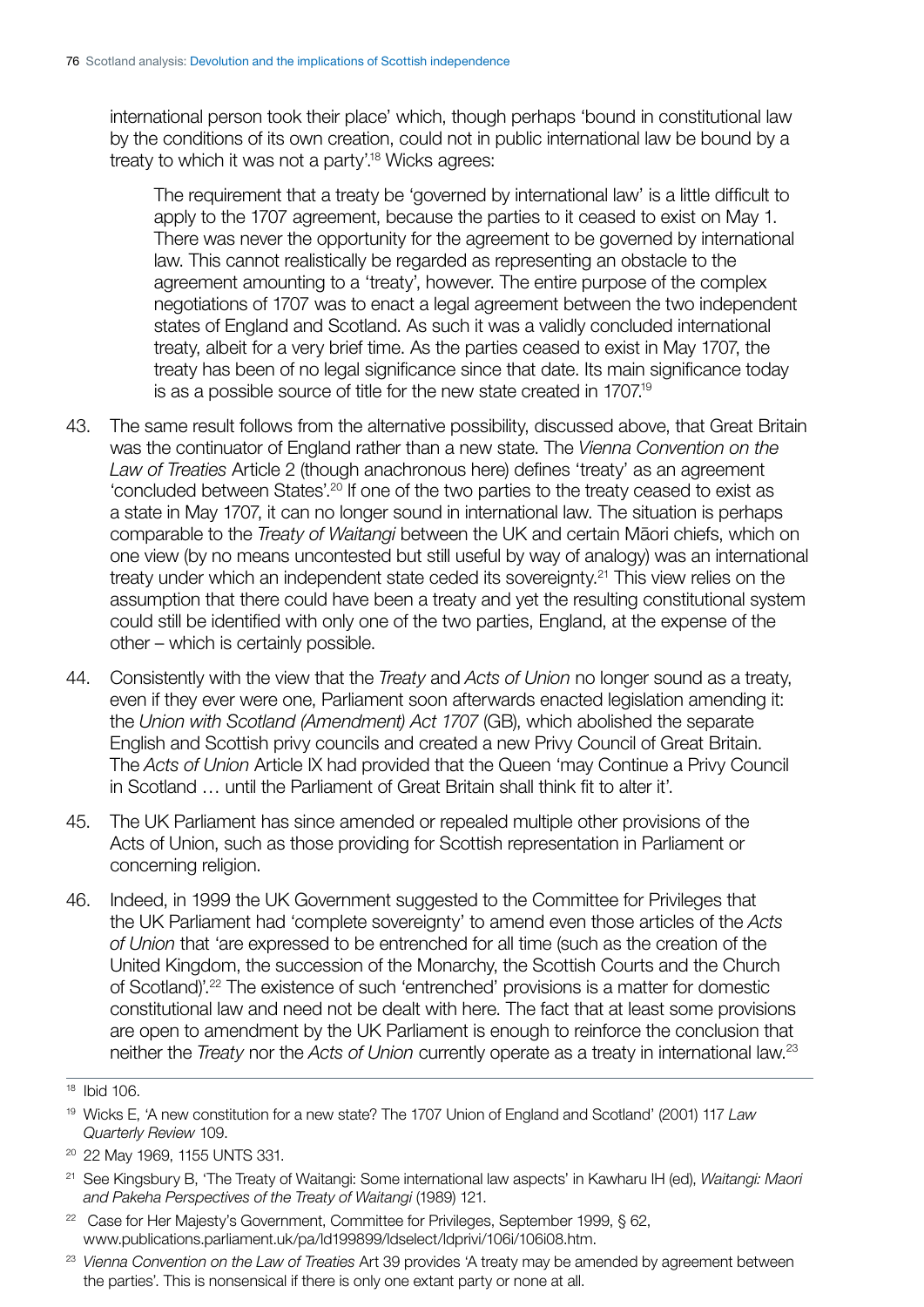## <span id="page-13-0"></span>(2) Possible outcomes of Scottish independence

- 47. The assumption that if Scotland becomes independent then it will be with the UK's agreement is not determinative of Scotland's or the rUK's status following independence. Negotiations between the UK and Scotland and the views of other states might well shape that status.
- 48. This is also true of matters of succession more generally. The multilateral peace treaties that constituted new states in 1815, 1919–23 and 1947 all dealt with succession problems. For example, the *Treaty of Saint-Germain-en-Laye<sup>24</sup>* provided for the responsibility of the successor states of Austria-Hungary for its public debts. Unilateral declarations can also be significant. Thus when Egypt and Syria formed the United Arab Republic, its Foreign Minister informed the UN Secretary-General that 'all international treaties and agreements concluded by Egypt or Syria with other countries will remain valid within the regional limits prescribed on their conclusion and in accordance with the principles of international law'.25 Although such a unilateral declaration could not bind other states, other states acquiesced in that position.<sup>26</sup> The continuation of UN membership, though certainly not determinative, is a useful indicator of whether other states accept a state's claim of continuity or require it to rejoin as a new state (as they did with the Federal Republic of Yugoslavia).
- 49. There are three possible outcomes of negotiated Scottish independence in international law: (a) one state that is the continuator of the UK and one new state; (b) two new states (neither of which is the continuator of the UK, which would be extinct); and (c) one state that is the continuator of the UK and one state which reverts to the status of the pre-1707 Scottish state. We will discuss each possibility in turn.<sup>27</sup>

#### (a) One continuator state and one new state

- 50. Logically there are two possibilities: either Scotland *or* the rUK could be considered the continuator state of the UK and the other considered a new state. But the former possibility cannot be seriously entertained. It will be evident, without further elucidation, that none of the factors relevant to state continuity discussed below counts in favour of it. We will therefore focus on the possibility that the rUK – comprised of England, Wales and Northern Ireland – would be the continuator state of the UK and an independent Scotland a new state. This is the position of the UK Government and the position on which we have been particularly asked to advise.
- 51. Situations where one of the states existing after secession or negotiated independence is considered the continuator state are the most common in state practice. We will consider them chronologically and then draw some preliminary conclusions about the likelihood of the same outcome occurring if Scotland becomes independent.
- 52. In general, state practice shows that continuity depends on the criteria for statehood: a state is the same if it involves what may be regarded as the same independent territorial and governmental unit at the relevant times, despite changes in its population, territory or system of government.<sup>28</sup>

<sup>24 10</sup> September 1919, 226 CTS 8, Art 203.

<sup>25</sup> International Law Commission *Ybk* 1958/II, 77.

<sup>26</sup> See *Brownlie's Principles* (8th edn, 2012) 424–5.

<sup>&</sup>lt;sup>27</sup> It is not (and in our view cannot be) suggested that the existing links between England, Wales and Northern Ireland would be affected by Scottish independence.

<sup>28</sup> See further Crawford (2nd edn, 2006) 667–72.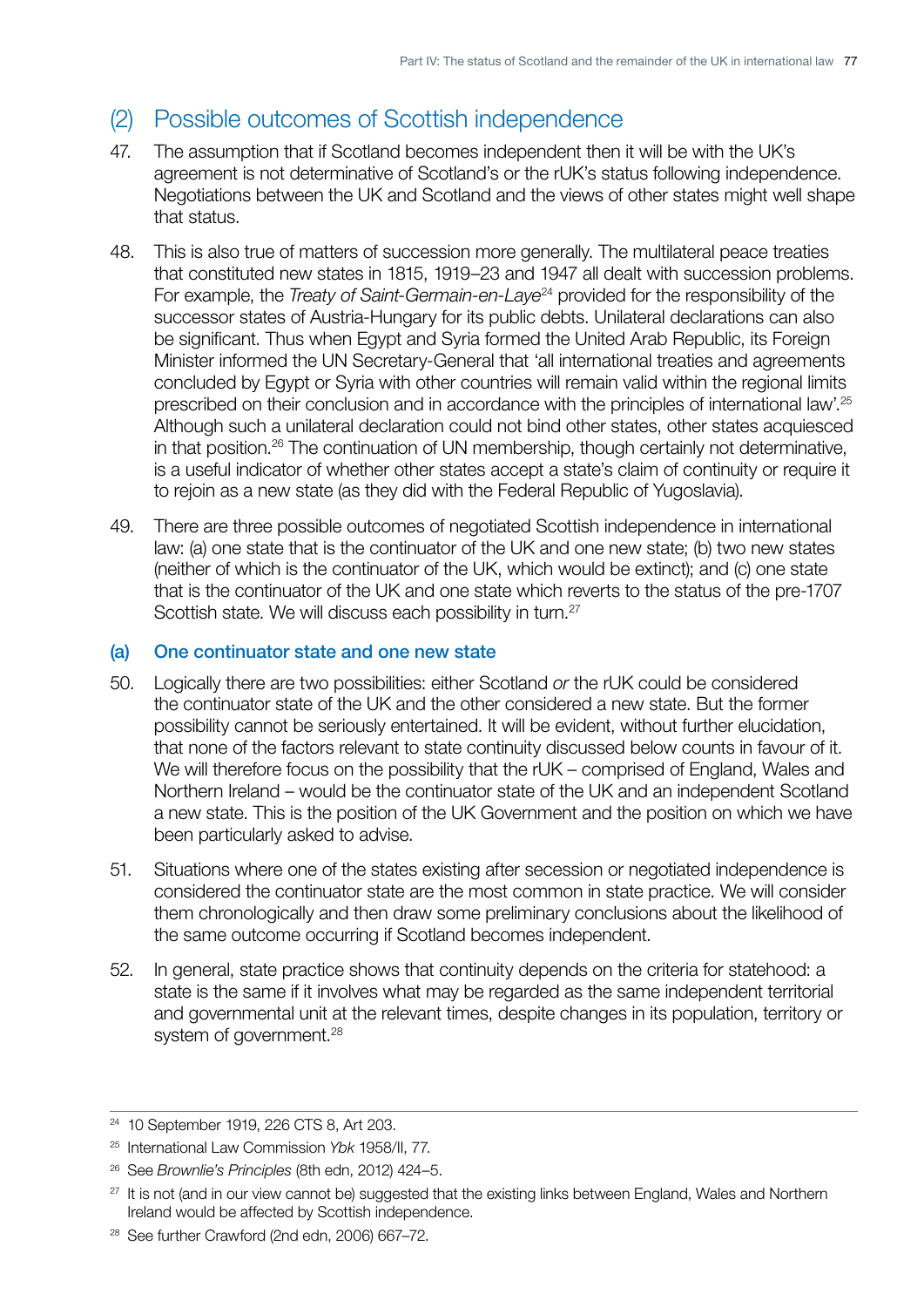### <span id="page-14-0"></span>(i) State practice

- 53. The presumption of continuity despite even drastic territorial change is illustrated by imperial powers that have lost territory – including the UK itself, whose continuity is not questioned despite its loss of not one but two global empires. Likewise, Turkey was regarded as the continuator of the Ottoman Empire after 1918.<sup>29</sup> France's continuity was not questioned despite the loss of Algeria, which unlike other more definitively colonial territories had been assimilated into metropolitan France, at least according to French law. For the most part, however, colonial or quasi-colonial cases are of little relevance here, since Scotland (as opposed to Australia, Canada, India or other former British territories) is part of the metropolitan UK rather than a colony.
- 54. After the partition of British India in 1947, the Dominion of India was treated as the same entity and Pakistan as a new state, though there is some uncertainty about whether British India had already become an independent state before partition rather than a colonial territory still subordinate to the UK.
	- 54.1 After partition, the Dominion of India retained most of British India's territory and population and continued its founding membership of the UN. But Pakistan (having initially claimed that its membership should also be automatic) applied for membership in its own right on 15 August 1947.30
	- 54.2 The British Indian government, though constitutionally distinct from the UK, was subordinate to the UK Cabinet and Parliament, at least until the exchange of ambassadors that took place a few months before ostensible independence (and partition) in 1947, and its founding membership of the UN was an anomalous status.31 Against this: in *Murarka v Buckrack Bros*, a US Circuit Court of Appeal held that the exchange of ambassadors had 'amounted at least to de facto recognition, if not more. To all intents and purposes, these acts constituted a full recognition of the Interim Government of India at a time when India's ties with Great Britain were in the process of withering away'.32
- 55. Singapore's separation from Malaysia in 1965 is a clearer case. Malaysia retained its international identity and UN membership and Singapore was admitted as a new state.<sup>33</sup> This occurred pursuant to a separation agreement that referred to Singapore as 'an independent and sovereign state and nation separate from and independent of Malaysia and so recognized by the Government of Malaysia<sup>', 34</sup> The separation agreement assumed the continuity of Malaysia.
- 56. After the separation of Bangladesh from Pakistan, the remaining territory, which comprised the former West Pakistan, was also considered the continuator state.
	- 56.1 In March 1971, the Pakistani government suspended the National Assembly in which an East Pakistani political party, the Awami League, had won an absolute majority – and instigated martial rule in East Pakistan. The following month the Awami League proclaimed the independence of Bangladesh on the territory

<sup>29</sup>*Ottoman Debt Arbitration* (1925) 3 ILR 42; *Roselius & Co v Karsten & Turkish Republic* (1926) 3 ILR 35.

 30 (1947–48) *UNYB* 39–40. It was admitted on 30 September 1947: SC Res 29 (1947); GA Res 108 (1947).

<sup>&</sup>lt;sup>31</sup> See Crawford (2nd edn, 2006) 366–7. Cf the independence of Senegal outside the previously constituted Mali Federation: see ibid 392.

<sup>32</sup>*Murarka v Buckrack Bros* (1953) 20 ILR 53.

<sup>33</sup> SC Res 213 (1965); GA Res 2010 (1965).

<sup>34</sup>*Agreement Relating to the Separation of Singapore from Malaysia as an Independent and Sovereign State*, 7 August 1965, 563 UNTS 89. See further Crawford (2nd edn, 2006) 392–3.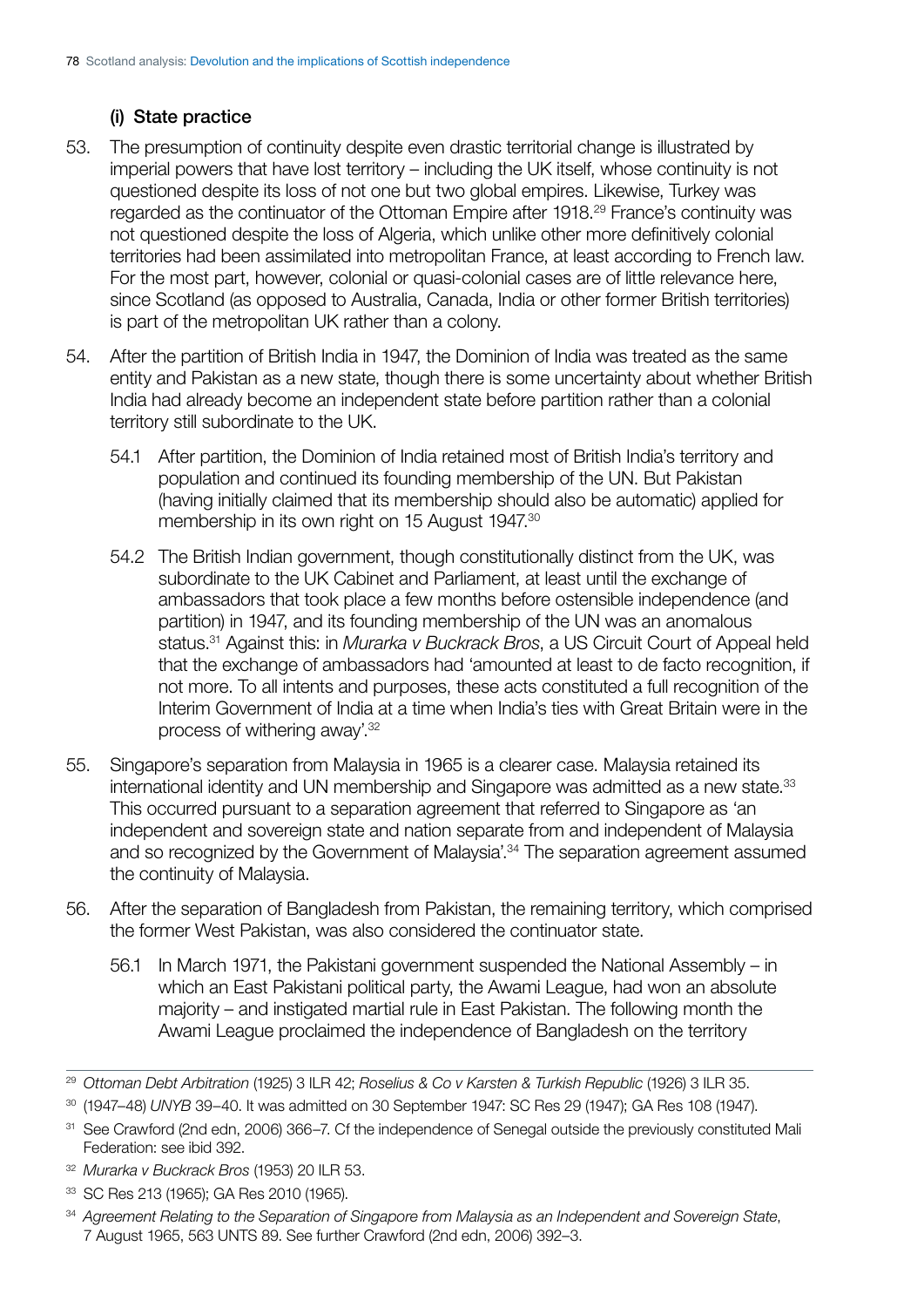formerly comprising East Pakistan. By the end of the subsequent Indo-Pakistani war, the Awami League substantially controlled that territory. Between the end of the war and February 1972, 28 states recognised Bangladesh.

- 56.2 This was a definite case of secession forcible and unilateral rather than negotiated independence. That may have contributed to the acceptance of the rest of Pakistan as the continuator state: its institutions were substantially unchanged, and it retained the majority of the predecessor state's territory. These factors may have been especially important in this case given that, unusually, Pakistan was the smaller unit by population, though only slightly: in 1975 its population was 68,483,000, whereas Bangladesh's was 70,582,000.35
- 56.3 Pakistan's UN membership continued, whereas Bangladesh was eventually admitted to the UN separately, on 17 September 1974.<sup>36</sup>
- 57. A particularly pertinent example of state practice is the dissolution of the USSR in 1990–91. Several of its former constituent republics, comprising a significant part – though not a majority – of Soviet territory, became newly independent states. The largest unit, the Russian Federation, was after initial uncertainty regarded as continuing the legal personality of the USSR. This example illustrates several considerations.<sup>37</sup>
	- 57.1 In a political sense, it was uncontroversial that the USSR had come to an end: the *Minsk Protocol* between Russia, Belarus and Ukraine stated that 'the Union of Soviet Socialist Republics as a subject of international law and a geopolitical reality no longer exists';38 the *Alma Ata Protocol* between Russia and ten other former Soviet republics, that 'with the establishment of the Commonwealth of Independent States, the [USSR] ceases to exist<sup>', 39</sup> Although some authors at the time regarded this as determinative,<sup>40</sup> hindsight has made clear that it is not: the political extinction of a state does not necessarily extend to the legal realm. Thus as Shaw notes, 'it is clear from all the circumstances' that the position expressed in these instruments amounted to 'an essentially political statement not taken by either the parties themselves or by third states as constituting a proclamation of dissolution preventing claims by Russia of continuity'.41
	- 57.2 On 24 December 1991, Russia wrote to the UN Secretary-General, illustrating the significance, in practice, of the position taken by a state itself on whether it constitutes the continuator state to an apparently dissolved union:

the membership of the Union of Soviet Socialist Republics in the United Nations, including the Security Council and all other organs and organizations of the United Nations system is being continued by the Russian Federation (RSFSR) with the support of the countries of the Commonwealth of Independent States. In this connection, I request that the name 'Russian Federation' should be used

- 37 Crawford (2nd edn, 2006) 676–8.
- <sup>38</sup>*Minsk Protocol*, 13 December 1991, 31 ILM 143, 3.
- <sup>39</sup>*Alma Ata Protocol* (Russia, Ukraine, Belarus, Moldova, Azerbaijan, Armenia, Kazakhstan, Tajikistan, Kyrgyzstan, Turkmenistan, Uzbekistan), 8 January 1992, 31 ILM 148, 149.
- 40 E.g. Blum YZ, 'Russia takes over the Soviet Union's seat at the United Nations' (1992) 3 *EJIL* 354; see further Crawford (2nd edn, 2006) 677 n 41.
- <sup>41</sup> Shaw, 'State succession revisited' (1994) 5 *Finnish YBIL* 34, 49–50.

<sup>35</sup> This is the first year following Bangladesh's independence for which UN population statistics are available. They also show that what is now Bangladesh had a higher population than the rest of Pakistan in 1970: [esa.un.org/unpd/wpp/unpp/panel\\_population.htm.](http://esa.un.org/unpd/wpp/unpp/panel_population.htm.) Pakistan has since overtaken Bangladesh in population.

<sup>36</sup> SC Res 351 (1974); GA Res 3203 (1974).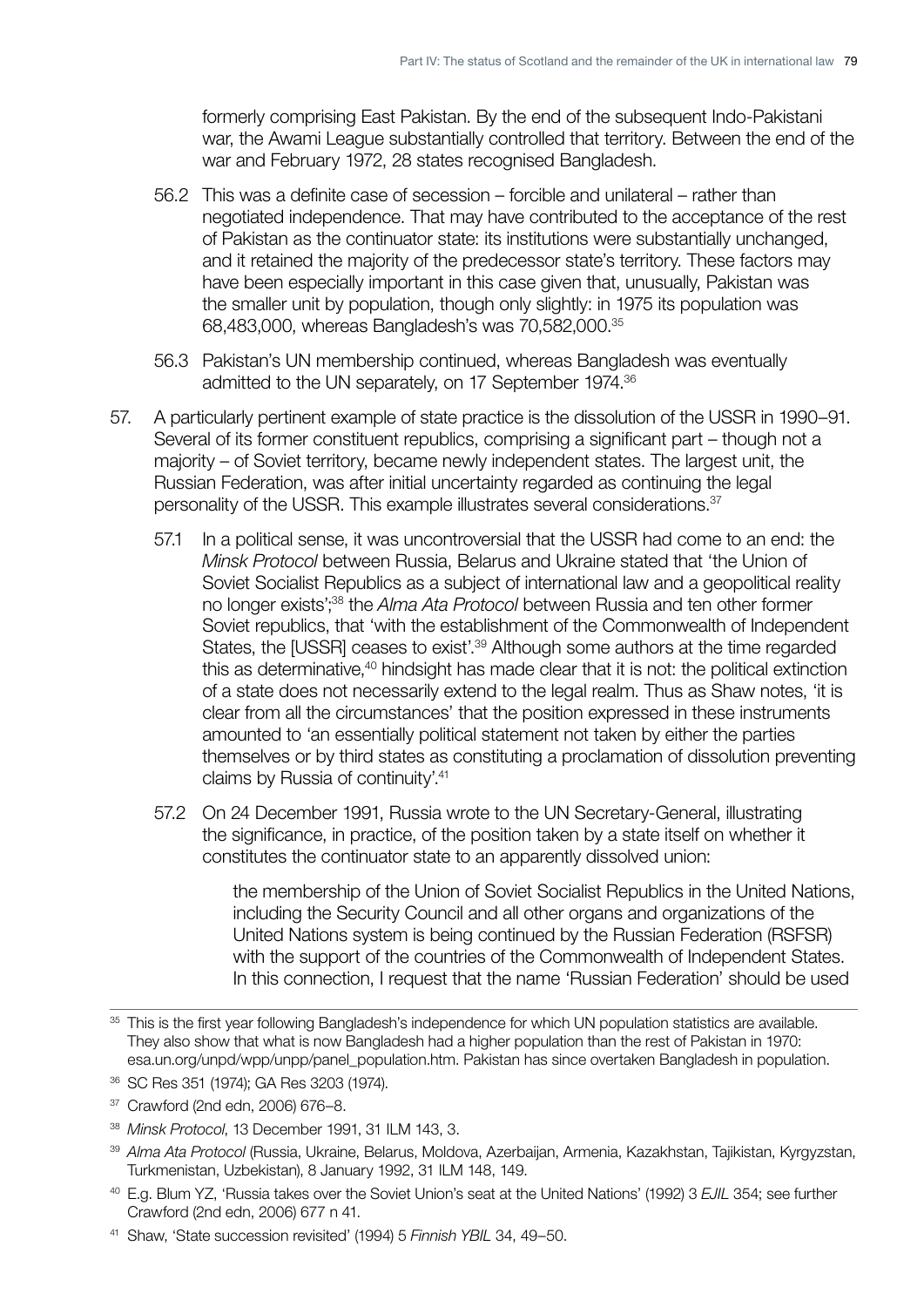in the United Nations in place of the name ['USSR']. The Russian Federation maintains full responsibility for all the rights and obligations of the USSR under the Charter of the United Nations, including financial obligations.<sup>42</sup>

- 57.3 The newly independent former Soviet republics all accepted this position. and no other state objected to it. The UK's position, for example, was that 'it was not necessary to reaccredit [the UK ambassador to the USSR], he just became the continuous representative to the continuum State, namely, Russia'.43
- 57.4 The European Communities (EC) declared that 'the international rights and obligations of the former USSR, including those under the United Nations Charter, will continue to be exercised by Russia' and 'welcome[d] the Russian Government's acceptance of these commitments and responsibilities'.<sup>44</sup> This is arguably consistent with two possibilities: that Russia was the continuator state of the USSR or that it was a new state that nonetheless succeeded to all the extinct USSR's rights and obligations. But in general it is accepted that Russia was indeed the continuator state. The acquiescence of other states in its claim to that effect was rapid and unquestioning.
- 57.5 The result was that Russia continued the USSR's membership of the UN, including its permanent membership of the Security Council.
- 57.6 The other former Soviet republics joined the UN separately in 1991 or 1992, except Belarus and Ukraine. Anomalously, the Byelorussian Soviet Socialist Republic and the Ukrainian Soviet Socialist Republic (like British India) had already become original members in 1945, despite being constituent republics of the USSR. After independence they simply notified the UN of changes of name. But any ostensible continuity of those states with former entities has not been consistently observed: since 1991 they have both acceded to treaties to which they were apparently already parties. For instance, the *New York Convention* included them as parties in 1958.45
- 58. A case of unilateral secession that was later accepted by the predecessor state is Eritrea. In 1962, Ethiopia had abolished a federal arrangement with the former Italian colony of Eritrea, entered into under UN auspices in 1962. Following a military campaign for independence sustained for many years, the Eritrean People's Liberation Front assisted in overthrowing the military regime in Addis Ababa. The subsequent Transitional Government of Ethiopia accepted Eritrea's right of self-determination. In a plebiscite in 1993, 99.8% voted in favour of Eritrean independence. The new state of Eritrea was admitted to the UN that same year with the support of the Transitional Government of Ethiopia.<sup>46</sup> Ethiopia continued its UN membership.<sup>47</sup>
- 59. Another recent case is the dissolution of the State Union of Serbia and Montenegro (Serbia-Montenegro) in 2006. It was governed by a *Constitutional Charter* adopted in 2002. Article 2 stated that it was 'based on the equality of the two member states'. Article 60 dealt expressly with 'Breaking Away from the State Union'. It set out certain requirements for breaking away, including a referendum, and then stated:

<sup>42</sup> UN Doc 1991/RUSSIA, Appendix, 24 December 1991, 31 ILM 138.

<sup>43</sup> Statement of Assistant Under-Secretary of State, FCO, Parliamentary Papers, 1991–92, Paper 21-II, 197, 15 January 1992, (1992) 63 *BYIL* 652.

<sup>44</sup> Declaration of the European Communities, 23 December 1991, *EC Bull* 12, 121 (1991).

<sup>45</sup>*New York Convention*, 10 June 1958, 330 UNTS 3.

<sup>46</sup> SC Res 828 (1993); GA Res 47/230 (1993).

<sup>47</sup> See Crawford (2nd edn, 2006) 402–3.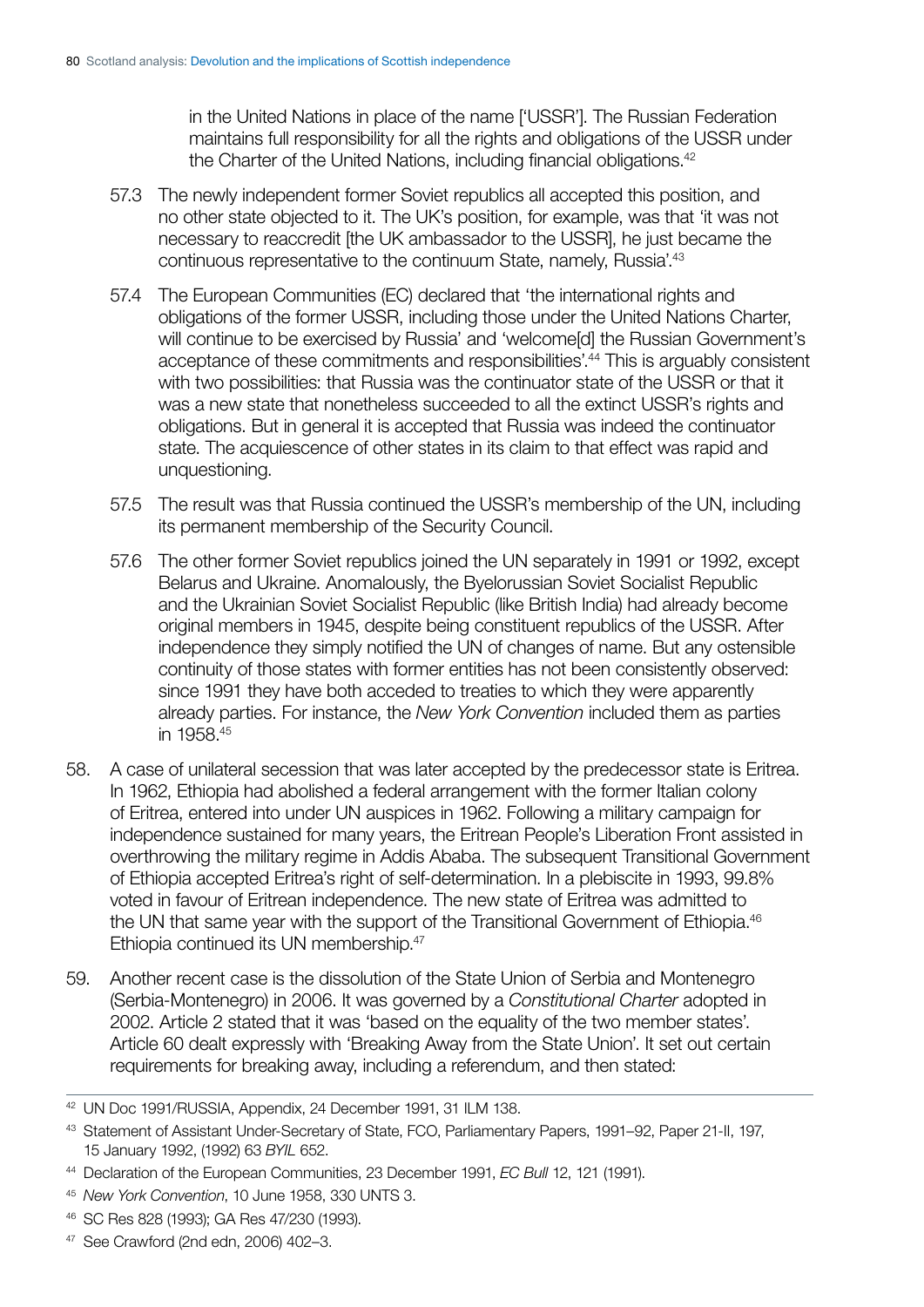Should Montenegro break away from the state union of Serbia and Montenegro, the international instruments pertaining to the Federal Republic of Yugoslavia, particularly UN SC Resolution 1244 [on the international presence in Kosovo], would concern and apply in their entirety to Serbia as the successor.

A member state that implements this right shall not inherit the right to international personality and all disputable issues shall be separately regulated between the successor state and the newly independent state.

Should both member states vote for a change in their respective state status or for independence in a referendum procedure, all disputable issues shall be regulated in a succession procedure just as was the case with the former Socialist Federal Republic of Yugoslavia.48

- 60. The term 'successor state' may be misleading. Its juxtaposition with 'newly independent state' and the statement that the state breaking away from Serbia-Montenegro 'shall not inherit the right to international personality' suggest that the 'successor state' was expected to continue the legal personality of Serbia-Montenegro. That is to say: the intention of the *Constitutional Charter* appears to have been that the unit not breaking away from Serbia-Montenegro would be the continuator state.
- 61. Whether, had Serbia invoked the procedure, the much smaller Montenegro would have been the continuator state might be doubted. But in the event it was Montenegro that invoked the referendum procedure and broke away. The position adopted by all states involved was that Serbia was the continuator state. On 5 June 2006, two days after Montenegro declared independence, the Serbian Assembly adopted a declaration 'On Obligations of public authorities of the Republic of Serbia as State which continues the State and legal identity of the State Union of Serbia and Montenegro'.<sup>49</sup> Its membership of the UN continued, and Montenegro was admitted in its own right.<sup>50</sup>
- 62. The most recent instance of state continuity despite secession is Sudan following South Sudan's independence. As in the case of Eritrea, after years of war a referendum was held in 2011 that resulted in independence. The new state was then admitted separately to the UN while Sudan continued its membership.<sup>51</sup> Like Eritrea, the new state comprised a minority of the predecessor state's territory and population.
- 63. Cases such as Korea superficially comparable in that on one view the Democratic People's Republic of Korea (North Korea) is a separate state formed by secession from the Republic of Korea (South Korea) – are complicated by competing claims over the same territory and so have little relevance here as state practice.<sup>52</sup>
- 64. Other recent state practice in which it is harder to discern a continuator state, such as the dissolution of Czechoslovakia, is discussed below.

<sup>&</sup>lt;sup>48</sup> Constitutional Charter of the State Union of Serbia and Montenegro. An English version is available on the website of the Serbian Ministry of Foreign Affairs: [www.mfa.gov.rs/Facts/const\\_scg.pdf.](http://www.mfa.gov.rs/Facts/const_scg.pdf) 

<sup>&</sup>lt;sup>49</sup> Cited in 'Republic of Serbia: Compliance with obligations and commitments and implementation of the post[accession co-operation programme', 18 December 2006, CoE Doc SG/Inf\(2006\)15, wcd.coe.int/ViewDoc.](https://wcd.coe.int/ViewDoc.jsp?id=1068027) jsp?id=1068027.

<sup>50</sup> SC Res 1691 (2006); GA Res 60/264 (2006).

<sup>51</sup> SC Res 1999 (2011); GA Res 65/308 (2011).

<sup>52</sup> See Crawford (2nd edn, 2006) 466–72.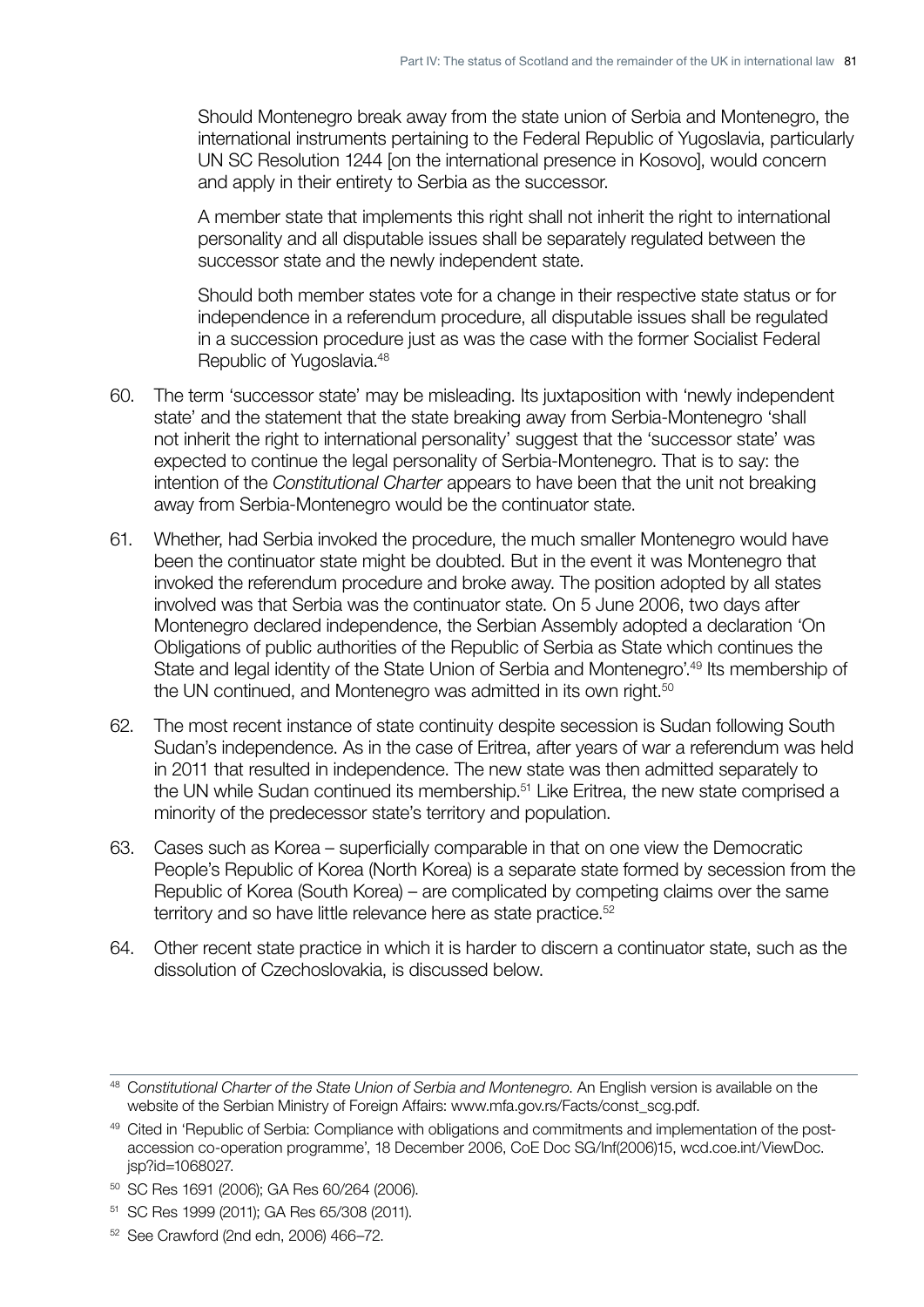#### <span id="page-18-0"></span>(ii) Applicability to Scotland and the remainder of the UK

- 65. There is one further example of state practice of direct relevance to the UK: the separation of 26 Irish counties in 1922 to form the Irish Free State, which was treated just as a change in territory rather than a break in the UK's continuity. There is no indication in the *Articles of Agreement for a Treaty between Great Britain and Ireland* of 6 December 192153 that either party questioned the UK's continuity; on the contrary, it appears to have been premised on the personality of the UK continuing uninterrupted.
- 66. In that case the state eventually changed its name from the United Kingdom of Great Britain and Ireland to the United Kingdom of Great Britain and Northern Ireland – though not until five years later, under the *Royal and Parliamentary Titles Act 1927* (UK).54
- 67. There are countless other examples to suggest that no weight can be put on such changes of name.55 Of the above cases, Russia and Serbia were treated as continuator states despite their different names, each having been the largest unit in a federal arrangement. The example of 1922 suggests that no consequences for state continuity would likewise follow from Scottish independence whether or not the rUK chose to retain the words 'Great Britain and Northern Ireland' in its name rather than changing them to, say, 'England, Wales and Northern Ireland'.
- 68. The state practice just recounted also indicates that Scotland's independence would have the same outcome for the UK as the Irish Free State's did in 1922. We can draw several conclusions from it about which factors influence state continuity:
	- 68.1 In almost all the above cases, the continuator state was the unit retaining the majority of the predecessor state's population and territory. This is true of the Dominion of India, Malaysia, Russia, Ethiopia, Serbia and Sudan. The exception is the former West Pakistan, whose territory was larger but whose population was smaller than that of Bangladesh at the date of secession. But the difference in population size was relatively minor, and the central government was based in and dominated by West Pakistan.
	- 68.2 In all the above cases, the continuator state retained substantially the same governmental institutions as the predecessor state. Arguably, Russia and Serbia are again partial exceptions in that the constitutions of the USSR and Serbia-Montenegro did not continue. But it is not suggested that *all* the institutions of government must continue – on the contrary, even the revolutionary overthrow of a governmental system does not affect state continuity.56 The continuity of governmental institutions is merely one indicator. But it gives rise to a particularly strong presumption of state continuity. Indeed, it probably explains the continuity the Federal Republic of Germany (FRG) after German unification 1990: the FRG and the German Democratic Republic (GDR) did not merge into a single new state but instead the *Länder* that previously constituted the GDR (plus Berlin) became part of the FRG under its existing constitution.<sup>57</sup> The same view is usually taken of

<sup>53</sup> Available at: [multitext.ucc.ie/d/Articles\\_of\\_Agreement\\_as\\_signed\\_6\\_December\\_1921.](multitext.ucc.ie/d/Articles_of_Agreement_as_signed_6_December_1921)

<sup>&</sup>lt;sup>54</sup> The change was implied in the Act rather than express: s 2(1) provided 'Parliament shall hereafter be known as and styled the Parliament of the United Kingdom of Great Britain and Northern Ireland'; s 2(2) provided 'In every Act passed and public document issued after the passing of this Act the expression "United Kingdom" shall, unless the context otherwise requires, mean Great Britain and Northern Ireland.'

<sup>55</sup> See Crawford (2nd edn, 2006) 680 n 54.

<sup>56</sup> See ibid 678–80.

<sup>&</sup>lt;sup>57</sup> Papanfuss D, 'The fate of the international treaties of the GDR within the framework of German unification' (1998) 92 AJIL 469, 487.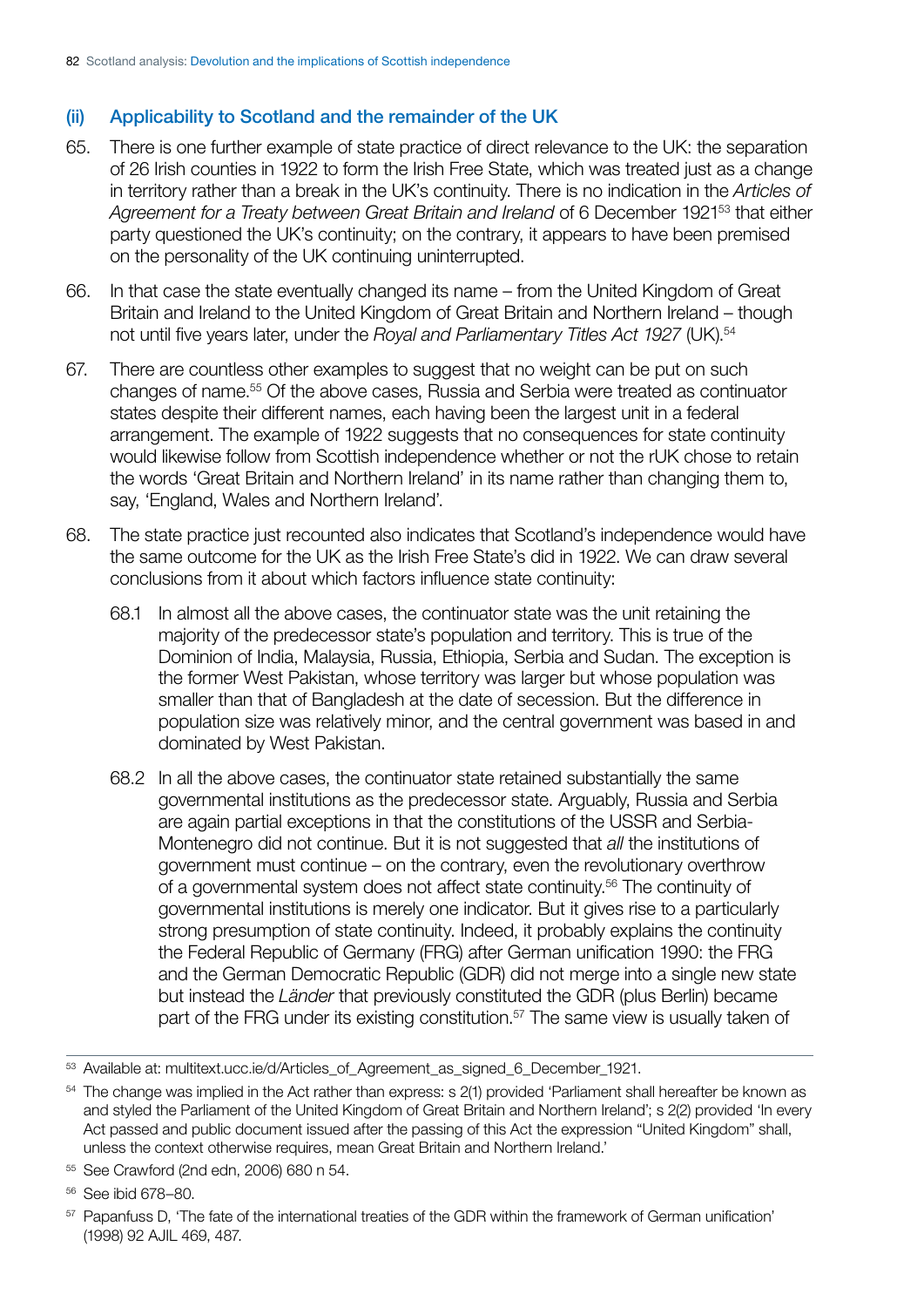<span id="page-19-0"></span>the enlargement of Sardinia-Piedmont by absorbing other Italian states into what became the Kingdom of Italy during the *Risorgimento* of 1848–70: the Sardinian constitution remained in force throughout that period.58

- 68.3 In cases of peacefully negotiated independence (Singapore's from Malaysia and Montenegro's from Serbia-Montenegro), the parties negotiated terms of state succession that expressly or impliedly identified a continuator state.
- 68.4 In the other cases, the positions of Pakistan, Russia, Ethiopia and Sudan in continuing the identity of their predecessor states were not questioned by the seceding states, by other states or by organs of the UN. Even in the case of the Dominion of India, although Pakistan initially claimed that it could automatically continue British India's UN membership, it did not pursue that claim and applied for membership in its own right.
- 68.5 In all the above cases, the continuator state was able to continue the UN membership of the predecessor state, whereas the new state submitted a new application for UN membership.
- 69. All of these factors count in favour of the rUK being the continuator state of the UK: if Scotland became independent, the rUK would retain about 92% of the UK's population, more than two-thirds of its territory, and its principal governmental institutions, since the UK Parliament, the UK Supreme Court and its government departments are located in London. The precedent of the separation of most of Ireland also indicates that the UK would survive another, comparable loss of territory, regardless of whether it changed its name (or flag) to acknowledge the loss of Scotland.
- 70. In our view, it can be expected that the weight of international opinion would favour recognising the rUK as the continuator. The Foreign and Commonwealth Office has already written in its memorandum to the Foreign Affairs Committee that the 'overwhelming weight of international precedent suggests that [the rUK] would continue to exercise the existing UK's international rights and obligations, and that an independent Scotland would be a new state' and that the UK Government 'judges that this situation would be recognized by the international community'.<sup>59</sup> We agree with that judgement.

#### (b) Two new states

- 71. Nonetheless, the alternatives should be briefly considered. In one scenario, the predecessor state would become extinct and two entirely new states would be created. Neither Scotland nor the rUK would be the continuator state of the UK; the law of state succession, subject to negotiations, would determine which of the former UK's rights and obligations each of the two new states succeeded to.
- 72. It is not always clear whether situations fall into this category. There was no consensus in judicial or treaty practice, for example, on the status of the two former constituent parts of the Dual Monarchy of Austria and Hungary (Austria-Hungary) when they separated after the First World War. The *Treaty of Saint-Germain-en-Laye* with Austria and the *Treaty of Trianon* with Hungary<sup>60</sup> assumed the continuity of Austria and Hungary with the respective

<sup>58</sup> See Marek K, *Identity and Continuity of States in Public International Law* (1955), 191–8; Crawford (2nd edn, 2006) 673.

<sup>59</sup> Written evidence from the Foreign and Commonwealth Office (SCO 8), Foreign Affairs Committee inquiry into the foreign policy implications of and for a separate Scotland, 24 September 2012, § 9, [www.publications.parliament.uk/pa/cm201213/cmselect/cmfaff/writev/643/contents.htm.](http://www.publications.parliament.uk/pa/cm201213/cmselect/cmfaff/writev/643/contents.htm) 

<sup>60 4</sup> June 1920, 6 LNTS 188.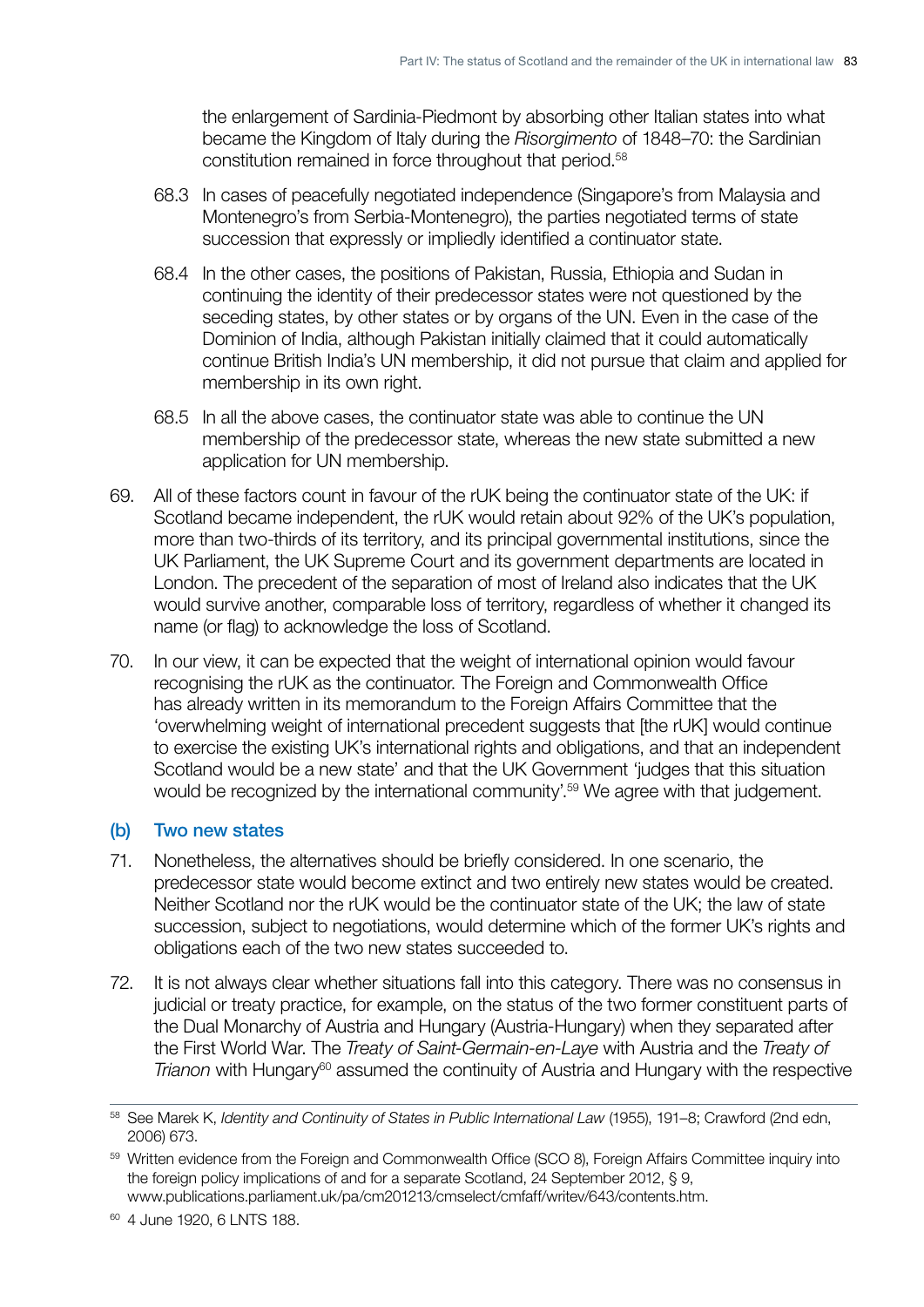<span id="page-20-0"></span>former constituent parts of Austria-Hungary. But if, as Marek argues, those constituent parts had not possessed separate international status before 1918, such continuity was not possible.<sup>61</sup>

73. Two examples are often cited as clearer cases of the dissolution of a predecessor state into new states, none of which is the continuator state: Czechoslovakia in 1992–93 and the Socialist Federal Republic of Yugoslavia (SFRY) and its successor states in the 1990s.

#### (i) State practice: Czechoslovakia

- 74. The Czech and Slovak Federal Republic (Czechoslovakia) ceased to exist at midnight on 31 December 1992 on the basis not of a plebiscite or referendum but solely of legislation. The Czechoslovak Foreign Ministry had announced that 'the Czech and Slovak Federal Republic as well as [Czechoslovak] membership of the United Nations will cease to exist on December 31, 1992'.<sup>62</sup> Two new states were created on its former territory, the Czech Republic and Slovakia, both of which promptly applied for membership of international organisations and were admitted to the UN in January 1993.<sup>63</sup>
- 75. A substantial body of treaty obligations survived Czechoslovakia's extinction. The prime ministers of both new states wrote to the UK Prime Minister that they regarded 'Treaties and Agreements in force to which the United Kingdom and [Czechoslovakia] were parties as remaining in force' between the UK and their respective states.<sup>64</sup>
- 76. Notable about this situation is that the extinction of Czechoslovakia was effected by the consent of both new states; neither claimed to continue its identity. Nor does any other state appear to have doubted its extinction. This illustrates again the importance of any claims of state continuity and their acceptance by other states.
- 77. This is especially so when we consider that there might have been a different result in the absence of agreement. The Czech Republic retained 66% of Czechoslovakia's population, 62% of its territory and 71% of its economic resources.<sup>65</sup> Malenovsky suggests that it was only the agreement between the two former constituent republics that established the dissolution of Czechoslovakia and that the situation might have been characterised as a secession by Slovakia,<sup>66</sup> which would have been consistent with the factors indicating state continuity discussed above.
- 78. So Czechoslovakia should not be taken as detracting from the general presumption in favour of state continuity despite changes in territory. The outcome of its dissolution depended on agreement. This serves to reinforce the importance of negotiations in predetermining the consequences of independence.

#### (ii) State practice: the Socialist Federal Republic of Yugoslavia

79. Until 1991 the SFRY was comprised of six constituent republics. Slovenia declared independence on 25 June 1991 and Croatia the following day. Two others did the same during the ensuing war: Macedonia on 25 September 1991 and Bosnia-Herzegovina on

<sup>61</sup> Marek (1955) 199–236; see further Crawford (2nd edn, 2006) 675 n 36.

 $62$  Quoted in Scharf MP, 'Musical chairs: The dissolution of states and membership in the United Nations' (1995) 28 *Cornell ILJ* 29, 65 n 192.

<sup>63</sup> SC Res 800 and 801 (1993); GA Res 41/221 and 47/222 (1993).

 64 (1994) *BYIL* 587.

<sup>&</sup>lt;sup>65</sup> Williams PR, 'State succession and the international financial institutions: political criteria v. protection of outstanding financial obligations' (1994) 43 *ICLQ* 776, 785.

<sup>66</sup> Malenovsky J, 'Problèmes juridiques liés à la partition de la Tchécoslovaquie' (1993) 39 *AFDI* 305, 317–18.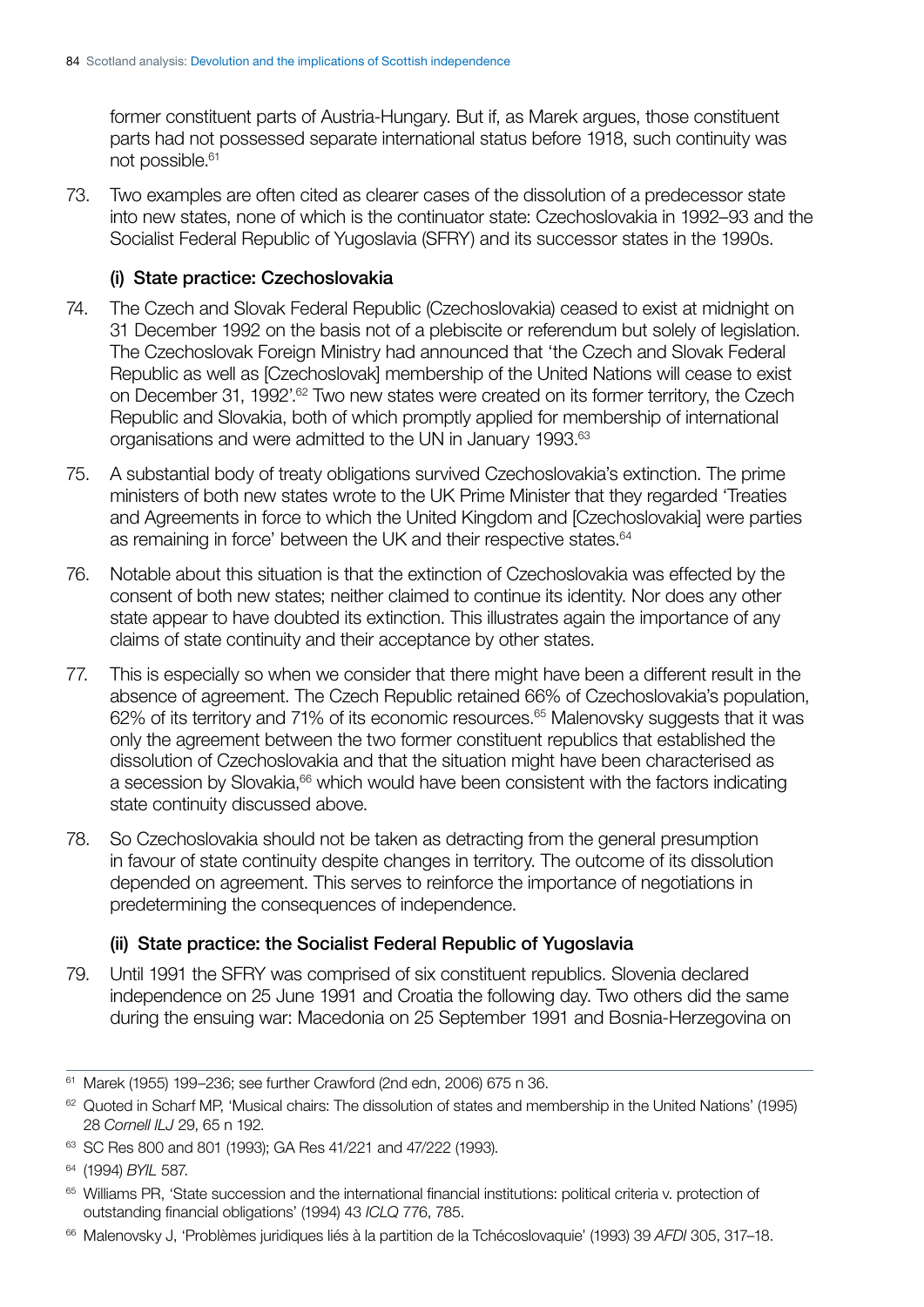3 March 1992.<sup>67</sup> The two remaining republics, Serbia and Montenegro, adopted a new constitution under the name Federal Republic of Yugoslavia (FRY) and declared on 27 April 1992 that the FRY 'continu[ed] the State, international legal and political personality of the Socialist Federal Republic of Yugoslavia<sup>'.68</sup>

- 80. Whether the FRY was indeed the continuator state of the SFRY remained controversial until 2000.69
- 81. The FRY relied on several factors to support its position:
	- 81.1 Serbia and Montenegro had constituted the largest part of the SFRY's population and territory (though not a majority) and its historical and geographical core.
	- 81.2 The independence of the four other republics did not take place simultaneously but through a series of separations from the predecessor state, leaving Serbia and Montenegro as its only remaining constituent parts.
	- 81.3 The FRY controlled all but one of the former SFRY's missions abroad.
	- 81.4 The former SFRY's UN membership (which the FRY claimed to continue) was not regarded as having been terminated, the SFRY's flag continued to fly outside UN offices, and the FRY continued to pay financial contributions to the UN, though it was excluded from participation in the UN's principal organs.
- 82. On the other hand, the FRY did not conclude any separation agreements with the other former Yugoslav republics, and other states took exception to its claim. The UK stated that it was 'one of the successor states of the [SFRY]'.70 The federal government organs that represented the SFRY had also ceased to function.71
- 83. UN organs took slightly different positions. The Security Council considered 'that the state formerly known as the [SFRY had] ceased to exist' and that 'the claim by the [FRY] to continue automatically the membership of the former [SFRY] in the United Nations has not been generally accepted'.<sup>72</sup> The General Assembly declined to state this in such plain terms but nonetheless did not allow the FRY to automatically take over the SFRY's seat. The Secretariat took a nuanced position: that 'the only practical consequence' of the General Assembly's resolution that the FRY should apply for UN membership was that it could not '*participate* in the work of the General Assembly'.73
- 84. The Arbitration Commission on the Former Yugoslavia stated on 29 November 1991 that 'the [SFRY] is in the process of dissolution'74 and on 4 July 1992 that it 'no longer exists'.75

- 71 Degan V-D, 'Création et disparition de l'État (à la lumière du démembrement de trois fédérations multiethniques en Europe)' (1999) 279 *Recueil des Cours* 199, 285–92; Marek (1955) 153–5.
- 72 SC Res 757 (1992).
- 73 Letter dated 29 September 1992 from the Under-Secretary-General, the Legal Counsel, to the Permanent Representatives of Bosnia and Herzegovina and Croatia to the United Nations, UN Doc A/47/485, Annex.
- <sup>74</sup>*Opinion 1*, 29 November 1991, 92 ILR 162, 162–3.

<sup>&</sup>lt;sup>67</sup> See Lampe J, *Yugoslavia as History: Twice There was a Country* (2nd edn, 2000), esp 364, 371.

<sup>68</sup> Declaration of the Assemblies of Serbia, Montenegro and the FRY, 27 April 1992, S/23877, annex, 2 (1992), cited in *Application of the Convention on the Prevention and Punishment of the Crime of Genocide (Bosnia and Herzegovina v Yugoslavia)*, Provisional Measures, ICJ Rep 1993 p 3, 15.

<sup>69</sup> The FRY, having dropped its claim to continuity, changed its name to the State Union of Serbia and Montenegro in 2003. See Crawford (2nd edn, 2006) 707–14.

<sup>70</sup> FCO telegram, 11 April 1996, reprinted at (1996) 67 *BYIL* 719.

<sup>75</sup>*Opinion 8*, 4 July 1992, 92 ILR 199, 202. See also *Opinion 9*, 4 July 1992, 92 ILR 203; *Opinion 10*, 4 July 1992,  $92$  ILR 206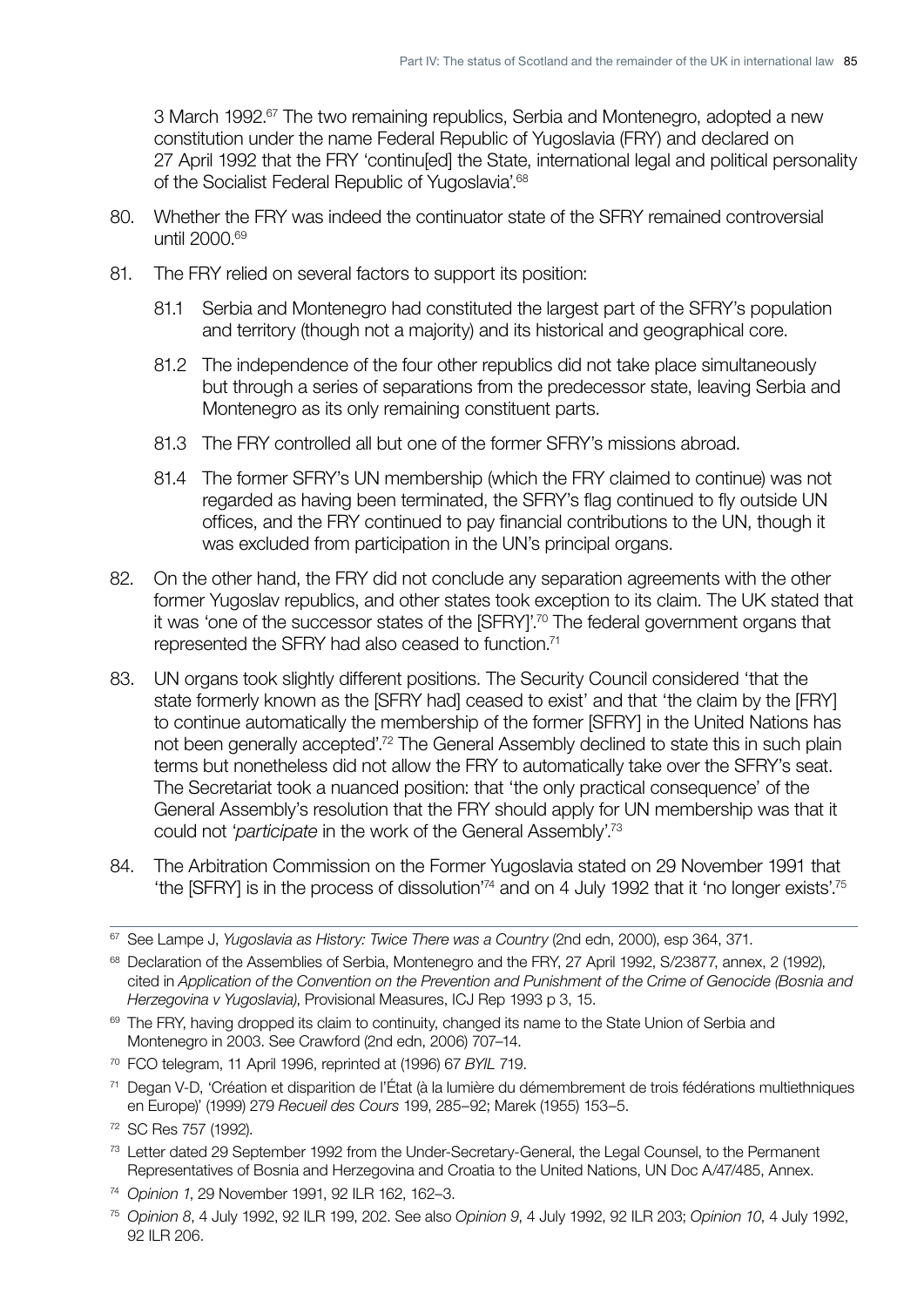- <span id="page-22-0"></span>85. The International Court, after initially referring to the FRY's status within the UN as 's*ui generis*' and declining to state outright whether it was the continuator state of the SFRY, held in 2000 that that '*sui generis* position could not have amounted to its membership',76 implying that – at least viewed in hindsight – the FRY did not succeed to the SFRY's membership of the UN. The result was that between 1992 and 2000 the FRY's status in the UN remained unclear and could shed little light on its claim to continuity, except insofar as it illustrated other states' resistance to that claim.
- 86. What clarified the situation was partly the positions of other states and international institutions and partly the FRY's own eventual acquiescence. In November 2000 it was admitted to UN membership. An *Agreement on Succession Issues* which it entered into on 29 June 2001 posited, consistently with its abandonment of its claim to continuity, 'the sovereign equality of the five successor States to the former [SFRY]'.<sup>77</sup>
- 87. In other words: in a case as unclear as the break-up of the SFRY, the distinction between the dissolution of the predecessor state and a series of secessions that leaves its core intact may be in the eye of the beholder. Ultimately, since a position must be taken one way or the other, the perception of other parties may be crucial.
- 88. The contrast with the break-up of the USSR is stark. In both cases it was the constituent units of a federation that declared independence, leaving the remaining constituent unit or units intact and in partial control of former federal government organs. But Russia, unlike the FRY, accounted for the great majority of the predecessor state's territory and population, and the other former Soviet republics and other states and international organisations acquiesced in its claim of continuity.
- 89. One factor that influenced perceptions in this case was that the FRY was engaged in a war with the other successor states. To have recognised it as the continuator of the state from which the other belligerent parties had declared independence might have allowed it to characterise the conflict as a *civil* war. That might have given it a moral and legal advantage in pursuing what others might instead have seen as an *irredentist* war, fought in the guise of the former federal state both through its ostensibly national army and through surrogates such as the Serbs of Bosnia-Herzegovina.
- 90. These considerations are irrelevant to situations of negotiated independence such as that envisaged for Scotland to which, we firmly expect, other states would not object.
- 91. It cannot be concluded from the dissolution of the SFRY, given the complex and lengthy series of events that occurred before the position became clear, that it represents some general category of cases in which a predecessor state will dissolve entirely and leave no continuator state.
- 92. In fact it illustrates this even more forcefully than Czechoslovakia: in that case the parties agreed that the predecessor state would dissolve, whereas here even a claim of continuity as strong in some respects as the FRY's was not sustainable in the face of opposition both by other successor states and by other states and international organisations.

#### (iii) Applicability to Scotland and the remainder of the UK

93. Though superficially comparable to the Czech Republic, the rUK would differ in that, far from agreeing to the dissolution of the UK, it would claim continuity. And, though superficially comparable to the FRY, it would differ again in that there is no obvious reason – such as a conflict in which continuity would grant it a moral or legal advantage – for other states or international organisations to dispute its claim.

<sup>76</sup>*Legality of the Use of Force (Serbia and Montenegro v Belgium)*, ICJ Rep 2004 279, 310.

<sup>77 (2002) 41</sup> ILM 3.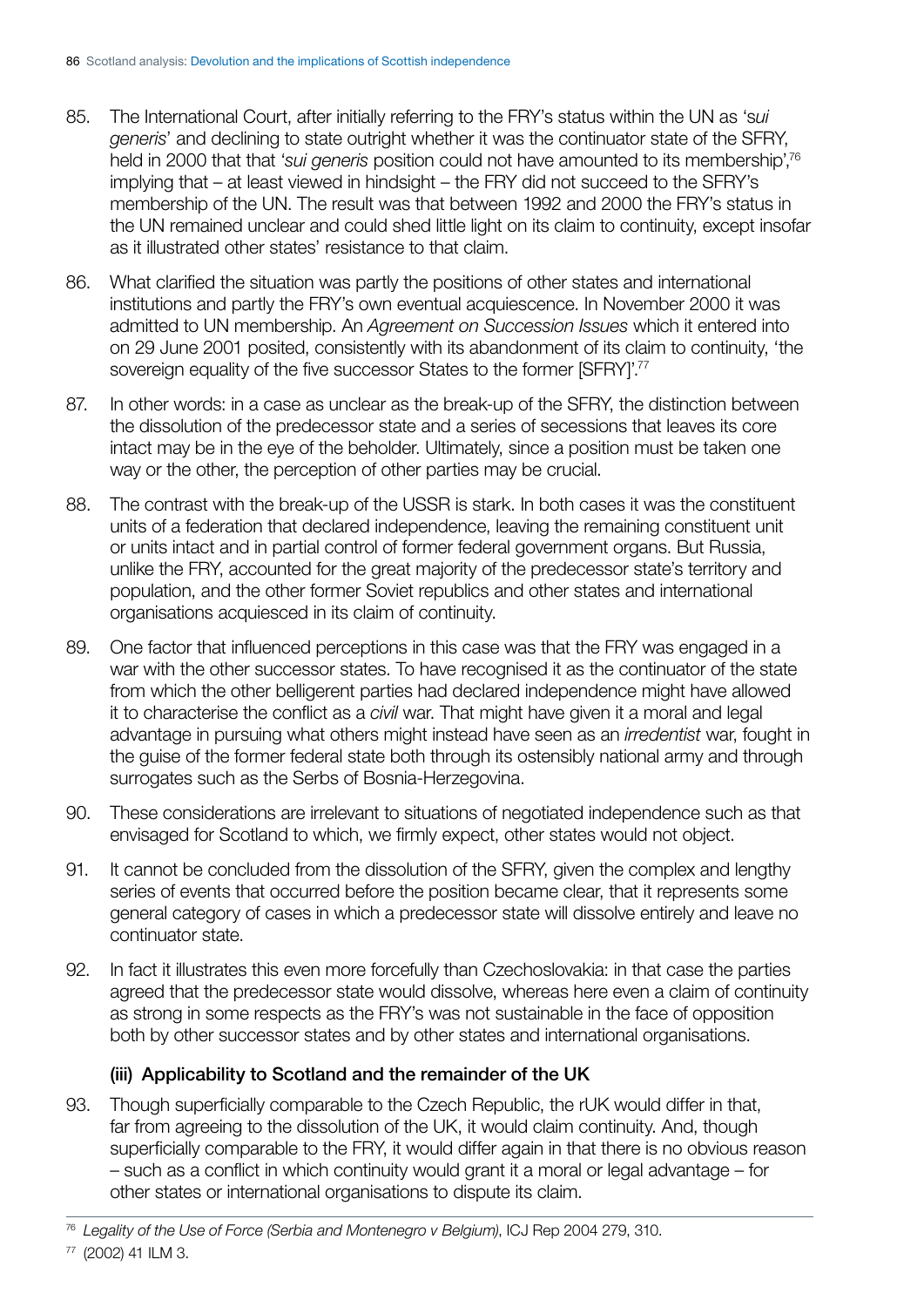<span id="page-23-0"></span>94. The state practice on the dissolution of predecessor states into two or more entirely new states thus does not cast doubt on the preliminary conclusion drawn above: that the rUK would be considered the continuator state of the UK. On the contrary: assuming that the UK would be in a position to negotiate the terms of Scottish independence and that Scotland and other states would probably accept the rUK's claim to be the continuator of the UK, it strengthens that conclusion.

#### (c) Reversion to the Scottish state existing before 1707

- 95. Could an independent Scotland be considered not an entirely new state but a continuator of the pre-1707 Scottish state? And what consequences would that have for the rUK? One legal basis for such a claim might be reversion. Scott, for example, writes that 'the UK was created by the *Treaty of Union* between Scotland and England. If one party decides to withdraw from the Treaty, then Scotland and England revert to their previous status as independent countries'.<sup>78</sup> Whether or not the UK is the continuator state of England, Scotland *was* extinguished in 1707, so this possibility may not depend on Scott's view that the UK was created by the *Treaty of Union*.
- 96. The authority on reversion in international law is not straightforward. The term has multiple meanings, several of which can be left aside as inapplicable:79
	- 96.1 'Reversion' might refer to a right of reversion by treaty, as Scott's comment might be taken as implying. But we have already concluded that the *Treaty* and *Acts of Union* no longer have any relevance in international law. And in any event, there is no express right to reversion. Article 1 actually states the opposite: that England and Scotland 'shall ... for ever after be united into one Kingdom'.
	- 96.2 It might refer to the reversion of territorial enclaves such as Kowloon or the Panama Canal Zone. This might be a consideration if the rUK wishes to retain rights to an enclave within what is now Scotland (such as the naval base at Faslane).
	- 96.3 It might refer to what is called *postliminium*. This evolved by analogy to the Roman legal principle of reversion of persons or property to their status or ownership before capture by an enemy or alien nation. On one, broad formulation, reversion might occur where a state is completely subjugated – even despite a peace treaty or the extinction of the state – provided the subjugated people has not voluntarily submitted and has merely ceased to resist. But even then reversion would be possible only in such a situation and only for a relatively brief period, since after that the people's consent to subjugation might be presumed. Neither criterion applies to Scotland.
	- 96.4 There are some indications, though dubious, that a reversion to sovereignty may be possible following decolonisation. If reversion is possible on this basis, the reverting entity would have to be identical with the pre-colonial state. There is no clear instance of this occurring. In any event, since Scotland is part of the metropolitan UK rather than a colony whose sovereignty has been suppressed or extinguished, even if such a principle exists it is not applicable.
- 97. Other claims of continuity despite sometimes lengthy intermissions relate to states whose annexation was effective but clearly illegal (as distinct from reversion after an annexation that accorded with the international law of the day). In these cases the formal legal identity of the state may be preserved by the relevant rules of international law. Examples include

<sup>78</sup> Scott P, *Scotland in Europe: Dialogue with a Sceptical Friend* (1992) 41–2.

<sup>79</sup> See Crawford (2nd edn, 2006) 695–9.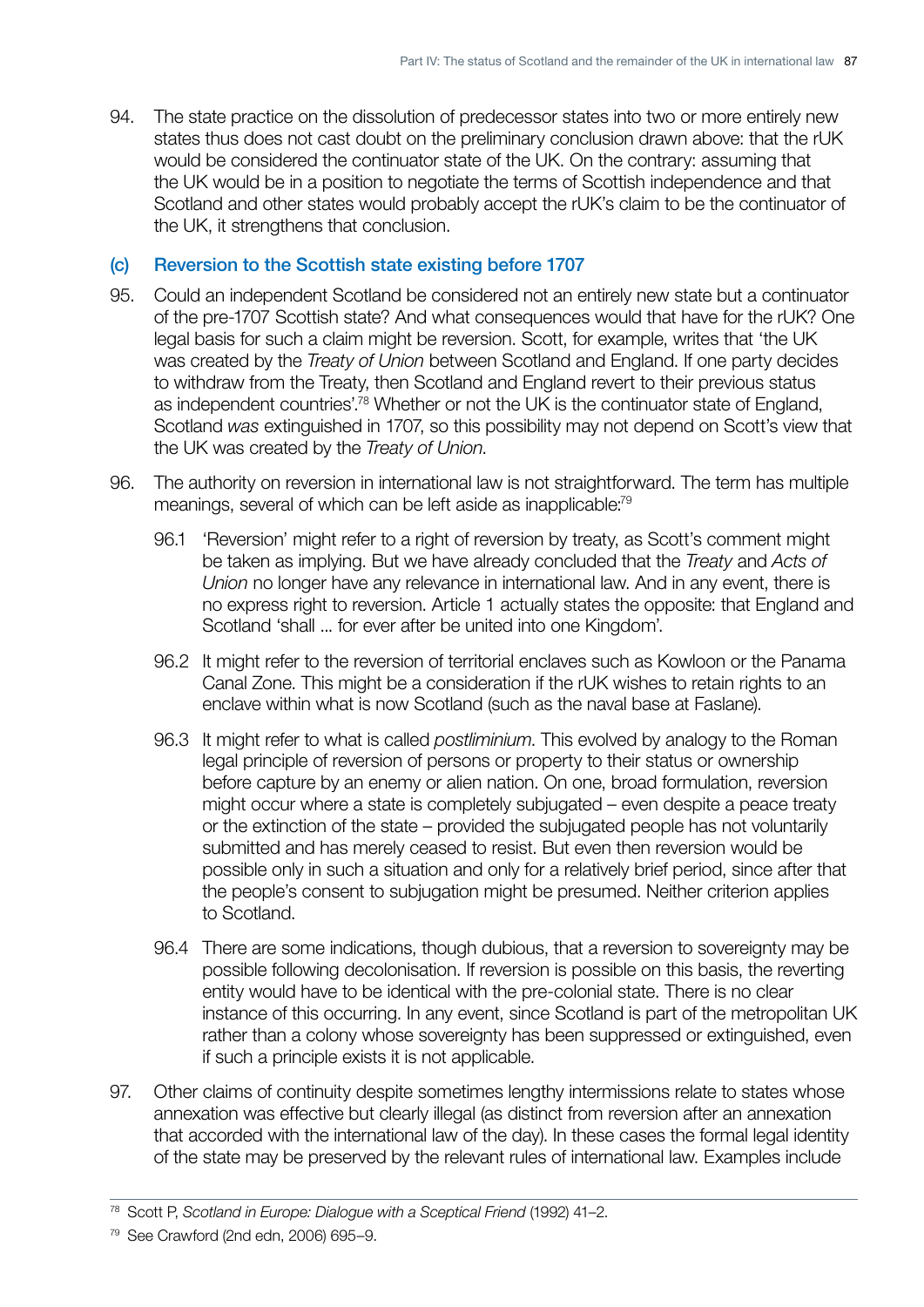<span id="page-24-0"></span>Ethiopia (annexed by Italy); Austria and Czechoslovakia (by Germany); and Kuwait (by Iraq).80 Since the principles of international law involved depend on the fact of illegal annexation – which is not applicable to Scotland – there is also no need to discuss these cases in detail. The three Baltic states, discussed below, may also fall into this category.

98. This leaves only a small number of eclectic examples of apparent reversion, which are discussed below, followed by some conclusions for Scotland and the UK.

#### (i) State practice

- 99. There is little state practice on what might be called situations of identity without continuity: the possibility that a state that has been voluntarily suppressed or extinguished for a period may be re-established on the same or substantially the same territory as the former state and regarded for relevant purposes as the same entity.
- 100. One possible example of a voluntary union is the United Arab Republic (UAR):
	- 100.1 Syria and Egypt formed the UAR as an ostensibly unitary state in 1958. By acquiescence and agreement, the international obligations of *both* former states continued to bind the UAR with respect to the relevant territory.
	- 100.2 In 1961, Syria withdrew. The former obligations of both states continued in force. Egypt, which retained the UAR's name for several years, continued to be a UN member. Taken on its own, this might suggest that it was a continuator state. But Syria's UN membership also continued without the need for formal readmission.<sup>81</sup> No other state objected to this seemingly anomalous arrangement, which might have implied that Syria had reverted to its earlier status.
	- 100.3 But the better view is that the UAR was never the unitary state it purported to be. Instead it was a loose association whose existence was not inconsistent with the continuing international personality of its constituent units.<sup>82</sup> It is comparable to the Senegambia Confederation between Senegal and the Gambia (1982–89), under which both states retained their 'independence and sovereignty', and the even looser Libya–Morocco Federation (1984–86).<sup>83</sup> Austria-Hungary during the period of dual monarchy might also fall into this category if it is correct (as discussed above) that Austria and Hungary had separate legal personalities.

100.4 That is to say: Syria's international personality never ceased to exist.

101. After the political collapse of the USSR, the three Baltic states – Estonia, Latvia and Lithuania – claimed to continue the identity of the pre-1940 Baltic states, which the USSR had effectively annexed. To some extent other states accepted these claims. For example, the EC declared that it 'warmly welcomes the restoration of the sovereignty and independence of the Baltic States which they lost in 1940. They have consistently regarded the democratically elected parliaments and governments of these states as the legitimate representatives of the Baltic peoples'.<sup>84</sup> The UK later stated that it 'never

<sup>80</sup> See ibid 691–2.

<sup>&</sup>lt;sup>81</sup> Young R, 'The state of Syria: Old or new?' (1962) 56 AJIL 482. See further Scharf, 'Musical chairs: The dissolution of states and membership in the United Nations' (1995) 28 *Cornell ILJ* 29, 37.

<sup>82</sup> See Crawford (2nd edn, 2006) 489.

<sup>83</sup> Agreement Concerning the Establishment of a Senegambia Confederation, 17 December 1981, 1261 UNTS 331; Libya–Morocco Federation Agreement, 13 August 1984, reprinted in (1984–85) 17 *Africa Contemporary Record: Annual Survey of Documents* C 20. See further Crawford (2nd edn, 2006) 490.

<sup>84</sup> Declaration at the Brussels EC Extraordinary Ministerial Meeting, 27 August 1991, (1991) 62 *BYIL* 558.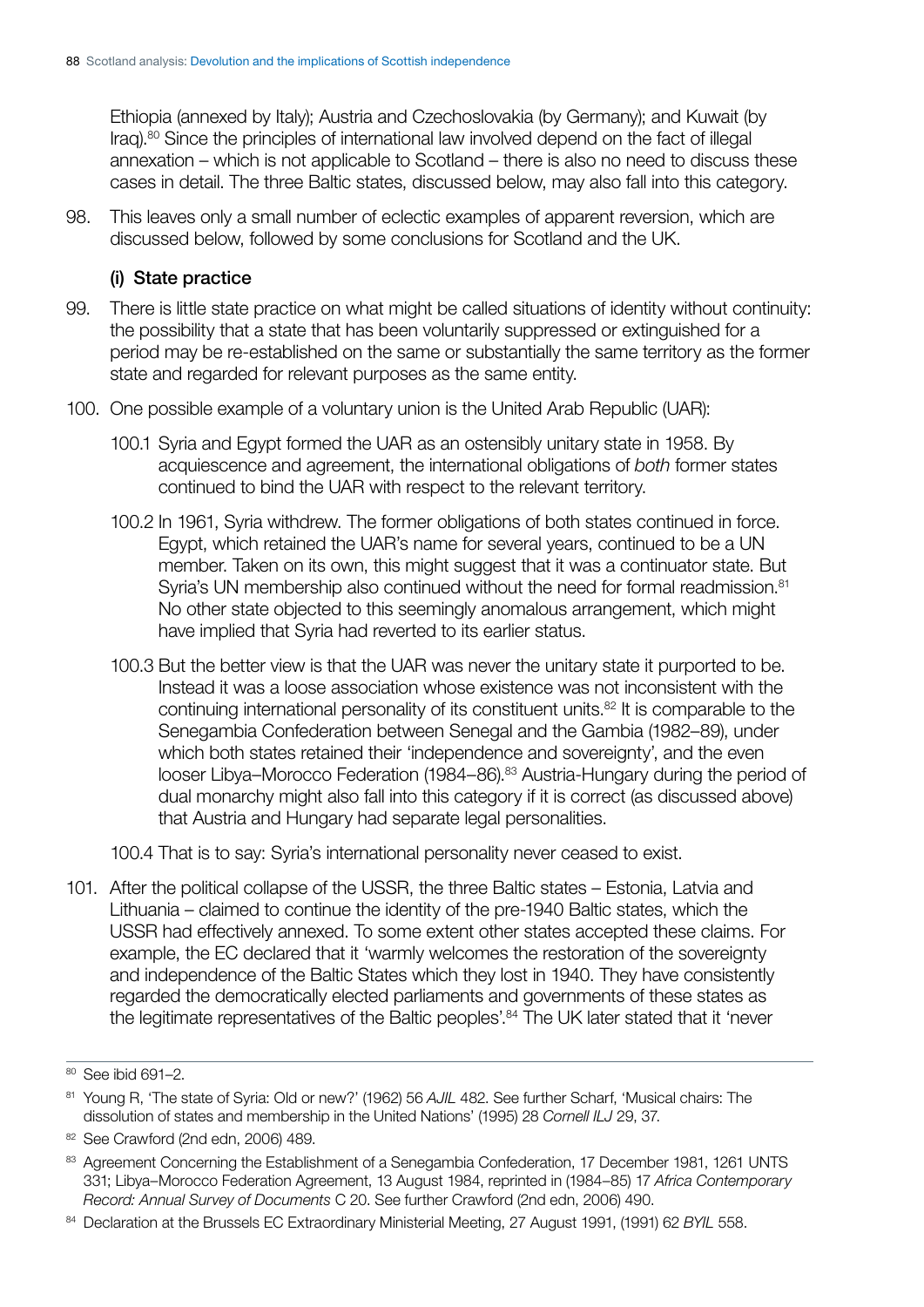recognised *de jure* the annexation of the Baltic states in 1940, although *de facto* they were a part of the Soviet Union from 1940 until 1991'.85

102. What these statements suggest is that their formal legal identity of the Baltic states, rather than being extinguished in 1940 and then revived in 1991, was preserved throughout that period. It was significant that Russia's control, though effective, was tainted by illegality. This places the Baltic states in the same category as the more fleeting cases of illegal but effective annexation mentioned above and suggests that in such circumstances even the passage of fifty years may not displace the presumption of continuity. As Koskenniemi notes:

> It is always possible to challenge the application of whatever succession rules might otherwise seem valid by the argument that despite the effectiveness of ... possession no statehood or legitimate transfer of sovereignty has resulted as the criteria for the establishment of statehood (lawful possession) have not been met. That is the argument that enabled the Russian Federation to step into the shoes of the Soviet Union while excluding the passing of the rights and obligations of the Soviet era to the Baltic republics after the re-establishment of their independence in 1991.<sup>86</sup>

- 103. But even if this is indeed what happened, the consequences of the reappearance of the Baltic states were few. All or almost all the manifestations of the pre-1940 Baltic states disappeared after their effective submergence into the USSR. A few diplomatic and consular remnants continued to be treated as having some official status, though their governments did not continue in exile.87 Lehto posits that the 'doctrine of *desuetude*' led to the termination of most or all of their pre-1940 treaties.<sup>88</sup> The result was that whether the post-1991 Baltic states continued the identity of the pre-1940 Baltic states had almost no practical effect. For example, the UN not having existed in 1940, they joined it as new members on 17 September 1991.<sup>89</sup>
- 104. Finally, there is a category of assertions of state continuity made in the 20th century despite even longer intermissions. These have an even more fictional air.
- 105. The constitutions adopted by Croatia and Macedonia after their independence asserted continuity with entities long predating the SFRY.<sup>90</sup> The FRY accepted these assertions and, in exchange, Croatia and Macedonia stated that the FRY was related to the Serbian state recognised by the Congress of Berlin (which reorganised the Balkans after the Russo-Turkish War). The Croatian–FRY exchange, for example, stated:

Proceeding from the historical fact that Serbia and Montenegro existed as independent States before the creation of Yugoslavia, and bearing in mind the fact that Yugoslavia has continued the international legal personality of these States, the Republic of Croatia notes the existence of the State continuity of the Federal Republic of Yugoslavia. Proceeding from the historical fact of the existence of the

<sup>85</sup> Statement of Parliamentary Under-Secretary of State, FCO, 581 HL Deb col 1187, 21 July 1997.

<sup>86</sup> Koskenniemi M, 'The present state of research carried out by the English-speaking section of the Centre for Studies and Research of the Hague Academy of International Law' in Koskenniemi (ed), *La succession d'états: La codification à l'Épreuve des faits* (1996) 89, 127.

<sup>87</sup> Grant TD, 'United States practice relating to the Baltic States, 1940–2000' (2001) 1 *Baltic YBIL* 23, 41–9.

<sup>88</sup> Lehto M, 'Succession of states in the former Soviet Union: Arrangements concerning the bilateral treaties of Finland and the USSR' (1993) 4 *Finnish YBIL* 194, 214–17. See further Crawford (2nd edn, 2006) 689, 691, 703.

<sup>89</sup> SC Res 709, 710 and 711 (1991); GA Res 46/4, 46/5 and 46/6 (1991).

<sup>90</sup> See Crawford (2nd edn, 2006) 690.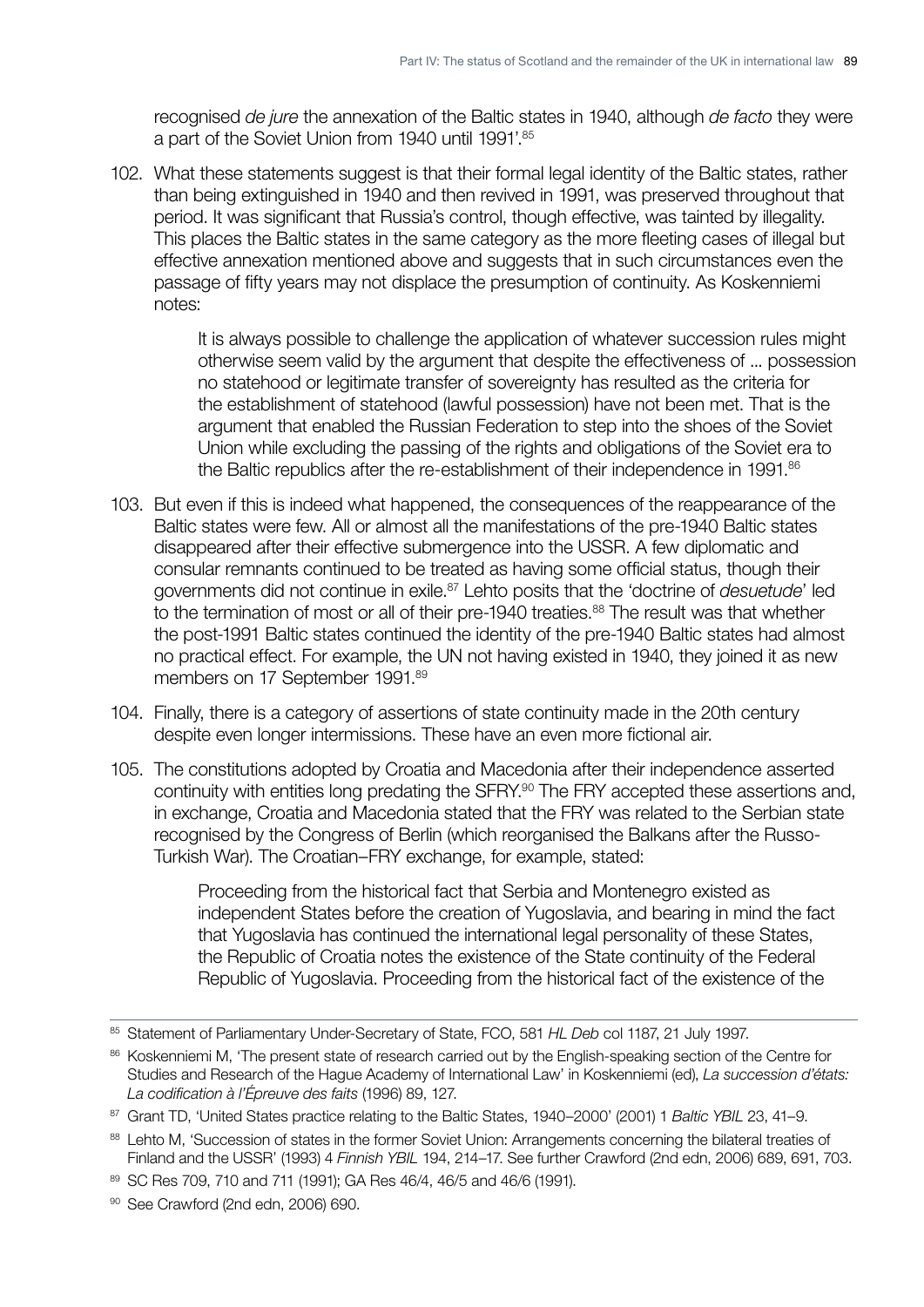various forms of statal organization of Croatia in the past, the Federal Republic of Yugoslavia notes the existence of the continuity of the Croatian statehood.<sup>91</sup>

- <span id="page-26-0"></span>106. Sahović notes that these exchanges were crafted so as to produce few legal consequences. In particular, they segregated issues of state succession from the statements about 'continuity'.<sup>92</sup> This suggests that the continuity they purported to recognise was a matter of national or historical identity rather than international law.
- 107. Poland effectively ceased to exist from its partition in 1795 until 1918. Thereafter Polish courts made claims of identity, but they were not recognised by other states.<sup>93</sup>
- 108. On the identity of the Kingdom of Bohemia and Moravia with Czechoslovakia, despite a gap from 1620 to 1918, Malenovsky writes: '*l'affirmation de sa continuité au bout de trois siècles de rupture ne dépassait pas les limites d'une fiction juridique*'.94

#### (ii) Applicability to Scotland and implications for the remainder of the UK

- 109. Once we leave aside plainly inapplicable categories of reversion, there is little or nothing to suggest that Scotland could identify itself with the pre-1707 Scottish state in a manner which would have any specific legal consequence for the issue on which we are asked to advise.
- 110. Even if the case of the UAR is treated as a genuine example of reversion, it differs from that of the UK in that the union was rather nominal and existed for less than four years. It seems unlikely that the principle could encompass situations of voluntary incorporation into a metropolitan state for a much longer period.
- 111. Cases of annexation that other states have treated as being illegal are even less apposite to Scotland. The Baltic states may seem atypical in that they apparently reappeared after a period – forty years – that lasted much longer than, say, Iraq's more fleeting occupation of Kuwait. But if that is indeed what happened, the principle nonetheless rests on the preservation of their identity throughout a period of illegal annexation. It is not applicable to a voluntary union. Given the few legal consequences that followed from the Baltic states' claims, they might also be seen as having been primarily political rather than legal assertions.
- 112. The pre-1707 Scottish state is comparable to the Kingdom of Bohemia and Moravia in that a claim of continuity would have to overcome a gap of more than three centuries. Claims of continuity over such longer periods that do not depend on an annexation being illegal under the international law of the day have an even more plainly non-legal character. In the case of the exchanges of recognition between Croatia, Macedonia and the FRY, these states even took steps to segregate them from any legal consequences for state succession.

94 '[T]he assertion of its continuity after three centuries of rupture did not go beyond the bounds of a legal fiction': Malenovsky, 'Problèmes juridiques liés à la partition de la Tchécoslovaquie' (1993) 39 *AFDI* 305, 311–12.

<sup>91</sup> Agreement on the Regulation of Relations and Promotion of Cooperation between the Republic of Macedonia and the Federal Republic of Yugoslavia, 8 April 1996, S/1996/291, Annex, 17 April 1996, 35 ILM 1246, 1248, Art 4. See also Agreement on Normalization of Relations between the Federal Republic of Yugoslavia and the Republic of Croatia, 23 August 1996, A/51/318, A/1996/706, Annex, 29 August 1996, 35 ILM 1219, 1221 (1996), Art 5.

<sup>92</sup> Sahović M, 'La reconnaissance mutuelle entre les républiques de l'ex-Yougoslavie' (1996) 42 *AFDI* 228, 231-2.

<sup>93</sup>*Republic v Felsenstadt* (1922) 1 ILR 33; *Republic v Weisholc* (1919) 1 ILR 472; *Republic v Pantol* (1922) 1 ILR 35; Dörr O, *Inkorporation* 204–5.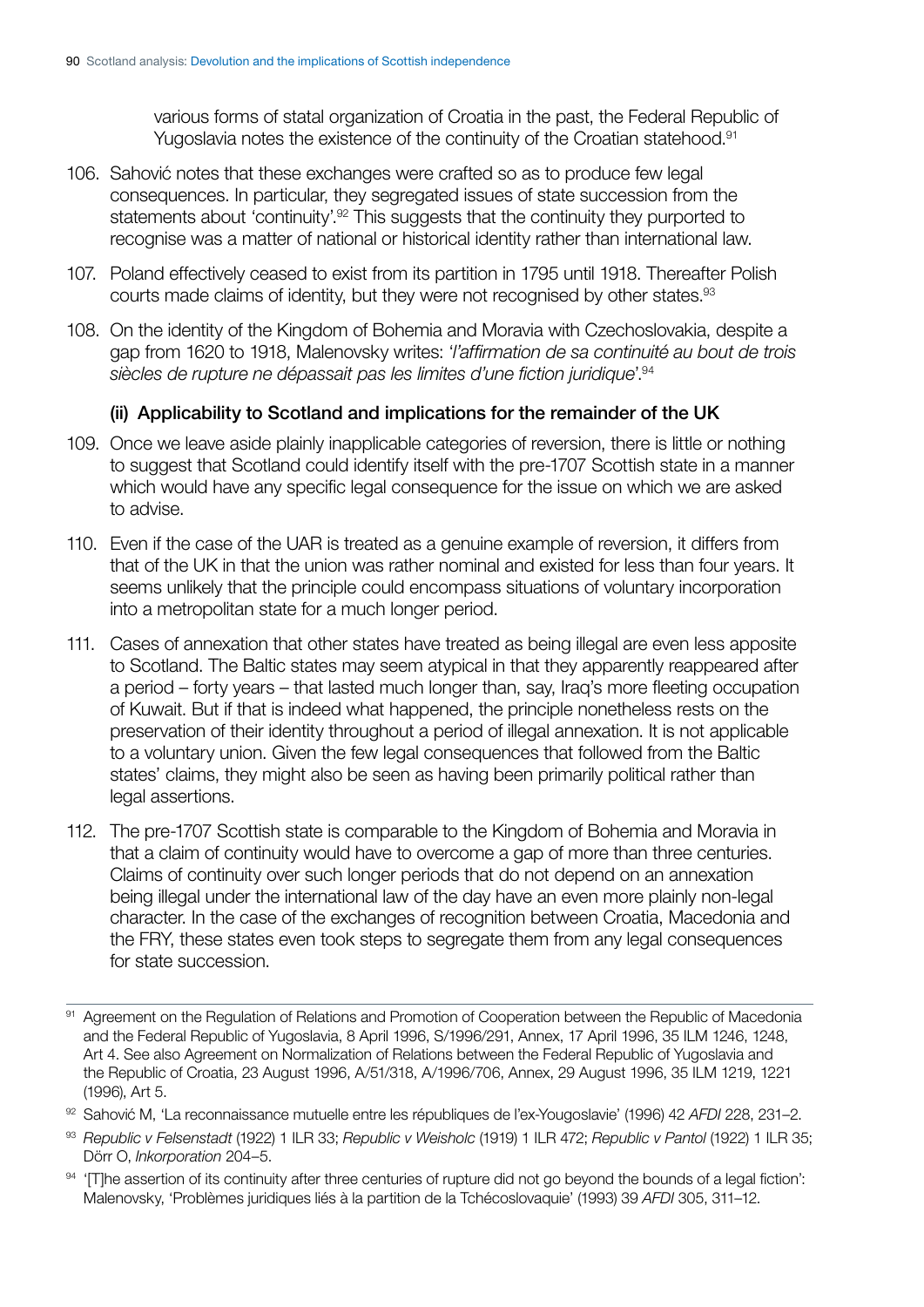- 113. More practically, it seems that Scotland would have little to gain from asserting a *legal*  claim of continuity with the pre-1707 Scottish state, as distinct from claiming it as a matter of national or historical identity. Scott suggests that after reverting, Scotland and England 'would both inherit the other treaty rights and obligations of the United Kingdom and that includes membership of the European Community'.95 But that does not follow as a matter of law. Like the pre-1940 Baltic states, the pre-1707 Scottish state was not a member of the EU – or of the UN. Whether Scotland would succeed to the UK's membership of the EU is a separate question from whether it can revert to a former state: see Part V below.
- 114. Any assertion of reversion by Scotland (even if generally accepted) would have no consequences for the rUK's status. For the reasons discussed above, the UK may already be the continuator of the pre-1707 English state, and its territory has since also expanded to include Northern Ireland. But in any event, the state practice discussed above does not condition the claim to continuity of the 'rump state' upon the reversion to sovereignty of the separating entity. These are quite separate questions, as shown by the case of Russia and the Baltic states.
- 115. We conclude that Scottish reversion would not be legally relevant to the questions we are asked to advise on, and in particular that it would be inconsequential for the rUK.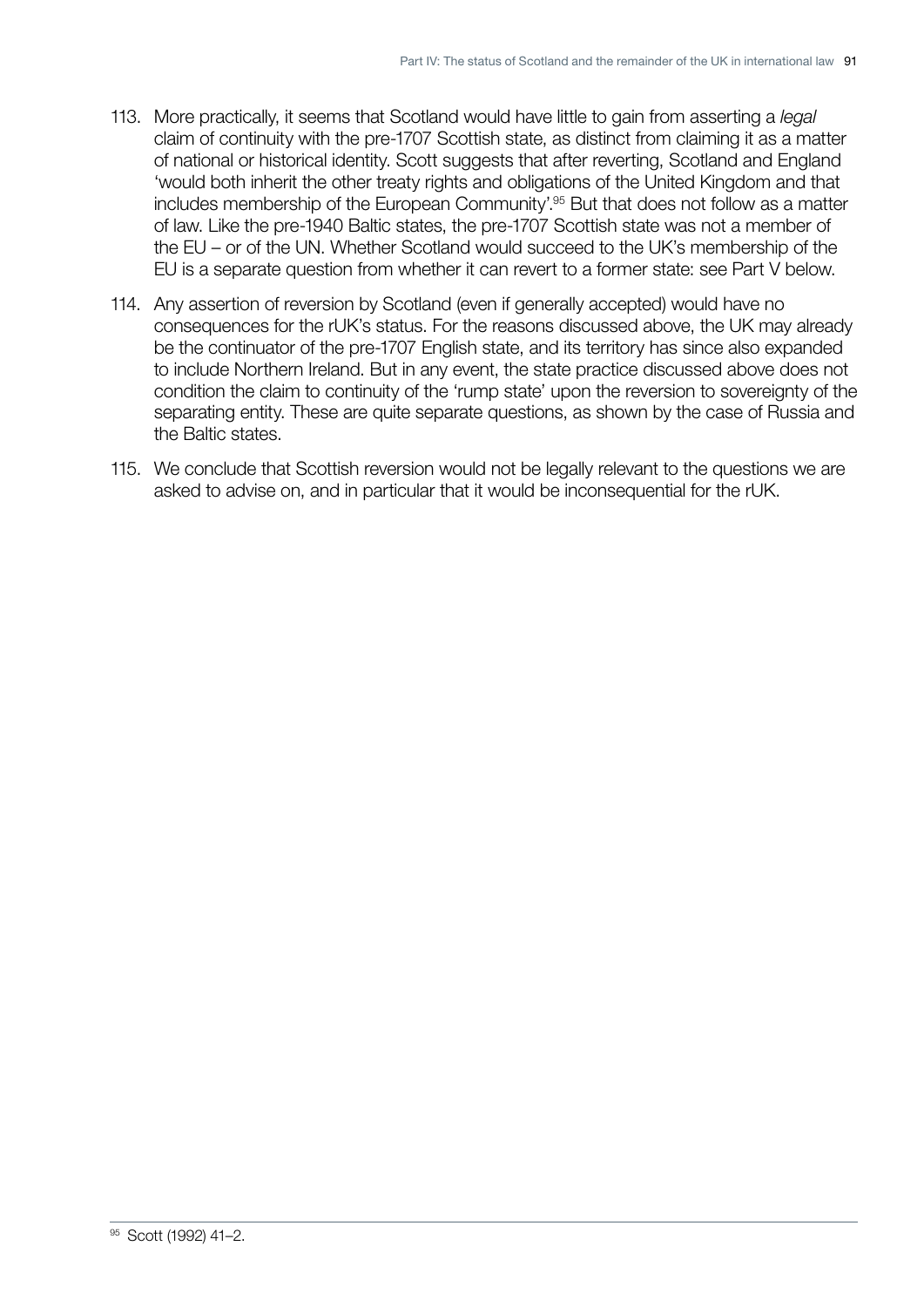# <span id="page-28-0"></span>Part V: Scotland and the remainder of the UK in international organisations

- 116. This Part will begin by considering the position of Scotland and the rUK in international organisations generally. It will then consider the special cases of the *European Convention on Human Rights* and the European Union.
- 117. These are matters of state succession and are conceptually separate from and subsequent to the determination of the status of the rUK and Scotland as continuator or new states.
- 118. The discussion below is premised on the conclusion drawn in Part IV: that the rUK would be the continuator state of the UK and Scotland would be a new state.

### (1) International organisations generally

- 119. Insofar as any claim by the SNP or Scottish Government that Scotland would remain a member of international organisations is based on the *Vienna Convention on Succession of States in Respect of Treaties* of 1978, it can be dismissed as, at best, inconclusive.
- 120. Articles 34 and 35 of the 1978 Convention provide as follows:

*Article 34 Succession of States in cases of separation of parts of a State* 

- 1. When a part or parts of the territory of a State separate to form one or more States, whether or not the predecessor State continues to exist:
	- (a) any treaty in force at the date of the succession of States in respect of the entire territory of the predecessor State continues in force in respect of each successor State so formed;
	- (b) any treaty in force at the date of the succession of States in respect only of that part of the territory of the predecessor State which has become a successor State continues in force in respect of that successor State alone.
- 2. Paragraph 1 does not apply if:
	- (a) the States concerned otherwise agree; or
	- (b) it appears from the treaty or is otherwise established that the application of the treaty in respect of the successor State would be incompatible with the object and purpose of the treaty or would radically change the conditions for its operation.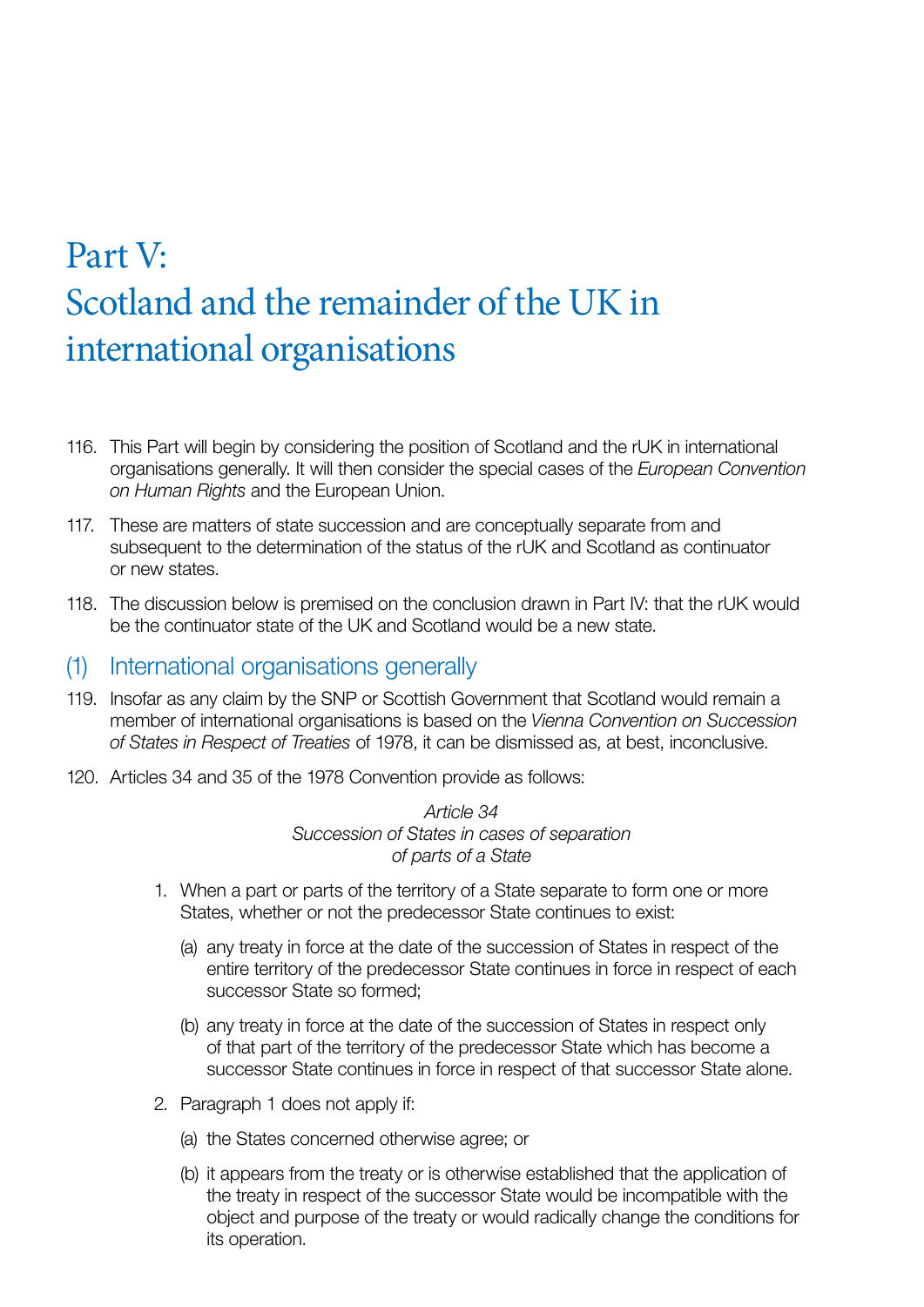#### *Article 35 Position if a State continues after separation of part of its territory*

When, after separation of any part of the territory of a State, the predecessor State continues to exist, any treaty which at the date of the succession of States was in force in respect of the predecessor State continues in force in respect of its remaining territory unless:

- (a) the States concerned otherwise agree;
- (b) it is established that the treaty related only to the territory which has separated from the predecessor State; or
- (c) it appears from the treaty or is otherwise established that the application of the treaty in respect of the predecessor State would be incompatible with the object and purpose of the treaty or would radically change the conditions for its operation.
- 121. The exceptions in Article 34(2)(b) and Article 35(c) might well apply to a treaty constituting an international organisation. Automatic accession might, for example, be incompatible with the objects and purposes set out in the *Treaty on European Union* (*TEU*) 96 Articles 2 and 3 and elsewhere. Automatic accession might also 'radically change' the conditions for the operation of the EU treaties insofar as those conditions include the existence of particular Member States or the relative size of their territory or population.
- 122. But it is not necessary to consider whether those exceptions cover Scotland's or the rUK's membership of that or any other international organisation, because the *Vienna Convention on Succession of States in Respect of Treaties* Article 4 expressly states:

*Article 4 Treaties constituting international organizations and treaties adopted within an international organization* 

The present Convention applies to the effects of a succession of States in respect of:

- (a) any treaty which is the constituent instrument of an international organization without prejudice to the rules concerning acquisition of membership and without prejudice to any other relevant rules of the organization;
- (b) any treaty adopted within an international organization without prejudice to any relevant rules of the organization.
- 123. This makes it clear that the effect of state succession on membership of an international organisation depends on the relevant rules of that organisation.
- 124. It is doubtful whether the *Vienna Convention on Succession of States in Respect of Treaties* would be relevant to Scotland and the rUK in any event, since the UK is not a party. Few EU members are: only Cyprus, the Czech Republic, Estonia, Poland, Slovakia and Slovenia (plus acceding EU member Croatia).<sup>97</sup> Shaw comments that whether Article 34 'constitutes a rule of customary law is ... unclear, but in the vast majority of situations

97 See [treaties.un.org/Pages/ViewDetails.aspx?src=TREATY&mtdsg\\_no=XXIII-2&chapter=23&lang=en](treaties.un.org/Pages/ViewDetails.aspx?src=TREATY&mtdsg_no=XXIII-2&chapter=23&lang=en).

<sup>96</sup> Original version: 7 February 1992, (1992) 31 ILM 253. Consolidated version: (2010) *OJ* C83/01.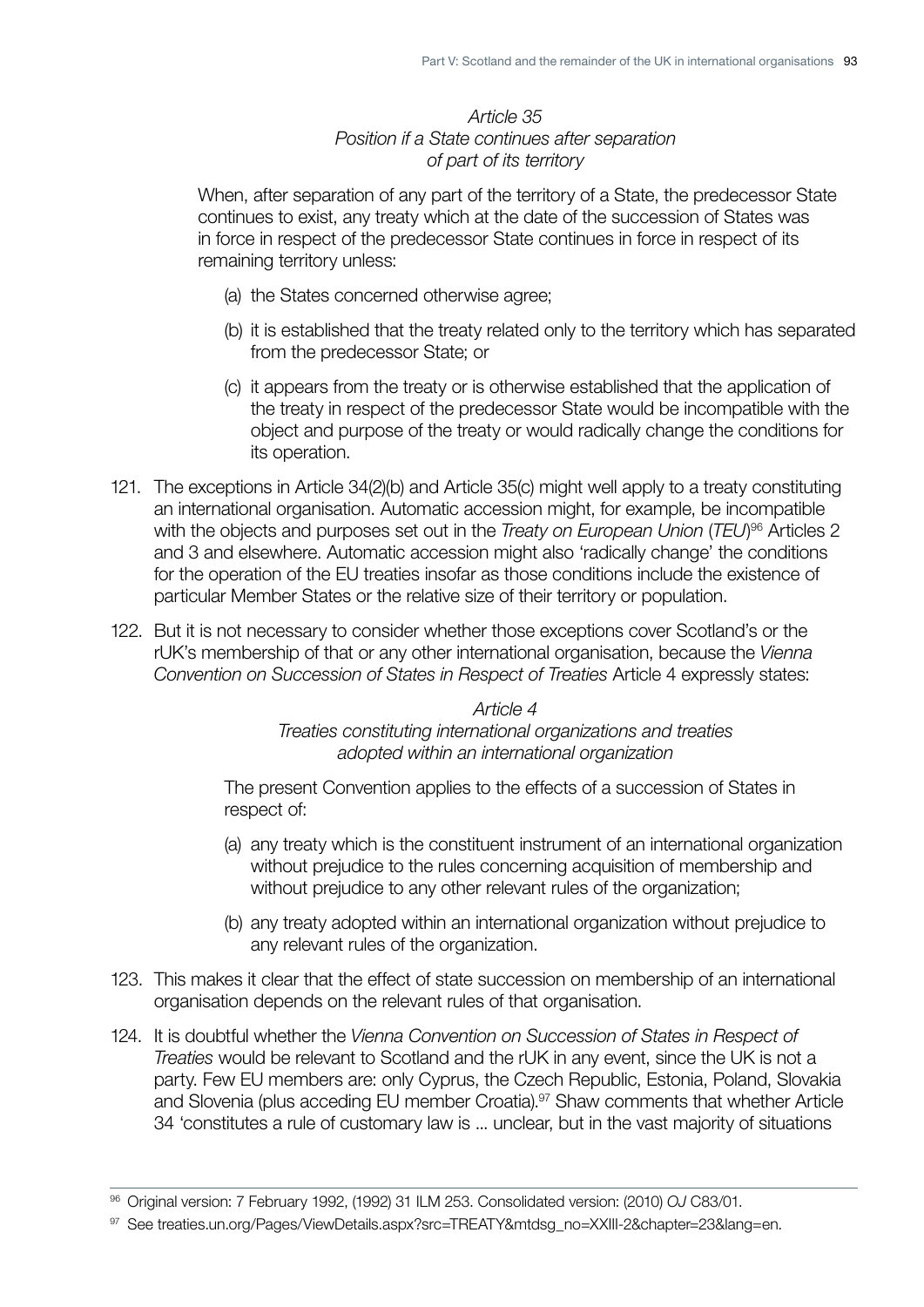the matter is likely to be regulated by specific arrangements'.<sup>98</sup> For example, Russia alone (the continuator) continued the USSR's participation in many treaties. Its successor states (new states that, under Article 34, would nonetheless also be expected to succeed to them) did not always do so in practice, though most agreed generally to fulfil international obligations arising from treaties of the USSR<sup>99</sup> and some entered into more specific arrangements.<sup>100</sup>

- 125. In contrast, Article 4 accords with the prevailing view that principles of state succession to treaties have no application to membership of international organisations. Instead it depends on the particular constitution or rules of the organisation.101
- 126. This is illustrated by the state practice recounted in Part IV on the UN. The UN Charter makes no provision for succession to membership. Article 4(2) simply states:
	- 1. Membership of the United Nations is open to all other peace-loving states ['other' meaning other than original members] which accept the obligations contained in the present Charter and, in the judgment of the Organization, are able and willing to carry out these obligations.
	- 2. The admission of any such state to membership of the United Nations will be effected by a decision of the General Assembly upon the recommendation of the Security Council.
- 127. In other words: it falls to the Security Council and General Assembly to apply the conditions for membership in Article 4(1). In practice political considerations often intrude into admission decisions.102 But in 1947, following the debate about whether Pakistan could succeed to British India's membership, the Sixth Committee of the General Assembly adopted the following principles as embodying its views on the legal rules 'to which, in the future, a State or States entering into international life through the division of a Member State of the United Nations should be subject':
	- 1. That, as a general rule, it is in conformity with legal principles to presume that a State which is a Member of the organization of the United Nations does not cease to be a Member simply because its Constitution or its frontier have been subjected to changes, and that the extinction of the State as a legal personality recognized in the international order must be shown before its rights and obligations can be considered thereby to have ceased to exist.
	- 2. That when a new State is created, whatever may be the territory and the populations which it comprises and whether or no they formed part of a State Member of the United Nations, it cannot under the system of the Charter claim the status of a Member of the United Nations unless it has been formally admitted as such in conformity with the provisions of the Charter.
	- 3. Beyond that, each case must be judged according to its merits.<sup>103</sup>
- 128. Thus if a state is a continuator state then its UN membership will continue, whereas a new state must be formally admitted to membership.

<sup>98</sup> Shaw M, *International Law* (6th edn, 2008) 980–1.

<sup>99</sup> *Alma Ata Protocol* (Russia, Ukraine, Belarus, Moldova, Azerbaijan, Armenia, Kazakhstan, Tajikistan, Kyrgyzstan, Turkmenistan, Uzbekistan), 8 January 1992, 31 ILM 148, 149.

<sup>100</sup> See Crawford (2nd edn, 2006) 678 n 45; Shaw (6th edn, 2008) 976-7.

<sup>101</sup> See *Brownlie's Principles* (8th edn, 2012) 442–3.

<sup>102</sup> See Crawford (2nd edn, 2006) 179–90.

 103 (1947–48) *UNYB* 39–40.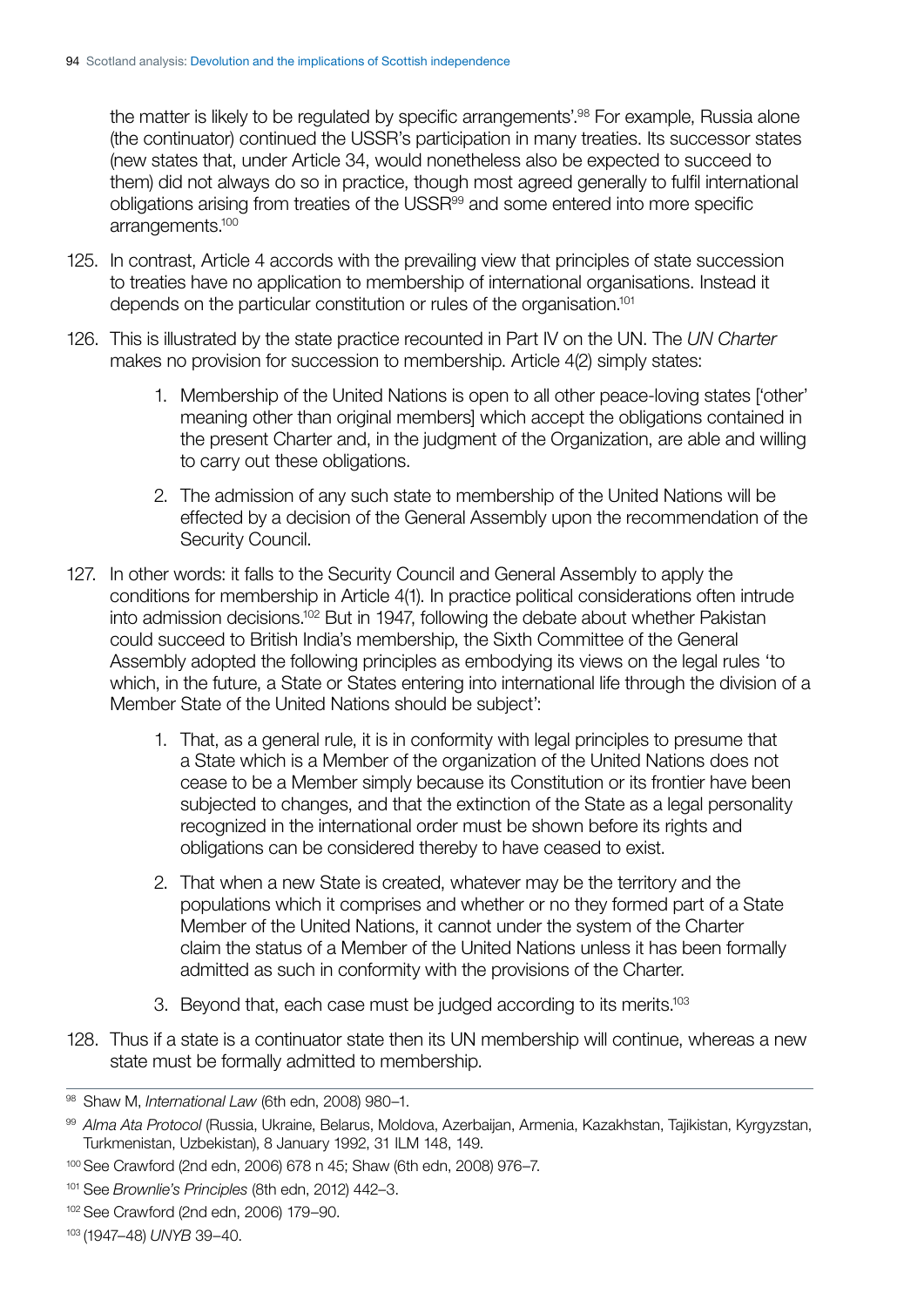- <span id="page-31-0"></span>129. Practice has been mostly consistent in requiring new states to join the UN in their own right, at least once a consensus has emerged on disputed questions of continuity: Pakistan (in 1947); Singapore; Bangladesh; the former Soviet republics other than Russia (and Belarus and Ukraine, which were, anomalously, already members in their own right); Eritrea; the Czech Republic and Slovakia; the former constituent parts of the SFRY (including eventually the FRY: in 2000); Montenegro; and South Sudan. Conversely, the continuator states in those cases did not have to rejoin.
- 130. The only apparent exception Syria after leaving the UAR has already been noted as a special case with little weight as state practice. If that exception sheds any further light on the likelihood that Scotland or the rUK would be required to join the UN, it is on the significance of acquiescence by other states to a state's continuing membership.
- 131. That acquiescence is particularly relevant to the UK insofar as a precedent was set when Russia continued to occupy the USSR's permanent seat on the Security Council, even though *UN Charter* Article 23 allocates it to 'the Union of Soviet Socialist Republics'. In our view, if other states accepted the rUK as the continuator state they would accept its retention of the UK's permanent seat.
- 132. So there may be no general rule in international law governing succession to membership of international organisations. But at least in the case of the UN, Scotland would be required to join as a new state whereas the rUK would retain the UK's membership – including its permanent seat on the Security Council.
- 133. Although it would depend on the relevant organisation's rules, *prima facie* Scotland would also be required to join other international organisations as a new state.

### (2) The Council of Europe and the *European Convention on Human Rights*

134. The UK is a member of the Council of Europe and a state party to the *European Convention on Human Rights* (*ECHR*).104 Although the two questions are distinct, in practice they are connected in two ways. First, eligibility to sign and ratify the *ECHR*  depends on being a member of the Council of Europe.<sup>105</sup> Second, a state cannot now become a member of the Council of Europe without also becoming or agreeing to become a party to the *ECHR*. The Parliamentary Assembly of the Council of Europe resolved in 1994 'that accession to the Council of Europe must go together with becoming a party to the [*ECHR*]' and 'therefore considers that the ratification procedure should normally be completed within one year after accession to the Statute and signature of the Convention'.106 Thus membership of the Council of Europe and of the *ECHR* are now linked even more closely. But, as demonstrated below, in accordance with the practice this does not mean that a state cannot become a party to the *ECHR* by way of succession.

<sup>104</sup>*Convention for the Protection of Human Rights and Fundamental Freedoms*, 3 September 1953, ETS 5 (as amended).

<sup>105</sup>*ECHR*, Art 58(1). Under Art 58(2), the EU may accede to the Convention. There is no other provision for accession.

<sup>&</sup>lt;sup>106</sup> Parliamentary Assembly of the Council of Europe, Resolution 1031 (1994).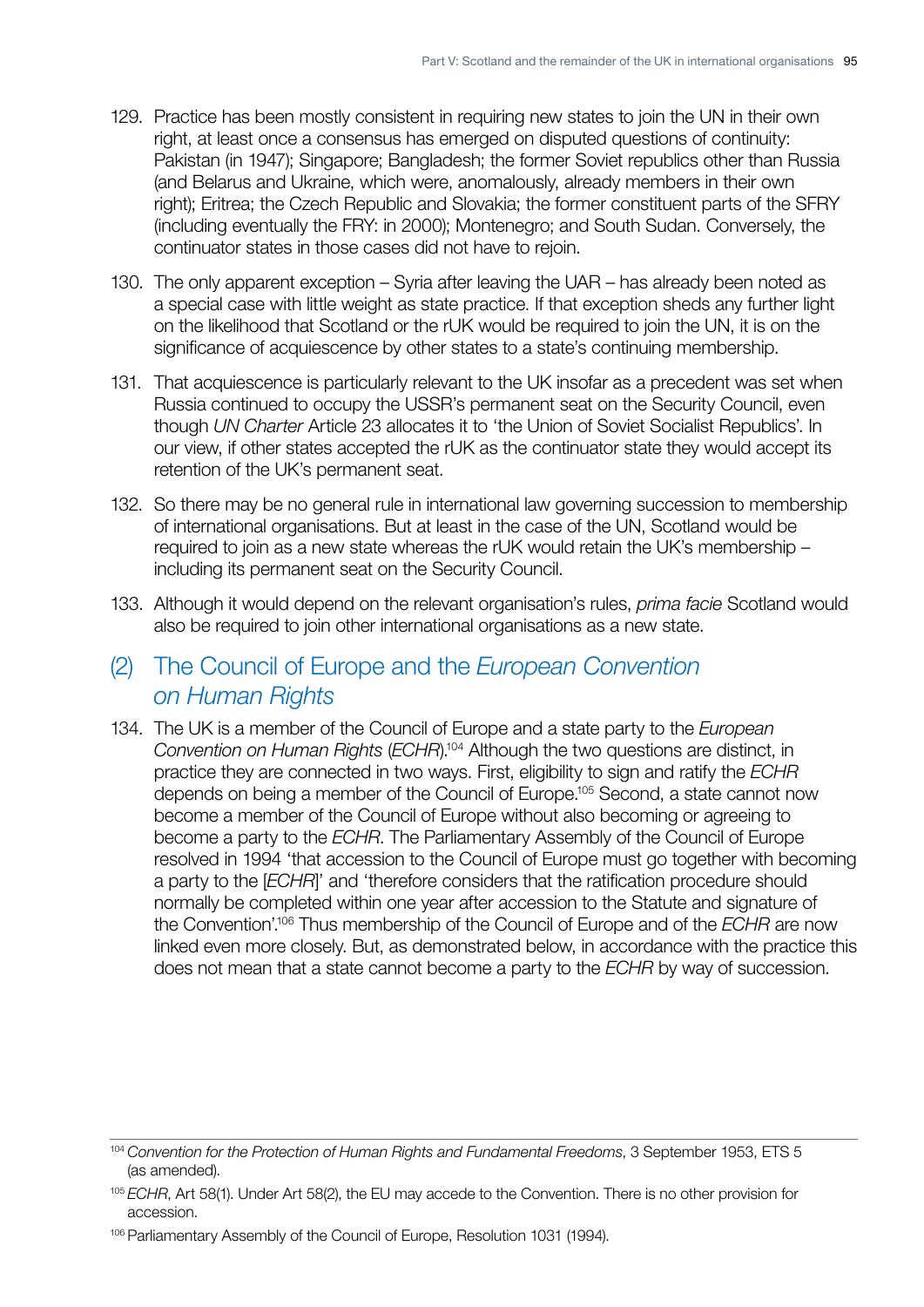135. The relevant provisions of the *Statute of the Council of Europe* state:<sup>107</sup>

#### *Article 2*

The members of the Council of Europe are the Parties to this Statute.

#### *Article 3*

Every member of the Council of Europe must accept the principles of the rule of law and of the enjoyment by all persons within its jurisdiction of human rights and fundamental freedoms, and collaborate sincerely and effectively in the realisation of the aim of the Council as specified in Chapter I.

#### *Article 4*

Any European State which is deemed to be able and willing to fulfil the provisions of Article 3 may be invited to become a member of the Council of Europe by the Committee of Ministers. Any State so invited shall become a member on the deposit on its behalf with the Secretary General of an instrument of accession to the present Statute.

#### *Article 16*

The Committee of Ministers shall, subject to the provisions of Articles 24, 28, 30, 32, 33 and 35, relating to the powers of the Consultative Assembly, decide with binding effect all matters relating to the internal organisation and arrangements of the Council of Europe. For this purpose the Committee of Ministers shall adopt such financial and administrative arrangements as may be necessary.

- 136. There is an express provision for withdrawal (Article 7) but none for state succession. There are, however, two precedents: the dissolution of Czechoslovakia (alluded to below) and, more recently and more relevantly, the independence of Montenegro.
- 137. Serbia-Montenegro was a member of the Council of Europe and a state party to the *ECHR*. On 16 June 2006, the Committee of Ministers of the Council of Europe, referring to a letter from Serbia stating that it would continue its membership in accordance with the *Constitutional Charter* of Serbia-Montenegro (quoted at paragraph 59 above), 'noted that the Republic of Serbia is continuing the membership of Serbia and Montenegro in the Council of Europe with effect from 3 June 2006'.108 In contrast, Montenegro submitted a request for accession to the Council of Europe, the request was accepted, and on 11 May 2007, it ratified the Statute of the Council of Europe.<sup>109</sup> That is to say: Serbia's membership continued and Montenegro joined the Council of Europe as a new state in accordance with *Statute of the Council of Europe* Article 4.
- 138. As for Montenegro's position under the *ECHR*, the Committee of Ministers decided:110

having regard to their decision to invite the Republic of Montenegro to become a member of the Council of Europe and to the declaration by that state of its intention to succeed to those conventions to which the State Union of Serbia and Montenegro had been a Party or Signatory and to consider itself bound, as from 6 June 2006, to the European Convention for the Protection of Human Rights and Fundamental

109 See <conventions.coe.int/Treaty/Commun/ChercheSig.asp?NT=005&CM=8&DF=&CL=ENG>.

<sup>107</sup> *Statute of the Council of Europe*, 5 May 1949, ETS 1.

 108 CoE Doc CM/Del/Dec(2006)967/2.3aE / 16 June 2006, <wcd.coe.int/ViewDoc.jsp?id=1011241&Site=COE>.

 110 CoE Doc CM/Del/Dec(2007)994bis/2.1aE / 14 May 2007, [wcd.coe.int/ViewDoc.jsp?id=1131531&Site=CM.](wcd.coe.int/ViewDoc.jsp?id=1131531&Site=CM)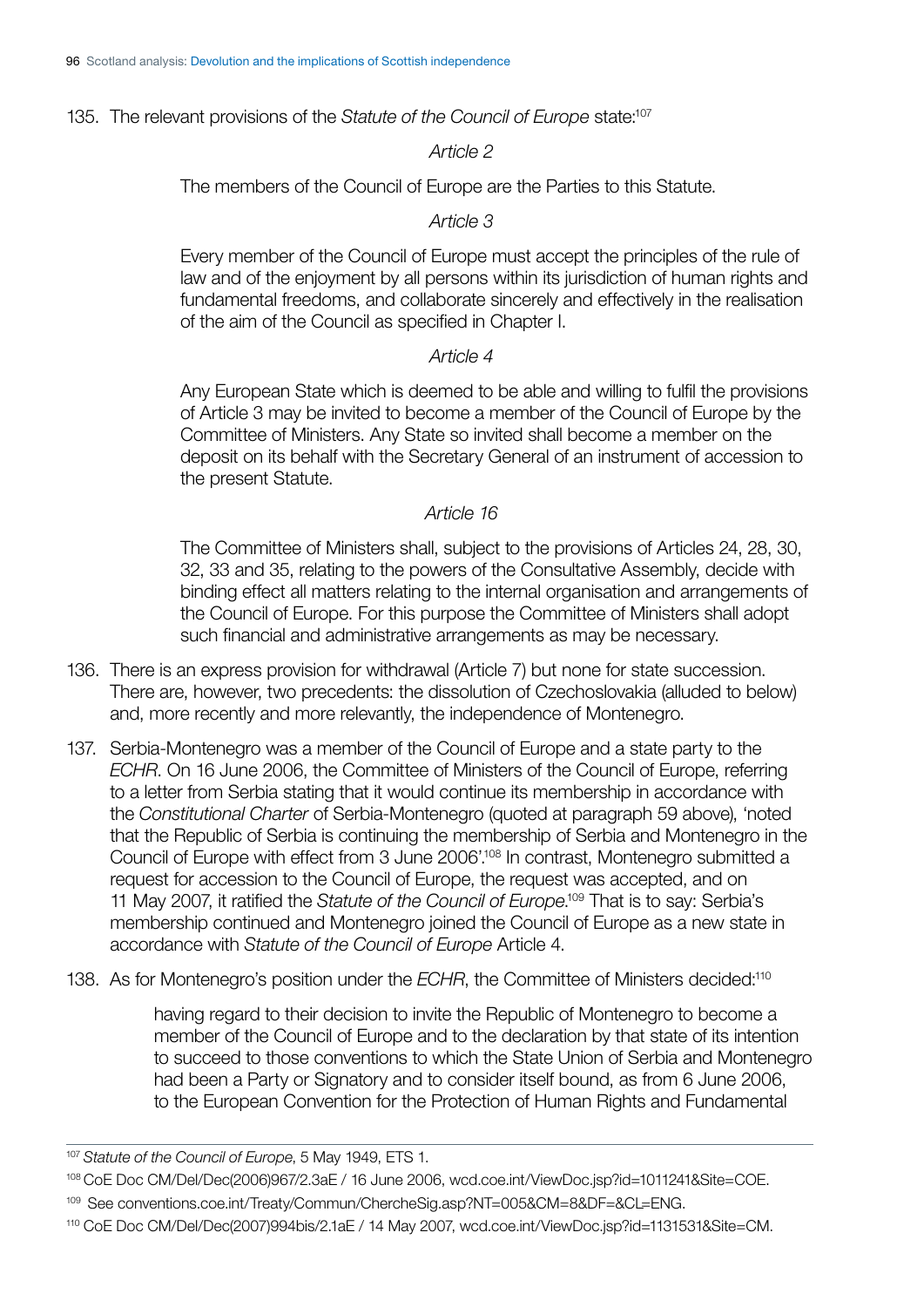Freedoms and Protocols No. 1, 4, 6, 7, 12, 13 and 14 thereto and to the European Convention on the Suppression of Terrorism,

- a. decided that the Republic of Montenegro is to be regarded as a Party to the European Convention on Human Rights and its Protocols No. 1, 4, 6, 7, 12, 13 and 14 thereto with effect from 6 June 2006 ... .
- 139. This was confirmed in *Bijelić v Montenegro and Serbia*,<sup>111</sup> which concerned an application under the *ECHR* originally brought against Serbia-Montenegro in the European Court of Human Rights. After Montenegro declared independence, the applicants indicated that they wished to proceed against both Montenegro and Serbia. The Court held that the *ECHR* had been 'continuously in force' in Montenegro, despite its independence, for reasons best conveyed by quoting them in full:<sup>112</sup>
	- 139.1 The Court notes at the outset that the Committee of Ministers has the power under Articles 4 and 16 of the Statute of the Council of Europe to invite a State to join the organisation as well as to decide 'all matters relating to ... [the Council's] ... internal organisation and arrangements' ... . The Court, however, notwithstanding Article 54 of the Convention, has the sole competence under Article 32 thereof to determine all issues concerning 'the interpretation and application of the Convention', including those involving its temporal jurisdiction and/or the compatibility of the applicants' complaints *ratione personae*.
	- 139.2 With this in mind ... the Court observes, as regards the present case, that:
		- (i) the only reasonable interpretation of Article 5 of the Constitutional Act on the Implementation of the Constitution of the Republic of Montenegro ... , the wording of Article 44 of the Montenegrin Right to a Trial within a Reasonable Time Act ... and indeed the Montenegrin Government's own observations, would all suggest that Montenegro should be considered bound by the Convention, as well as the Protocols thereto, as of 3 March 2004, that being the date when these instruments had entered into force in respect of the State Union of Serbia and Montenegro;
		- (ii) the Committee of Ministers had itself accepted, apparently because of the earlier ratification of the Convention by the State Union of Serbia and Montenegro, that it was not necessary for Montenegro to deposit its own formal ratification of the Convention;
		- (iii) although the circumstances of the creation of the Czech and Slovak Republics as separate States were clearly not identical to the present case, the Court's response to this situation is relevant: namely, notwithstanding the fact that the Czech and Slovak Federal Republic had been a party to the Convention since 18 March 1992 and that on 30 June 1993 the Committee of Ministers had admitted the two new States to the Council of Europe and had decided that they would be regarded as having succeeded to the Convention retroactively with effect from their independence on 1 January 1993, the Court's practice has been to regard the operative date in cases of continuing violations which arose before the creation of the two separate States as being 18 March 1992 rather than 1 January 1993 ... .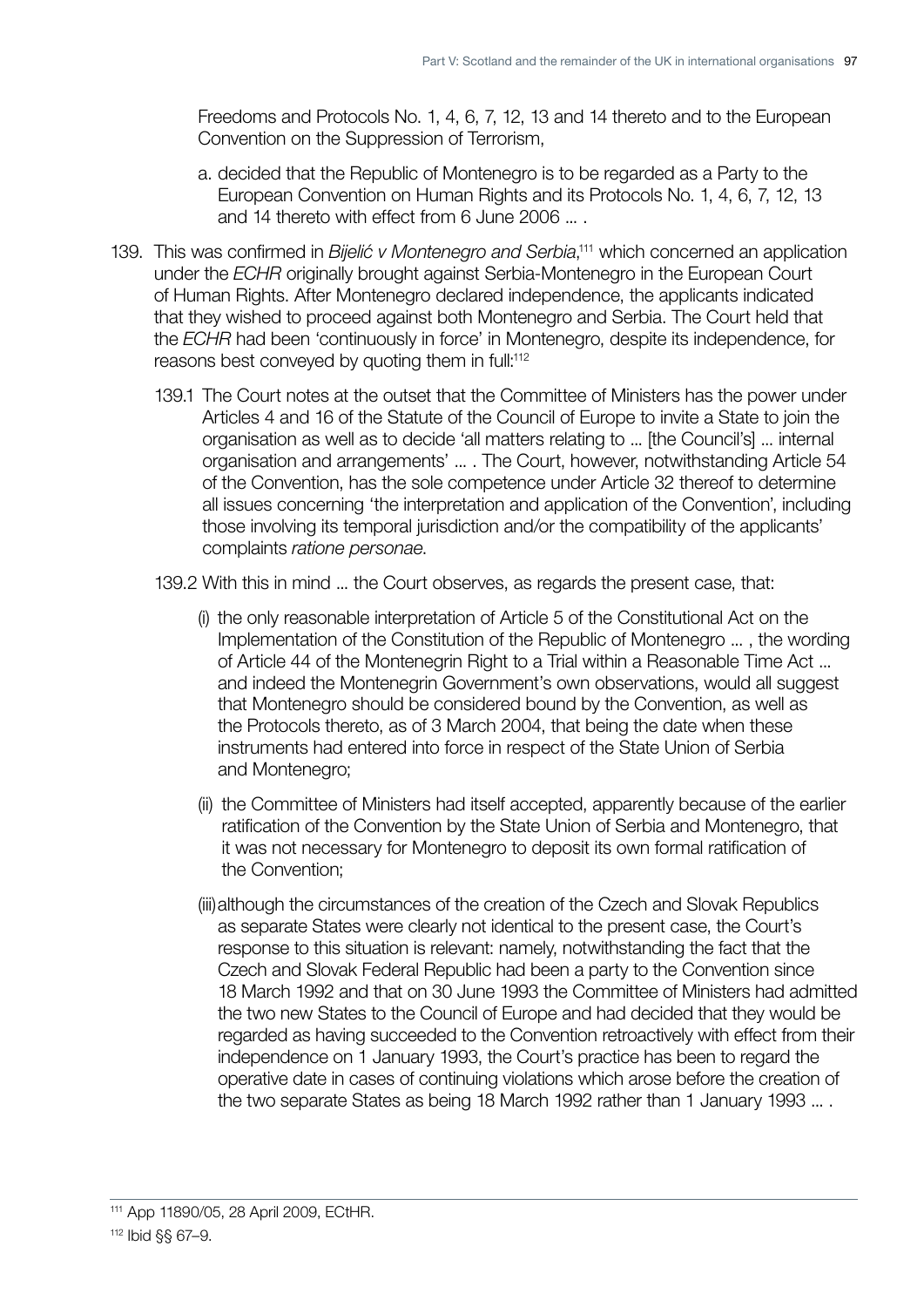- <span id="page-34-0"></span>139.3 In view of the above, given the practical requirements of Article 46 of the Convention, as well as the principle that fundamental rights protected by international human rights treaties should indeed belong to individuals living in the territory of the State party concerned, notwithstanding its subsequent dissolution or succession ... the Court considers that both the Convention and Protocol No. 1 should be deemed as having continuously been in force in respect of Montenegro as of 3 March 2004, between 3 March 2004 and 5 June 2006 as well as thereafter.
- 140. The consequences of Scottish independence are likely to be the same: the rUK will simply continue the UK's membership of the Council of Europe and continue to be a state party to the *ECHR*. Scotland will probably have to accede to the Council of Europe as a new member, but the application of the *ECHR* to Scotland will continue uninterrupted. As the reference to the earlier precedent of Czechoslovakia indicates, even if both the rUK and Scotland were considered new states, the *ECHR* would similarly still continue to apply uninterrupted.
- 141. Given that the Committee of Ministers and the Court both had regard to Montenegro's own legislation and declarations, it is possible that the result might be different if Scotland were to express a contrary intention. Even then, the Court's comment that fundamental rights 'belong to individuals living in the territory of the State party concerned, notwithstanding its subsequent dissolution or succession' suggests that if that situation arose the Court might well still resist the conclusion that the *ECHR* would cease to apply.

### (3) The European Union

- 142. In principle the comments made above about the *Vienna Convention on Succession of States in Respect of Treaties* and admission to international organisations apply equally to the EU: Scotland would not automatically join on independence unless the EU's rules had that result. It is true that the EU is a 'new legal order of international law<sup>113</sup> and that internally the relations of the Member States and their peoples in matters covered by the European treaties are governed by European law, as determined ultimately by the ECJ, and not by general international law. Nonetheless, such treatment derives from treaties which are concluded by Member States on a basis of unanimity, in the same manner as other treaties. The question of whether a state is a member of the EU has hitherto been treated as a matter of international law,<sup>114</sup> just as the question of the territorial extent of a state has been.<sup>115</sup>
- 143. There is no clear precedent for a metropolitan part of an EU Member State becoming independent and then either claiming automatic membership or seeking in its own right to join the EU (or its predecessor organisations: we will refer to all its incarnations taken together as the 'EU'). Nor has a state ever withdrawn from the EU. Only the idiosyncratic cases of Algeria and Greenland can provide even approximate guidance.
- 144. In practice, to an even greater extent than questions of state continuity or membership of the UN, the consequences of Scottish independence within the EU will depend on the attitude of other EU Member States and organs, and on negotiations. This means that the following discussion must necessarily be somewhat speculative.

<sup>113</sup> Case 26/62, *Van Gend en Loos v Nederlandse Administratie der Belastingen* [1963] ECR 1.

<sup>114</sup> Cf Answer given by Mr Barroso on behalf of the Commission, 28 August 2012, [www.europarl.europa.eu/sides/getAllAnswers.do?reference=E-2012-007453&language=EN](http://www.europarl.europa.eu/sides/getAllAnswers.do?reference=E-2012-007453&language=EN) (quoted below).

<sup>115</sup> Case 148/77, *Hansen v Hauptzollamt Flensburg* [1978] ECR 1787, § 10 (discussed below).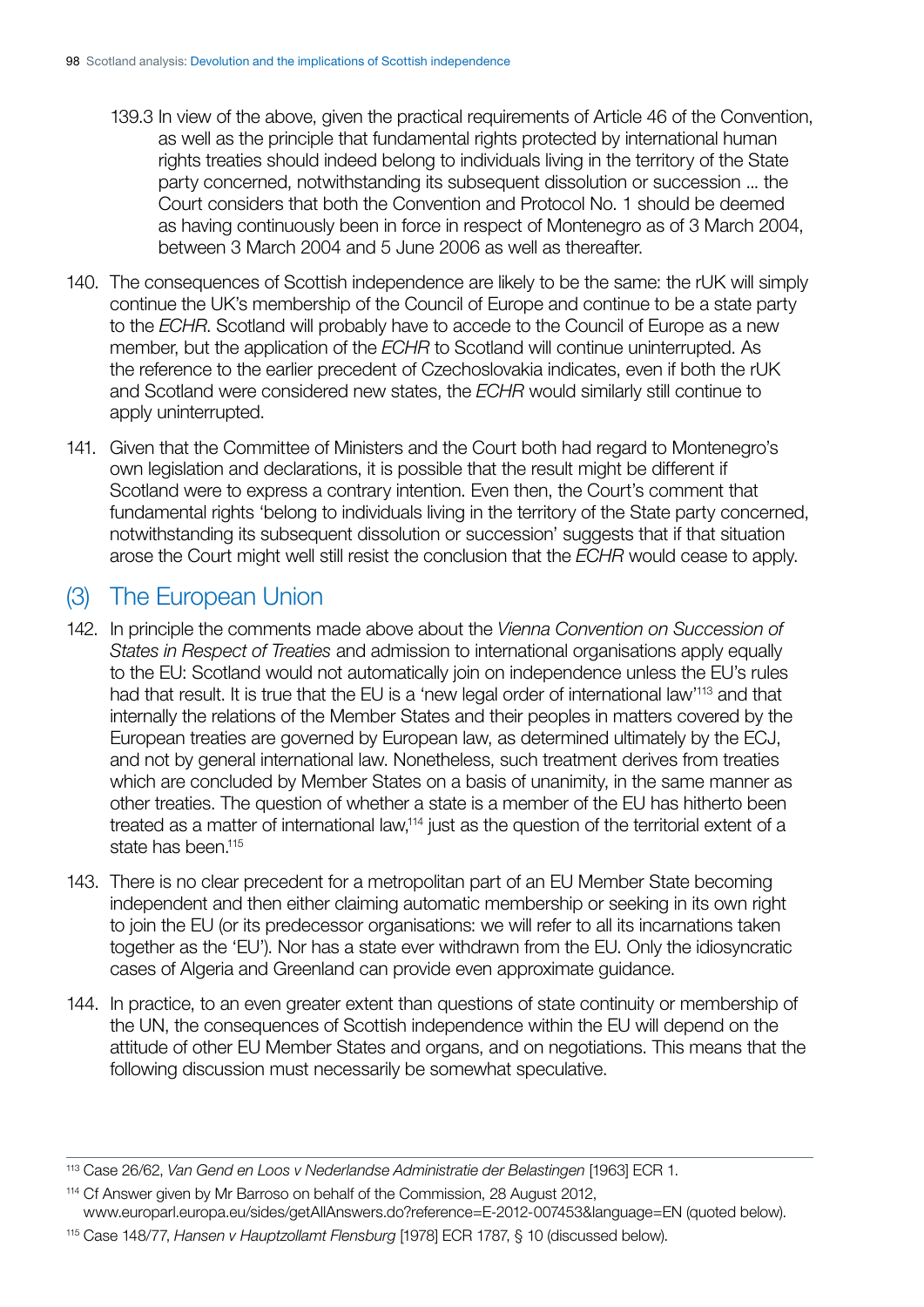#### <span id="page-35-0"></span>(a) The position of the remainder of the UK in the EU

- 145. Assuming that the rUK would be generally acknowledged to be the continuator state of the UK – that is to say: the same state as an existing EU member – it seems unlikely that anyone would suggest that its EU membership could somehow lapse as a consequence of the loss of population and territory occasioned by Scottish independence.
- 146. Two previous withdrawals of parts of states from the EU, both before the *TEU*, did not affect the membership of those states themselves:
	- 146.1 Algeria was ostensibly a part of metropolitan France and constituted the majority of its territory – before its independence in 1962 and was therefore part of the European Economic Community (EEC). It did not seek to remain part of the EEC. Nor did its withdrawal affect France's membership. Its relationship with the EEC was eventually resolved by a co-operation agreement.116 Since in reality it was more like a colony than like the rest of metropolitan France, this precedent is of little weight in determining the consequences for the rUK. In particular, despite the position in French law, the EEC never recognised Algeria as part of its territory but treated it like other dependent territories.117
	- 146.2 From 1979, Greenland had autonomy but remained part of Denmark and therefore of what was then the EC. In 1985, it voted to withdraw from the EC. This did not affect Denmark's membership. But since Greenland did not become independent (and still has not: it is now an autonomous country within the Kingdom of Denmark), this case too is of only limited relevance. One respect in which it is relevant is that the EC treaties were amended to alter their territorial scope.
- 147. The *TEU*, as amended by the *Treaty of Lisbon* in 2007,<sup>118</sup> now deals expressly with the possibility of withdrawal. Article 50(1) permits a Member State to withdraw from the EU, but Article 50(2)–(3) then sets out a procedure for such a withdrawal, including a requirement to negotiate a withdrawal agreement:

#### *Article 50*

- 1. Any Member State may decide to withdraw from the Union in accordance with its own constitutional requirements.
- 2. A Member State which decides to withdraw shall notify the European Council of its intention. In the light of the guidelines provided by the European Council, the Union shall negotiate and conclude an agreement with that State, setting out the arrangements for its withdrawal, taking account of the framework for its future relationship with the Union. That agreement shall be negotiated in accordance with Article 218(3) of the Treaty on the Functioning of the European Union. It shall be concluded on behalf of the Union by the Council, acting by a qualified majority, after obtaining the consent of the European Parliament.
- 3. The Treaties shall cease to apply to the State in question from the date of entry into force of the withdrawal agreement or, failing that, two years after the notification referred to in paragraph 2, unless the European Council, in agreement with the Member State concerned, unanimously decides to extend this period.

<sup>116</sup> *EEC–Algeria Cooperation Agreement*, 26 April 1976, (1978) *OJ* L263/2.

<sup>117</sup> See Lane R, 'Scotland in Europe' in Finnie W, et al (eds) *Edinburgh Essays in Public Law* (1991) 143, 150.

<sup>&</sup>lt;sup>118</sup> Treaty of Lisbon amending the Treaty on European Union and the Treaty establishing the European Community (2007) *OJ* C306/01.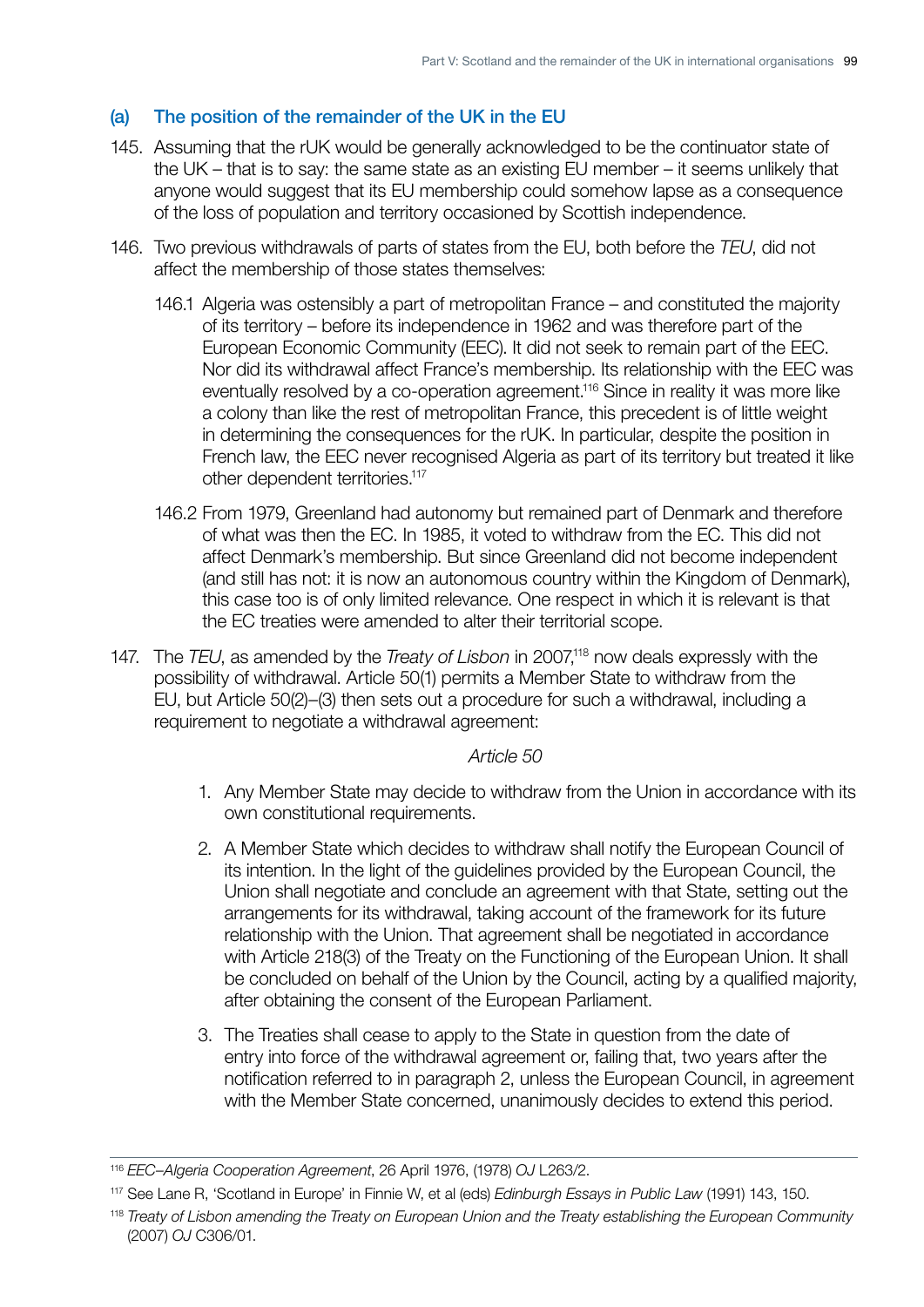<span id="page-36-0"></span>4. For the purposes of paragraphs 2 and 3, the member of the European Council or of the Council representing the withdrawing Member State shall not participate in the discussions of the European Council or Council or in decisions concerning it.

A qualified majority shall be defined in accordance with Article 238(3)(b) of the Treaty on the Functioning of the European Union.

- 5. If a State which has withdrawn from the Union asks to rejoin, its request shall be subject to the procedure referred to in Article 49.
- 148. Although this anticipates that the EU treaties might cease to apply to a state even without a withdrawal agreement, it still requires notification to the European Council and the passage of two years. The word 'shall' implies that this is mandatory.
- 149. For the UK to continue as a state after Scottish independence yet somehow to withdraw automatically from the EU would seemingly conflict with this provision, which is the only express one in the EU treaties on withdrawal from membership. This adds to the likelihood that the rUK would continue to be a member of the EU.
- 150. It does not follow that the rUK's position in the EU would be unaffected by Scottish independence. The consequent reduction in its territory and population could affect any of the UK's terms of membership that depend on those factors. Some might be matters for negotiation, though presumably the UK would have little scope to resist proportionate reductions.
- 151. The unification of Germany in 1990 should also be mentioned. At the time Member States agreed to avoid specifically amending the EC treaties to reflect the enlargement of the FRG's territory and population. For the FRG, this expedited enlargement; for the other Member States, it implied the FRG's acceptance of the existing apportionment of voting weight and other matters.<sup>119</sup> Since the question was effectively avoided, it is of little use as a precedent.

#### (b) Scotland's position in the EU

- 152. Scotland's position within the EU will depend on the EU's own legal order. But there are no legal rules within the EU that specifically govern whether it can automatically succeed to membership (as distinct from the non-legal considerations that might govern any negotiated outcome – which might be more important in practice).
- 153. On the face of the EU treaties and other indications, it seems likely that Scotland would be required to join the EU as a new Member State. We will discuss its position from this perspective first. We will then go on to note the possible complications that may arise if the ECJ were to attach some independent significance to EU citizenship in the form of individual rights.

#### (i) The position under the EU treaties

154. Assuming that Scotland would be recognised as a new state, albeit a successor state to the UK, it is difficult to see how Scotland could evade the accession process for new states in the EU treaties. *TEU* Article 49 provides:

> Any European State which respects the values referred to in Article 2 [i.e. 'the values of respect for human dignity, freedom, democracy, equality, the rule of law and respect for human rights ...'] and is committed to promoting them may apply to become a member of the Union. The European Parliament and national Parliaments

<sup>119</sup> See Jacqué J-P, 'German unification and the European Community' (1991) 2 *EJIL* 1.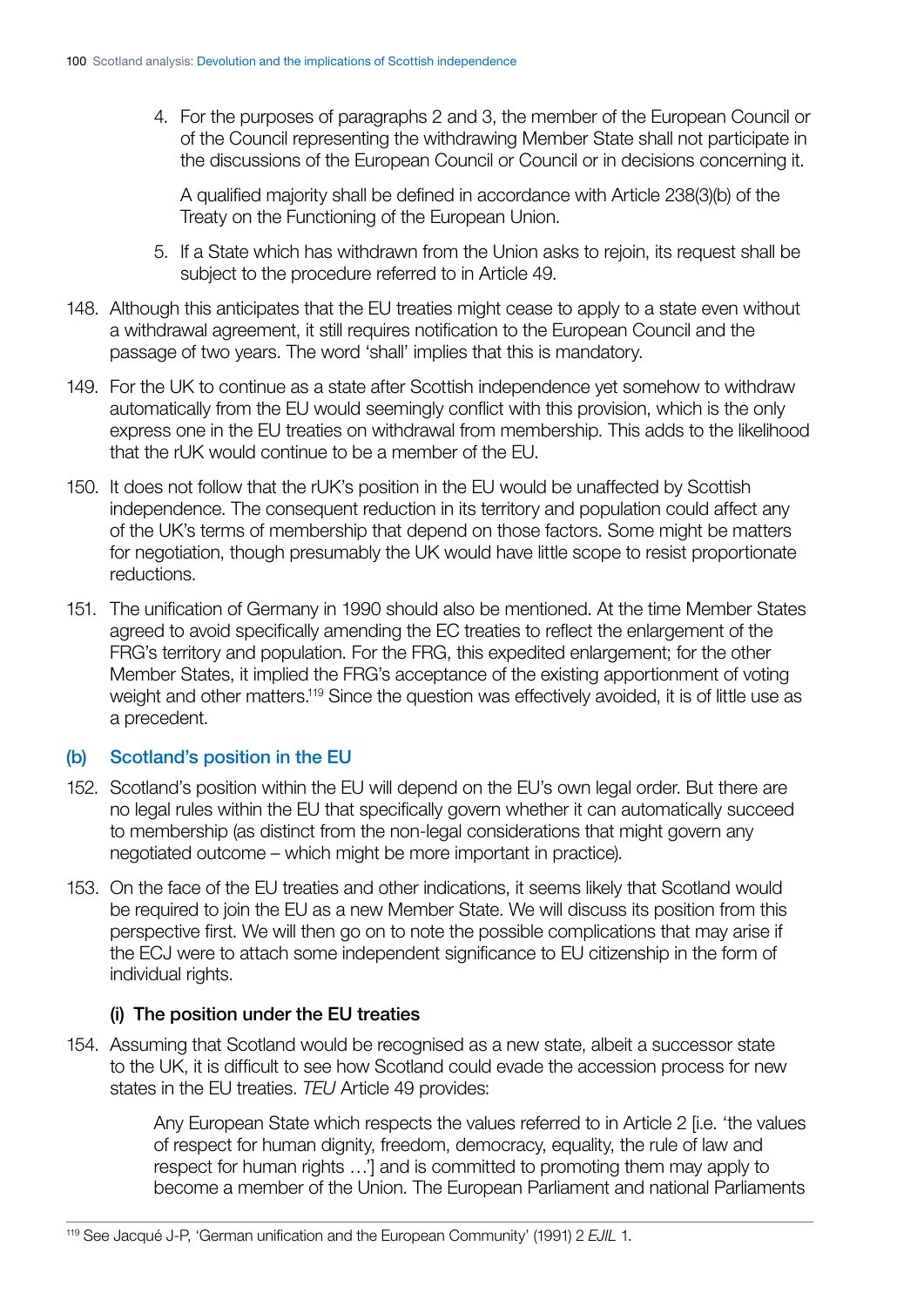shall be notified of this application. The applicant State shall address its application to the Council, which shall act unanimously after consulting the Commission and after receiving the consent of the European Parliament, which shall act by a majority of its component members. The conditions of eligibility agreed upon by the European Council shall be taken into account.

The conditions of admission and the adjustments to the Treaties on which the Union is founded, which such admission entails, shall be the subject of an agreement between the Member States and the applicant State. This agreement shall be submitted for ratification by all the contracting States in accordance with their respective constitutional requirements.

- 155. In other words: a state must apply for membership, the relevant organs of the EU must consider it in accordance with certain procedural requirements, and the existing EU Member States and the applicant state must unanimously ratify a treaty on its admission.
- 156. Whether the accession process could be varied in Scotland's case, given that it is already subject to EU law as part of the UK, might be a subject for negotiations. But the ultimate result of Scotland's accession would probably be the same: a treaty making any amendments to the EU treaties required by an increase in membership.
- 157. The *Treaty Concerning the Accession of Croatia to the European Union* is indicative of the amendments that must still be made to the EU treaties on the accession of a new state now the EU treaties have been amended by the *Treaty of Lisbon*. Most fundamentally, on ratification by the existing Member States it will insert Croatia into *TEU* Article 52,120 which states, referring to both that treaty and the *Treaty on the Functioning of the European Union (TFEU)*:<sup>121</sup> 'The Treaties shall apply to the Kingdom of Belgium, the Republic of Bulgaria, the Czech Republic [and so on, listing the current member states by their official names].' Other amendments made for Croatia's accession include adjustments to the number of ECJ judges and to the capital and board of directors of the European Investment Bank.
- 158. Similar amendments would be required for Scotland to become an EU Member State.
- 159. In contrast, beyond the list of Member States in *TEU* Article 52 and the special status of certain overseas countries and territories under *TFEU* Article 355, the EU treaties do not define the territory of EU Member States. In *Hansen v Hauptzollamt Flensburg*, the ECJ held that it followed from a previous incarnation of those two provisions (*Treaty establishing the European Economic Community* Article 227) that 'the status of the French overseas departments within the Community is primarily defined by reference to the French constitution under which, as the French Government has stated, the overseas departments are an integral part of the Republic'.122 This confirms that more generally a Member State's territory depends on that Member State's own constitution, not on the EU treaties. No treaty amendment is therefore required simply as a result of a change to the borders of a state's territory.
- 160. This suggests that it is open to the UK to change the territorial scope of the treaties unilaterally by granting Scotland independence. The treaties would continue to apply to the reduced territory of the rUK but would, on their face, cease to apply to an independent Scotland unless amended.

<sup>120</sup> *Treaty Concerning the Accession of Croatia to the European Union*, 9 December 2011, Art 13.

<sup>121</sup> Consolidated version: (2010) *OJ* C83/47.

<sup>122</sup> Case 148/77, *Hansen v Hauptzollamt Flensburg* [1978] ECR 1787, § 10.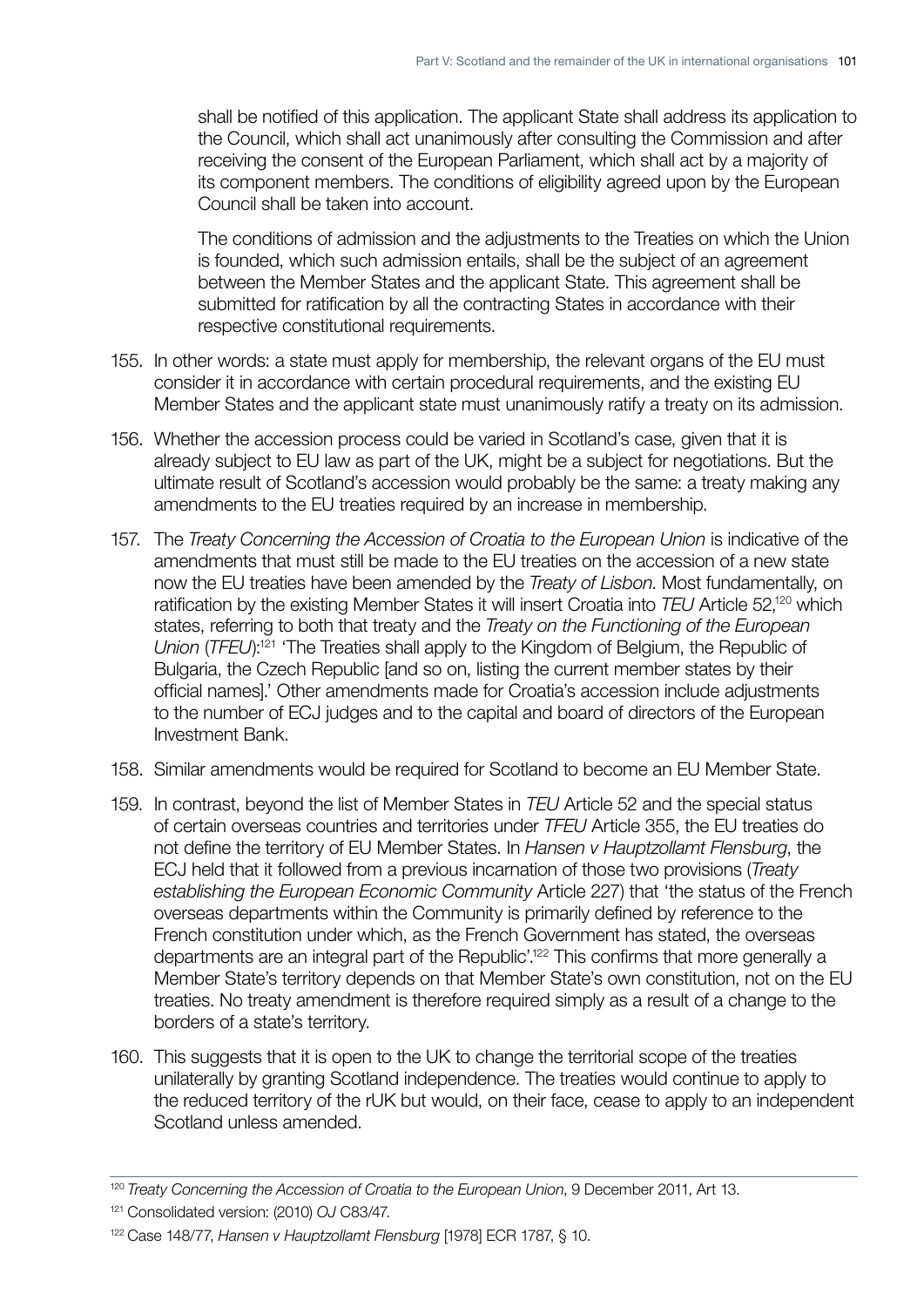- 160.1 The *Vienna Convention on the Law of Treaties* Article 29 provides: 'Unless a different intention appears from the treaty or is otherwise established, a treaty is binding upon each party in respect of its entire territory' – this leaves open whether the EU treaties can be taken to evidence a different intention.
- 160.2 At the time the *European Coal and Steel Community Treaty* entered into force, the Saar was part of France. In 1957, it was returned to the FRG under a bilateral treaty. The same day, the members of the European Coal and Steel Community (ECSC) signed a treaty recognising the territorial change (though it remained unratified by Italy and the Netherlands for almost two years). This suggests that the EU treaties – if the same approach is still applicable, despite the development of the ECSC into the EU – might apply only to the territory of a Member State at the time of its accession or ratification rather to than its 'entire territory' at any given time, even if that territory is increased or reduced.<sup>123</sup>
- 160.3 MacCormick has argued: '[t]he Greenland precedent is of decisive importance, for it shows that as a matter of European law a territory cannot sever itself unilaterally from the constitutional jurisdiction of the European Communities (or, now, the European Union) simply by means of a change of the constitutional relationships within a member state<sup>'.124</sup> But it is not at all of decisive importance here; it concerned a change to the constitutional relationships *within* Denmark, not to Denmark's international borders. Even if the body of EC law would have continued to apply to Greenland without a negotiated withdrawal from the EC, it does not follow that it would continue to apply to Scotland if it became an entirely new state.<sup>125</sup>
- 160.4 When the FRG enlarged in 1990, EC Member States took the view that the treaties applied to its expanded territory without being specifically amended. But some have argued that the *Protocol to the EEC Treaty on German Internal Trade and Connected Problems* already acknowledged the possibility of future German reunification. On any view Germany was an unusual case, complicated by questions about whether the FRG is the continuator of the former *Reich* and by the political considerations that influenced the states involved.126
- 161. Ziller argues, consistent with the precedent of German reunification:

The territorial scope of application of EU law can be changed unilaterally by a member state giving independence (decolonisation) to a territory or incorporating a territory. Decolonisation has not meant a dramatic change for numerous territories, because of the definition of the territorial scope of the treaties: In the biggest number of cases, association on the basis of the EC treaties themselves (as an OCT [Overseas Country and Territory]) has been replaced by association on the basis of a treaty between the EC and newly independent states (Yaounde/Lome Cotonou conventions). But increase in a member state's territory has clearly shown where the competence lies in delimiting the EC territory: The reunification of Germany, which legally speaking needed no approval of EC institutions and member states, was the decision solely of a member state and led to an increase of 4.66% in the territory submitted to EC law, and a new population of 16.5 million.<sup>127</sup>

<sup>123</sup> See Lane, 'Scotland in Europe' in Finnie (1991) 143, 151.

<sup>124</sup> MacCormick, Letter to the *Glasgow Herald*, 1 June 1999, quoted in Murkens JE, 'Scotland's Place in Europe' (2001) 12, [www.ucl.ac.uk/spp/publications/unit-publications/68.pdf.](http://www.ucl.ac.uk/spp/publications/unit-publications/68.pdf) 

<sup>125</sup> See further Lane, 'Scotland in Europe' in Finnie (1991) 143, 150–1.

<sup>126</sup> See ibid 143, 152.

<sup>127</sup> Ziller J, 'The European Union and the territorial scope of European territories' (2007) 38 *VUWLR* 51.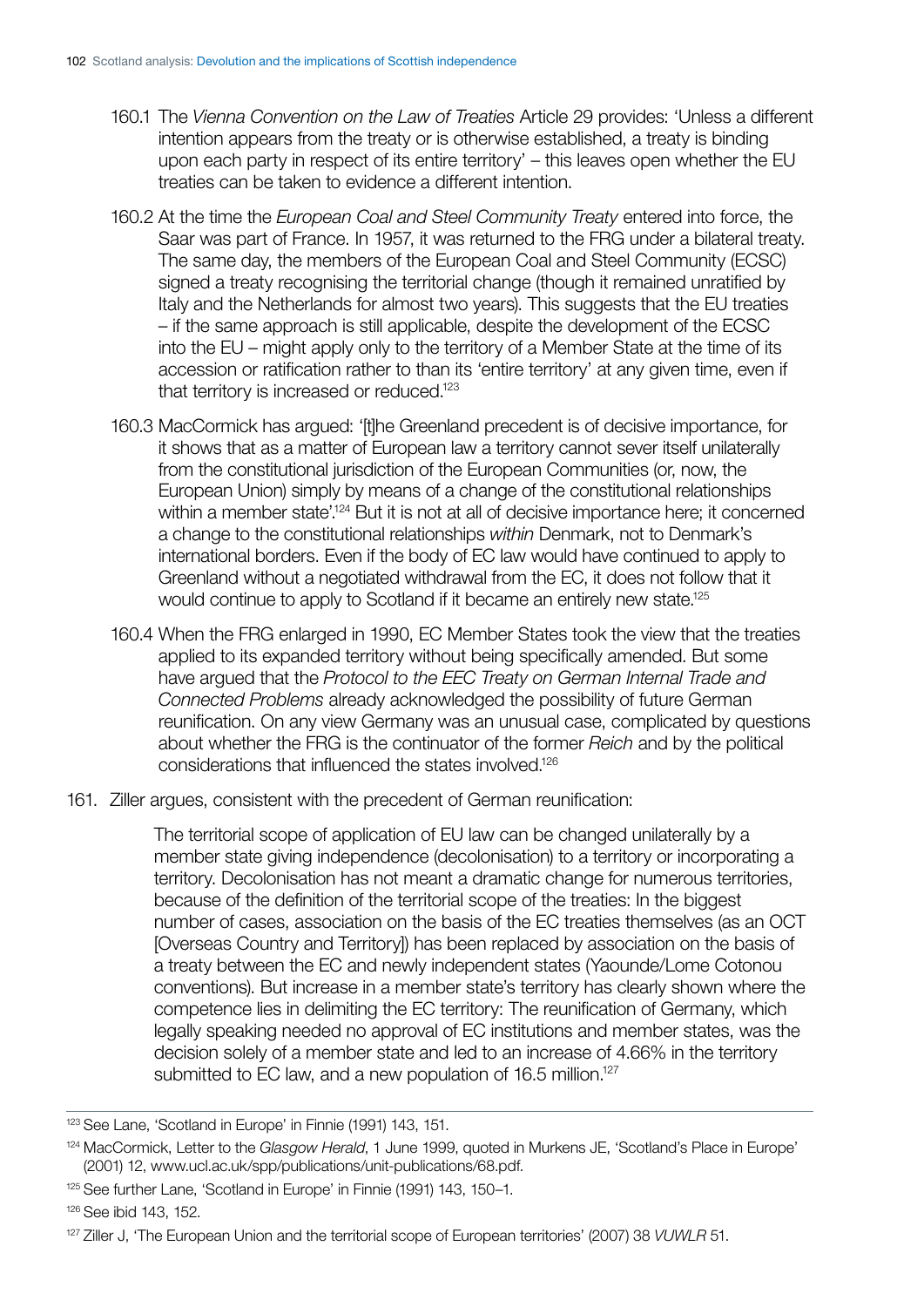- 162. Even if the cession of the Saar is taken as the applicable precedent rather than Greenland or the *Länder* formerly comprising the GDR, it would still not follow that if a state's territory is *reduced* then the EU treaties can somehow continue to apply to the lost territory even if it no longer forms part of a current EU Member State. In any event, the emergence of an entirely new state is quite different from a change in the territory or internal constitutional arrangements of an existing Member State.
- 163. The conclusion that Scotland would have to accede to the EU as a new Member State is consistent with statements on the subject by EU officials.
	- 163.1 In March 2004, Romano Prodi, then President of the European Commission, said in response to an MEP's question about whether a newly independent region of an EU Member State would have to reapply for EU membership:

The European Communities and the European Union have been established by the relevant treaties among the Member States. The treaties apply to the Member States (Article 299 of the EC Treaty<sup>128</sup>). When a part of the territory of a Member State ceases to be a part of that state, e.g. because the territory becomes an independent state, the treaties will no longer apply to that territory. In other words, a newly independent region would, by the fact of its independence, become a third country with respect to the Union and the treaties would, from the day of its independence, not apply anymore on its territory.129

163.2 His successor José Manuel Barroso, though reluctant to speculate specifically on the secession of Scotland, gave a similar response when questioned on the topic by BBC News in September 2012:

It [joining the European Union] is a procedure of international law. A state has to be a democracy first of all and that state has to apply to become a member of the European Union and all the other Member States have to give their consent. A new state, if it wants to join the European Union, has to apply to become a member of the European Union like any state. In fact I see no country leaving and I see many countries wanting to join.<sup>130</sup>

- 164. All this is not to suggest that it is *inconceivable* for Scotland automatically to be an EU member. The relevant EU organs or Member States might be willing to adjust the usual requirements for membership in the circumstances of Scotland's case. But that would be a decision for them, probably made on the basis of negotiations; it is not required as a matter of international law, nor, at least on its face, by the EU legal order.
- 165. This is also not to suggest that EU law would necessarily no longer operate in Scotland unless it acceded as a new state. In particular, depending on any arrangements made for the continuation of current UK law following Scottish independence, the *European Communities Act 1972* (UK) s 2(4) might continue to operate in Scotland. Stated in general terms: that section provides that domestic legislation 'shall be construed and have effect subject to' directly applicable EU law. But the continuation of EU law in Scotland would simply be a matter of domestic law. It would not cause Scotland or its citizens to have any rights or obligations under the EU treaties. That would depend on EU membership.

<sup>128</sup> Now see *TEU* Art 52 and *TFEU* Art 355.

<sup>129</sup> Answer given by Mr Prodi on behalf of the Commission, 1 March 2004, (2004) *OJ* C84E/422.

<sup>130 &#</sup>x27;Scottish independence: EC President José Manuel Barroso on new states membership', BBC News, 12 September 2012, <www.bbc.co.uk/news/uk-scotland-scotland-politics-19567650>.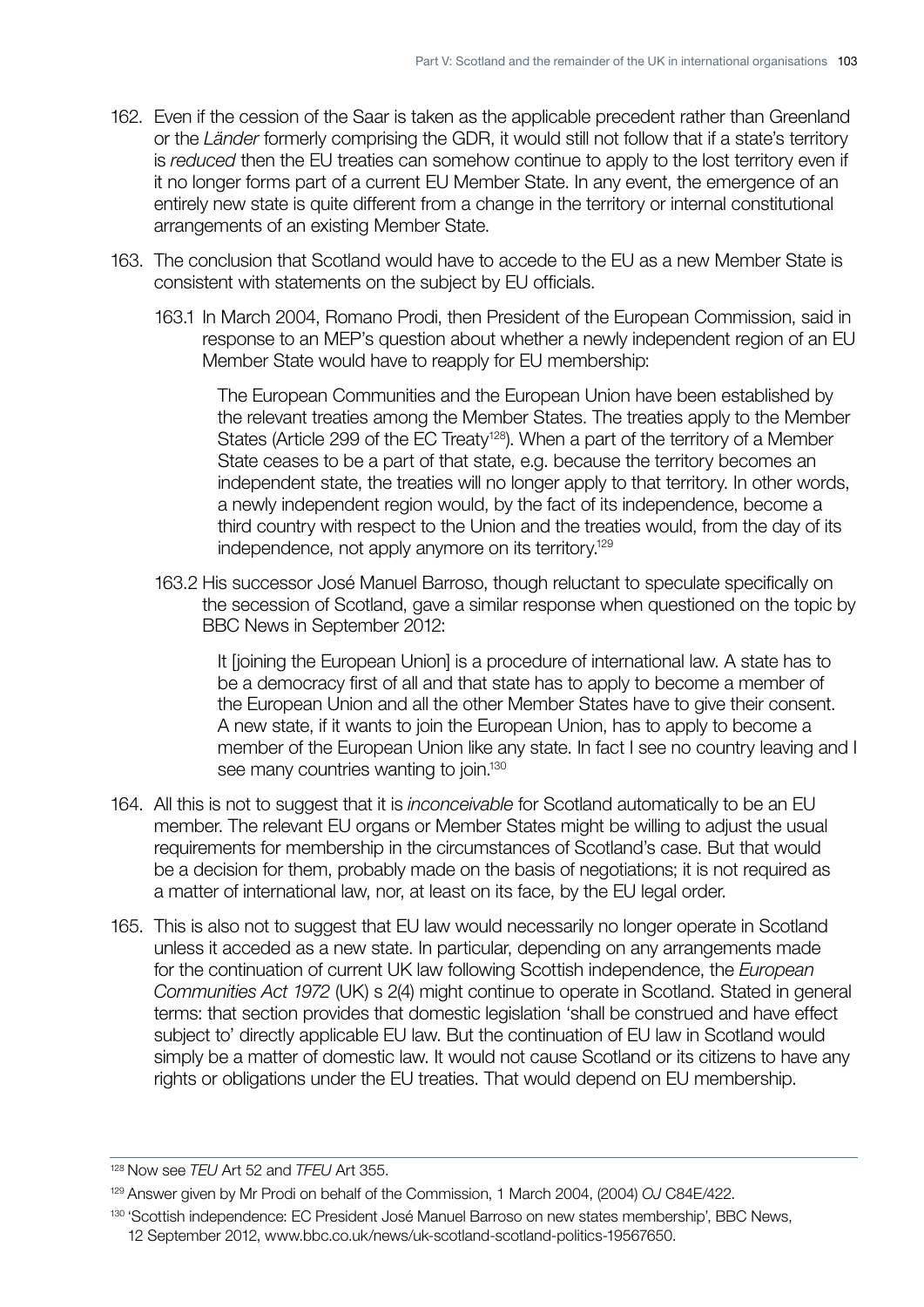- <span id="page-40-0"></span>166. Assuming that Scotland would indeed have to accede to the EU as a new state, it would be a matter for the accession process whether it could do so on similar terms to the UK. There is no rule that, for example, it would somehow automatically be entitled to the UK's opt-outs from the euro or justice and home affairs. The terms of accession would have to be agreed with other Member States.
- 167. These preliminary conclusions are, however, subject to a caveat: the ECJ might be expected to resist allowing part of a current EU Member State to withdraw automatically from the EU, especially insofar as it would affect the individual rights of current EU citizens. This possibility is discussed below.

#### (ii) Potential complications

- 168. State practice supports the view that the nationality of a population follows a change of sovereignty, subject to any particular arrangements. Previous arrangements for succession, such as the peace treaties that reorganised certain European states after the First World War, have given nationals of the predecessor state a right of option. Rather than raise the prospect of statelessness, such arrangements have treated individuals as nationals of one state and terminated such nationality only if an individual exercises the option to that effect.131
- 169. The International Law Commission's *Articles on the Nationality of Natural Persons in Relation to the Succession of States*132 take a similar approach. Article 4 provides that states shall take all appropriate measures to prevent statelessness. The Articles then deal specifically with the category into which the separation of Scotland from the UK is likely to fall:<sup>133</sup>

#### *Article 24*

#### *Attribution of the nationality of the successor State*

When part or parts of the territory of a State separate from that State and form one or more successor States while the predecessor State continues to exist, a successor State shall, unless otherwise indicated by the exercise of a right of option, attribute its nationality to:

- (*a*) persons concerned having their habitual residence in its territory; and
- (*b*) subject to the provisions of article 8:
	- (i) persons concerned not covered by subparagraph (*a*) having an appropriate legal connection with a constituent unit of the predecessor State that has become part of that successor State;
	- (ii) persons concerned not entitled to a nationality of any State concerned under subparagraphs (*a*) and (*b*) (i) having their habitual residence in a third State, who were born in or, before leaving the predecessor State, had their last habitual residence in what has become the territory of that successor State or having any other appropriate connection with that successor State.

<sup>131</sup> See *Brownlie's Principles* (8th edn, 2012) 433–6.

<sup>&</sup>lt;sup>132</sup> The General Assembly took note of the articles in GA Res 55/153 (2000), to which they are annexed.

<sup>&</sup>lt;sup>133</sup> See also Arts 5 and 11 generally and Arts 22–3 on the dissolution of states.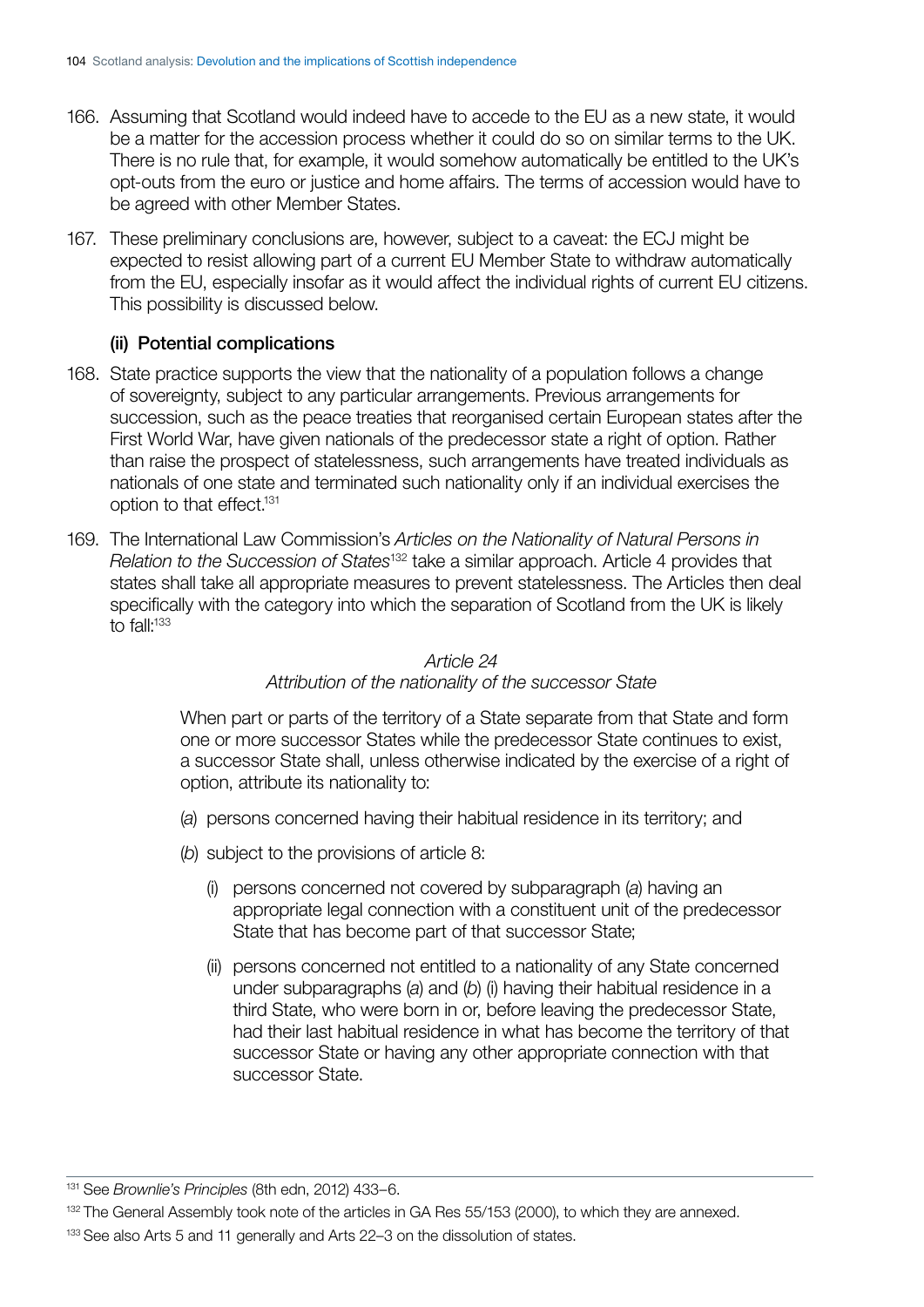### *Article 25*

#### *Withdrawal of the nationality of the predecessor State*

- 1. The predecessor State shall withdraw its nationality from persons concerned qualified to acquire the nationality of the successor State in accordance with article 24. It shall not, however, withdraw its nationality before such persons acquire the nationality of the successor State.
- 2. Unless otherwise indicated by the exercise of a right of option, the predecessor State shall not, however, withdraw its nationality from persons referred to in paragraph 1 who:
	- (*a*) have their habitual residence in its territory;
	- (*b*) are not covered by subparagraph (*a*) and have an appropriate legal connection with a constituent unit of the predecessor State that has remained part of the predecessor State;
	- (*c*) have their habitual residence in a third State, and were born in or, before leaving the predecessor State, had their last habitual residence in what has remained part of the territory of the predecessor State or have any other appropriate connection with that State.

#### *Article 26*

#### *Granting of the right of option by the predecessor and the successor States*

Predecessor and successor States shall grant a right of option to all persons concerned covered by the provisions of article 24 and paragraph 2 of article 25 who are qualified to have the nationality of both the predecessor and successor States or of two or more successor States.

- 170. An arrangement of this kind might be envisaged for the UK. Depending on its terms, some of Scotland's population might retain UK nationality (and thus EU citizenship).
- 171. Nonetheless, the status of future Scottish nationals who do not also retain their UK nationality as current citizens of the EU does raise questions. It is conceivable that the ECJ might attach independent significance to EU citizenship in the form of individual rights. Although it is not necessary to discuss the content of any such rights, there is a real possibility that their existence might influence the ECJ in its approach to Scottish independence if Scotland did not become an EU Member State.
- 172. There is, of course, the preliminary question of how the ECJ would even have the opportunity to consider Scottish independence, and in particular to consider it on the basis only of existing EU law. In practice this is unlikely:
	- 172.1 A case relevant to Scottish independence would have to come before the ECJ. This might happen, for example, if an individual argued before a UK court that some action by the UK connected with Scottish independence was incompatible with EU law and if the UK court then made a preliminary reference to the ECJ. But whether this would happen and whether it would happen in time to influence the process of Scottish independence and EU accession may be doubtful.
	- 172.2 In any event, there is virtually no chance that the ECJ would be called on to consider the question on the basis solely of existing EU law. More likely, the UK, Scotland and the EU will negotiate and agree on arrangements for Scottish independence that would form the actual subject matter of any consideration by the ECJ. This view is strengthened by the fact that there is no express provision on the point in the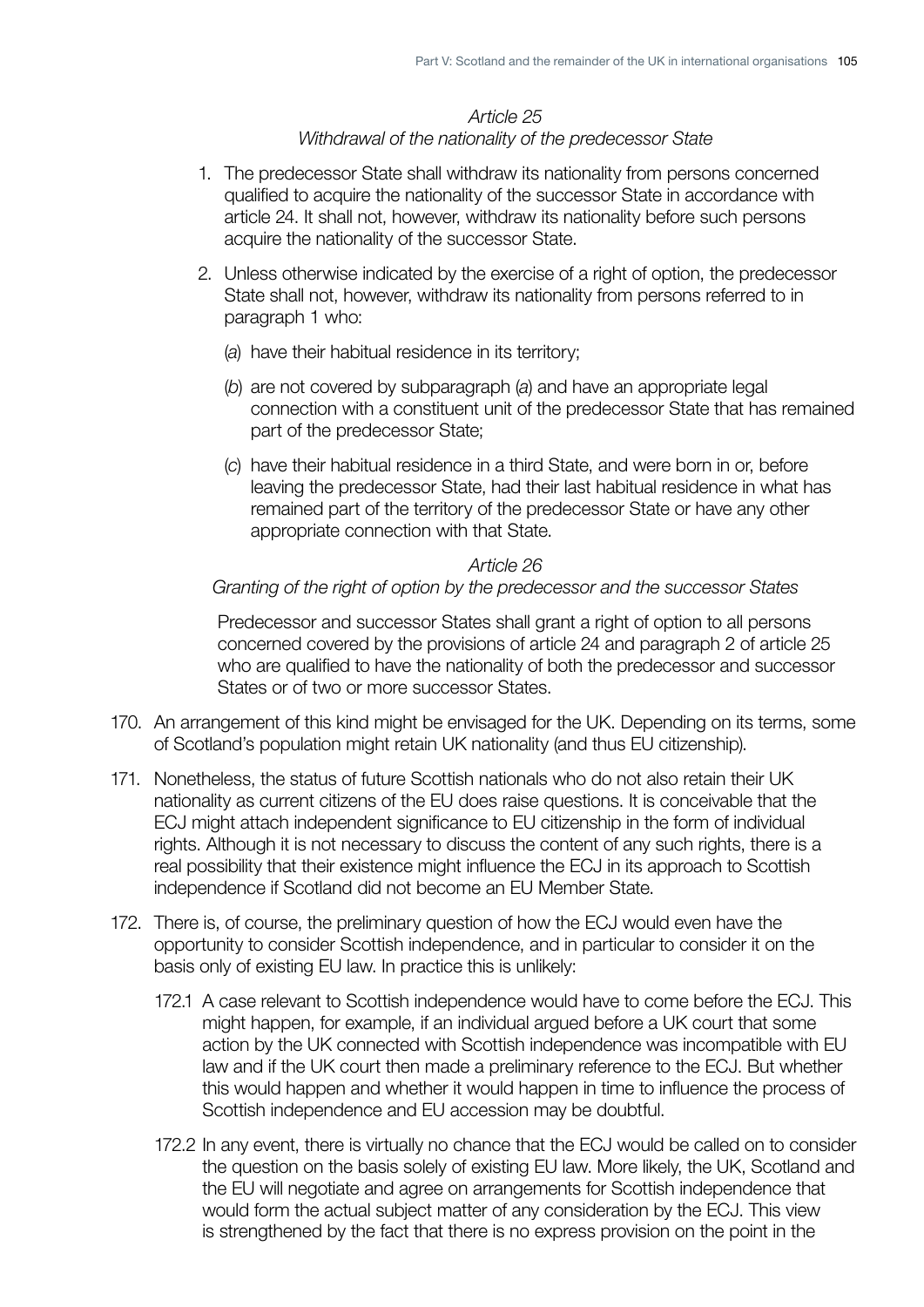EU treaties: it will probably be treated as *sui generis* matter to be dealt with by the member states, at least initially, rather than the ECJ.

- 173. Nevertheless, arguments have been made by others that appear to be premised on existing EU law rather than on any agreement that might be reached between the parties. It is not possible to do much more than speculate. But there seem to be two main lines of argument that the ECJ might consider, neither of which seems likely.
- 174. First, Lane, writing before the EC became the EU, concludes that Scottish independence would require the EC's concurrence and probably also negotiations in good faith:

Independence in Europe for Scotland (and for England) can be brought about only if action at the national level proceeds concurrently with action at the Community level, thus producing, at the end of the day, an agreed result which necessarily includes the concurrence of the Community institutions and all member states. A Scotland bent upon independence grounded in the clear democratic support of the Scottish people would create a moral and, given the international law principle of selfdetermination, probably a legal obligation for all member states to negotiate in good faith in order to produce such a result, but this solution lies essentially in the domain of politics, not law. And that is a different matter.<sup>134</sup>

- 175. His suggestion that the principle of self-determination would create a legal obligation to negotiate in good faith is dubious. Outside the colonial context, the principle of selfdetermination is controversial. The Canadian Supreme Court has held that 'a right to secession only arises under the principle of self-determination of peoples at international law where "a people" is governed as part of a colonial empire'. In metropolitan territories such as Scotland, 'peoples are expected to achieve self-determination within the framework of their existing state' and a state that 'respects the principles of selfdetermination in its internal arrangements ... is entitled to maintain its territorial integrity under international law'.135 This does not, of course, detract from Lane's point that if Scots voted for independence in a referendum, the parties might feel morally or politically obliged to smooth its path.
- 176. It also does not prejudge the position within the internal EU legal order. In *Van Gend*  en Loos,<sup>136</sup> the ECJ held that what is now the EU 'constitutes a new legal order of international law for the benefit of which the States have limited their sovereign rights, albeit within limited fields, and the subjects of which comprise not only Member States but also their nationals'. In *Grzelczyk*,<sup>137</sup> it held that 'Union citizenship is destined to be the fundamental status of nationals of the Member States, enabling those who find themselves in the same situation to enjoy the same treatment in law irrespective of their nationality, subject to such exceptions as are expressly provided for'.
- 177. An argument within EU law that the UK, in negotiating Scottish independence and perhaps its status within the EU, would be bound by a principle of good faith to act in a certain way – precisely what that way would be is a matter for speculation – would have to rely on a creative and expansive reading of EU treaty provisions that has no legal precedent. There is no provision that obviously gives rise to such a requirement.

136 Case 26/62, Van Gend en Loos v Nederlandse Administratie der Belastingen [1963] ECR 1.

 $134$  Lane, 'Scotland in Europe' in Finnie (1991) 143, 154–5.

<sup>135</sup> *Reference re Secession of Quebec* (1998) 115 ILR 536, 594–5; *Brownlie's Principles* (8th edn, 2012) 141–2.

 137 Case C-184/99, *Grzelczyk v Centre public d'aide sociale d'Ottignies-Louvain-la-Neuve* [2001] ECR I-6193, § 31.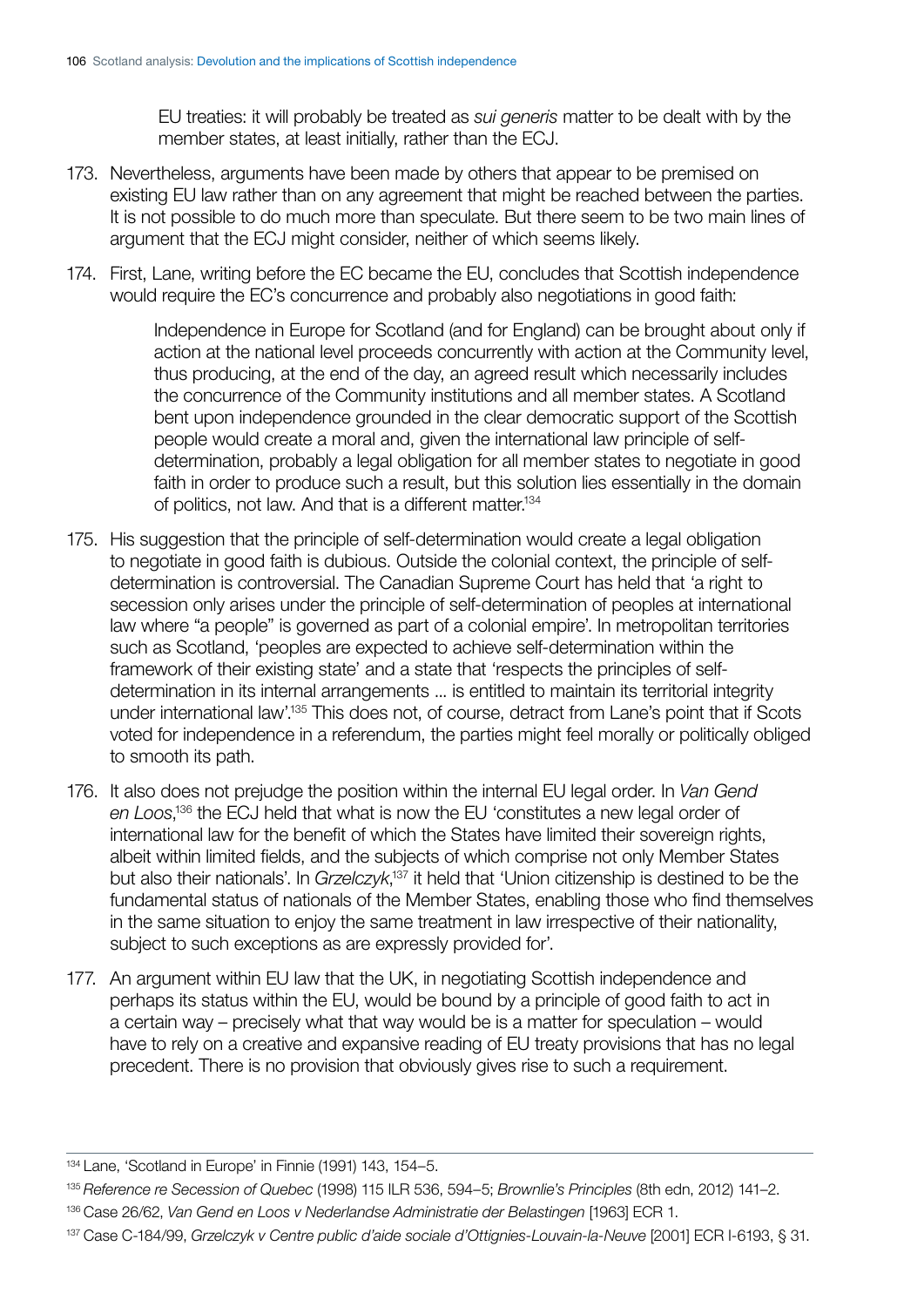- 178. Second, there is a more radical view, held for example by O'Neill, that Scotland's automatic succession to the EU is possible or even required by the EU legal order. O'Neill identifies several arguments supposedly supporting this view:<sup>138</sup>
	- 178.1 In *Rottmann v Bavaria*, a German *Land* had withdrawn German nationality from a man who was also an Austrian national, with the effect that he also lost his Austrian nationality and hence his EU citizenship. The ECJ held that a Member State must exercise its powers to withdraw an individual's nationality compatibly with the principles of EU law (though it left open whether in the instant case, which involved fraud, it was proportionate to withdraw it).139
	- 178.2 *TFEU* Article 20(1), which has the effect of precluding domestic measures that deprive EU citizens of the genuine enjoyment of the substance of rights conferred by virtue of their status as citizens, coupled with the rights conferred by the instruments mentioned above, might influence the ECJ to rule 'that Scotland and [the rUK] should *each* succeed to the UK's existing membership of the EU, but now as two States rather than as one'.
	- 178.3 O'Neill also argues that if Scotland became independent without automatically succeeding to EU membership then that would be tantamount to a withdrawal outside the framework of *TEU* Article 50.
- 179. For the reasons already discussed, there is no basis in the EU treaties for the latter argument: Scottish independence would be an event without a clear precedent in EU law and is not clearly governed by any particular provisions of the EU treaties.
- 180. Nor do the arguments based on EU citizenship go far. They diverge from the apparent expectation of the European Commission, evident from the quotations above, that Scotland would have to accede to the EU as a new Member State. Barroso has also said, in response to a question stemming from a citizens' initiative to ensure that citizens of a future independent Catalan state would remain EU citizens:

The Commission confirms that, in accordance with Article 20 of the [*TFEU*], EU citizenship is additional to and does not replace national citizenship (that is, the citizenship of an EU Member State). It also confirms that in the hypothetical event of a secession of a part of an EU Member State, the solution would have to be found and negotiated within the international legal order. Any other consideration related to the consequences of such event would be of a conjectural nature.<sup>140</sup>

181. This is consistent with *TFEU* Article 20(1), which states:

Citizenship of the Union is hereby established. Every person holding the nationality of a Member State shall be a citizen of the Union. Citizenship of the Union shall be additional to and not replace national citizenship.

182. That is to say: EU citizenship is stated to be contingent on the nationality of a Member State. This is reinforced by the *Declaration on Nationality of a Member State to the Treaty on European Union*, which was annexed to that treaty and which states: 'The Conference declares that, wherever in the Treaty establishing the European Community reference is made to nationals of the Member States, the question whether an individual posses the

<sup>138</sup> See further O'Neill A, 'A quarrel in a faraway country? Scotland, independence and the EU', 14 November 2011, <eutopialaw.com/2011/11/14/685/>.

<sup>139</sup> Case C-135/08, *Rottmann v Bavaria*, 2 March 2010.

<sup>&</sup>lt;sup>140</sup> Answer given by Mr Barroso on behalf of the Commission, 28 August 2012, [www.europarl.europa.eu/sides/getAllAnswers.do?reference=E-2012-007453&language=EN.](www.europarl.europa.eu/sides/getAllAnswers.do?reference=E-2012-007453&language=EN)